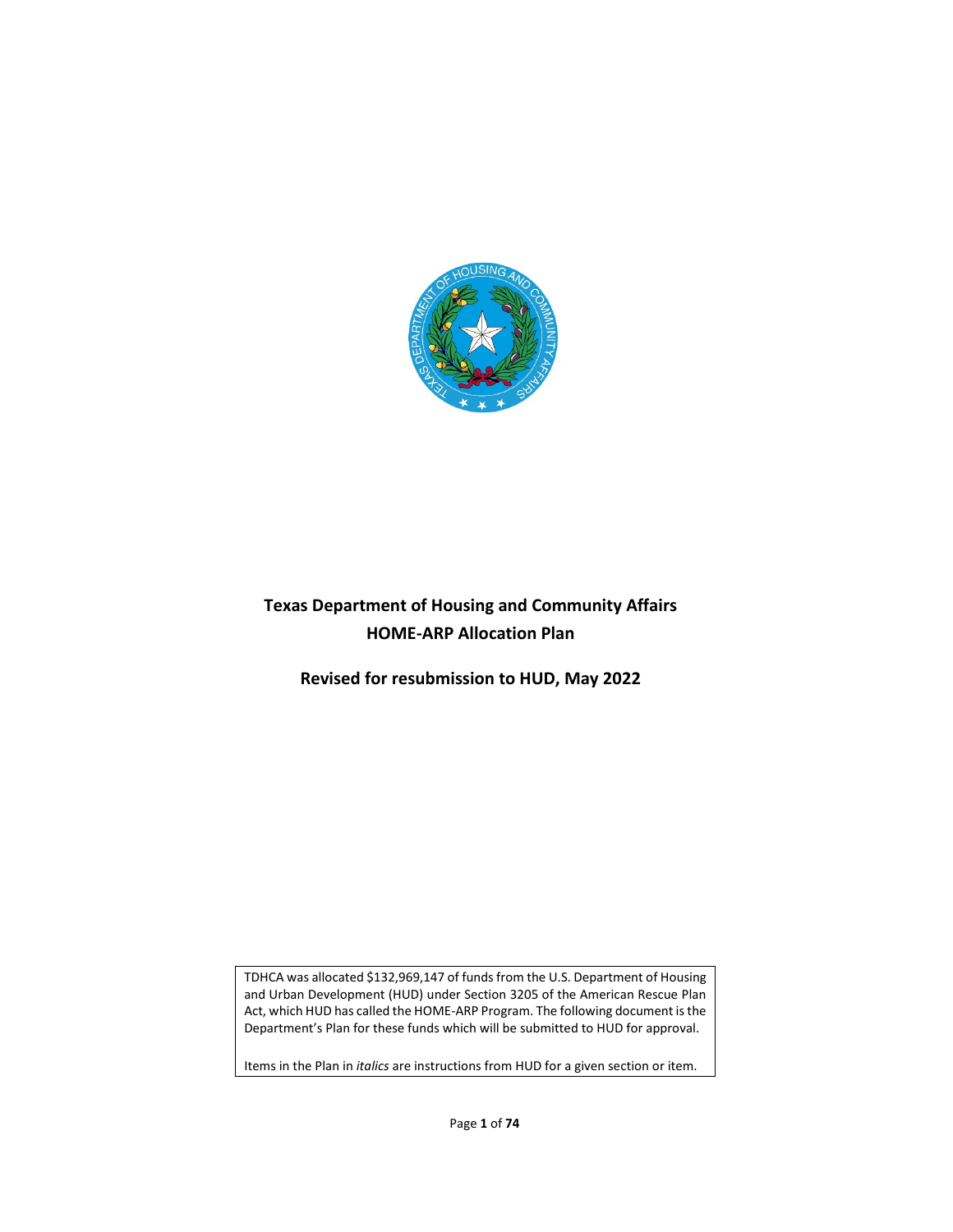**Participating Jurisdiction:** Texas Dept. of Housing and Community Affairs (TDHCA) *Date: May 2022*

# **I. CONSULTATION PROCESS AND INPUT**

### **Consultation**

*Before developing its plan, a PJ must consult with the CoC(s) serving the jurisdiction's geographic area, homeless and domestic violence service providers, veterans' groups, public housing agencies (PHAs), public agencies that address the needs of the qualifying populations, and public or private organizations that address fair housing, civil rights, and the needs of persons with disabilities, at a minimum. State PJs are not required to consult with every PHA or CoC within the state's boundaries; however, local PJs must consult with all PHAs (including statewide or regional PHAs) and CoCs serving the jurisdiction.*

## *Summarize the consultation process:*

TDHCA held 9 consultations to garner initial input on the state's planning of HOME-ARP funds. The consultations were held from October 7 to October 22, 2021. In all consultations information on the program was shared with those attending and often many questions were asked and answered. In the interest of brevity, the consultation feedback summaries following the table below do not include questions posed or answers provided, but focus on summarizing input and comments made.

| Agency/Org<br><b>Consulted</b>                        | <b>Type of</b><br>Agency/Org                                    | <b>Method of</b><br><b>Consultation</b> | <b>Feedback</b>   |
|-------------------------------------------------------|-----------------------------------------------------------------|-----------------------------------------|-------------------|
| Mobile Loaves and Fishes<br>- Community First Village | Nonprofit<br><b>Homeless Provider</b>                           | Video<br>Conference<br>(October 7)      | See summary below |
| Haven for Hope                                        | Nonprofit<br><b>Homeless Provider</b>                           | Video<br>Conference<br>(October 7)      | See summary below |
| Multiple (see Appendix A)                             | Continuums of<br>Care and Domestic<br><b>Violence Providers</b> | Video<br>Conference<br>(October 13)     | See summary below |
| <b>Foundation Communities</b><br>and New Hope Housing | Nonprofit Perm.<br>Supp. Housing<br><b>Developers</b>           | Video<br>Conference<br>(October 15)     | See summary below |
| Multiple (see Appendix A)                             | <b>Public Housing</b><br>Authorities                            | Webinar<br>(October 15)                 | See summary below |

### *List the organizations consulted, and summarize the feedback received from these entities.*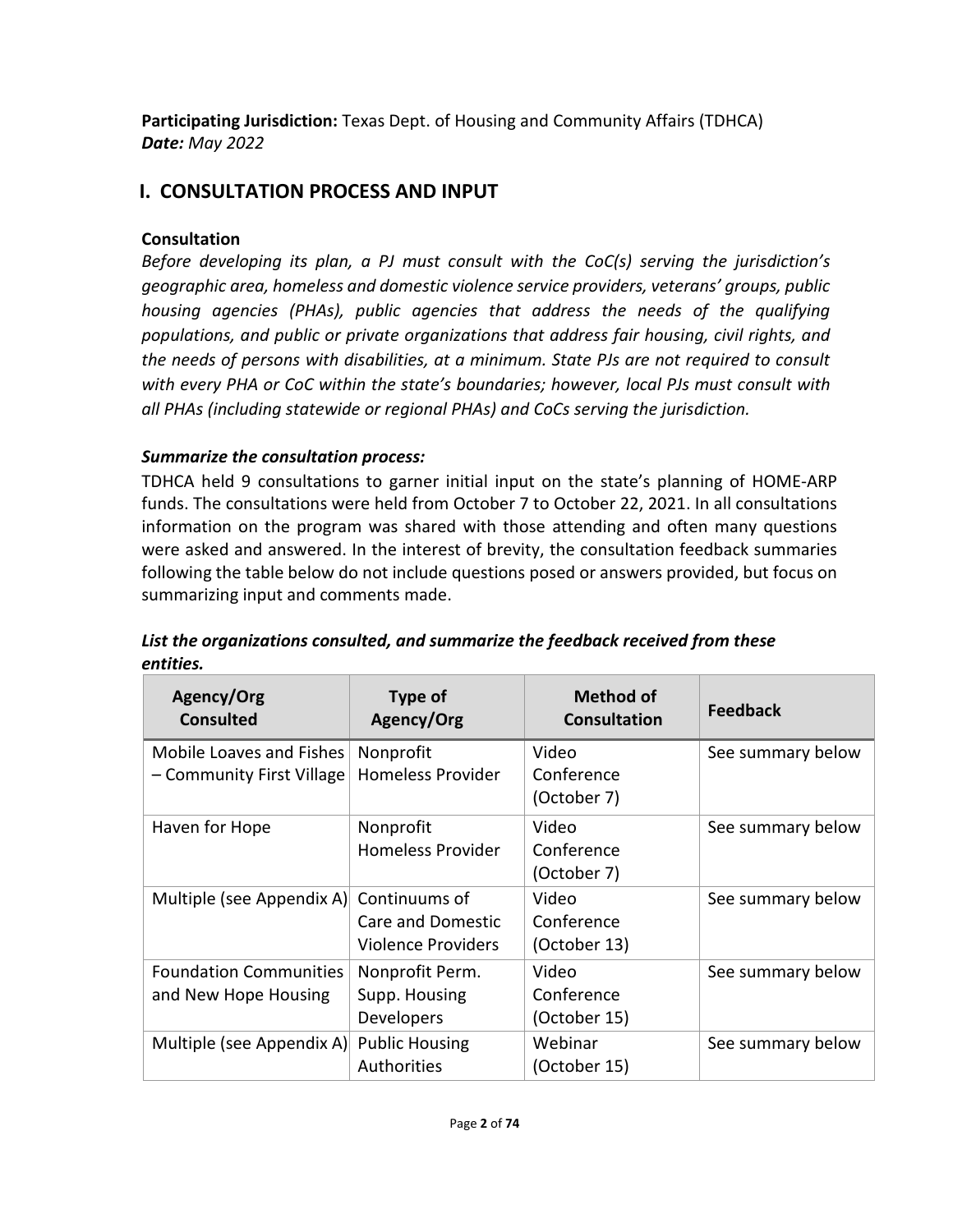| Agency/Org<br><b>Consulted</b> | Type of<br>Agency/Org                         | <b>Method of</b><br><b>Consultation</b>                               | <b>Feedback</b>   |
|--------------------------------|-----------------------------------------------|-----------------------------------------------------------------------|-------------------|
| Multiple (see Appendix A)      | TX Interagency<br>Council for<br>Homelessness | <b>TICH Meeting</b><br>also hosted as<br>consultation<br>(October 19) | See summary below |
| Multiple (see Appendix A)      | Fair Housing and<br>Disability<br>Advocates   | Webinar<br>(October 20)                                               | See summary below |
| Multiple (see Appendix A)      | <b>Veterans Services</b><br>Providers         | Webinar<br>(October 22)                                               | See summary below |
| Multiple (see Appendix A)      | Homelessness<br>Services Providers            | Webinar<br>(October 22)                                               | See summary below |

### Consultation with Mobile Loaves and Fishes

Mobile Loaves and Fishes (MLF) operates Community First! Village, a master planned community that provides affordable, permanent housing and a supportive community for men and women coming out of chronic homelessness in Austin.

- MLF shared that they are expanding their village of RV/park homes and micro-homes; they estimate that 80% of the population will fall into the definition of chronically homeless. They estimate it will take approximately \$150 million of capital investment; some of those funds have been committed already by Travis County. MLF indicated that most of their referrals come from CoCs or other referring agencies but not all come through Coordinated Entry (CE).
- MLF has a successful model in place in which households pay a flat monthly rent for a specific unit type, and that amount is often more than 30% of their income. They indicated they would likely not find these funds attractive for their plans if households were limited to paying only 30% of their income.
- Uses of the Funds: MLF supported a focus on capital investment with the funds. They would like to see that capital investment is used for both tiny home models and associated congregate facilities (kitchens, baths). It was discussed that varied types of units have varying levels of kitchen or bathroom facilities (with robust shared facilities) such that HOME-ARP may able to be used for some unit types but perhaps not others. It was also discussed that TDHCA would need to confirm with HUD that such models would be allowable. MLF also supported some funds for capacity building as they ramp up operations.
- Populations/Preferences: MLF indicated they would like to see the most vulnerable populations assisted with these funds; they suggested that a preference should be allowed for the chronically homeless and that funds not just go to the households that could be seen as more sympathetic, such as families with children and veterans.
- Use of Coordinated Entry (CE): MLF did not want to be limited to only taking those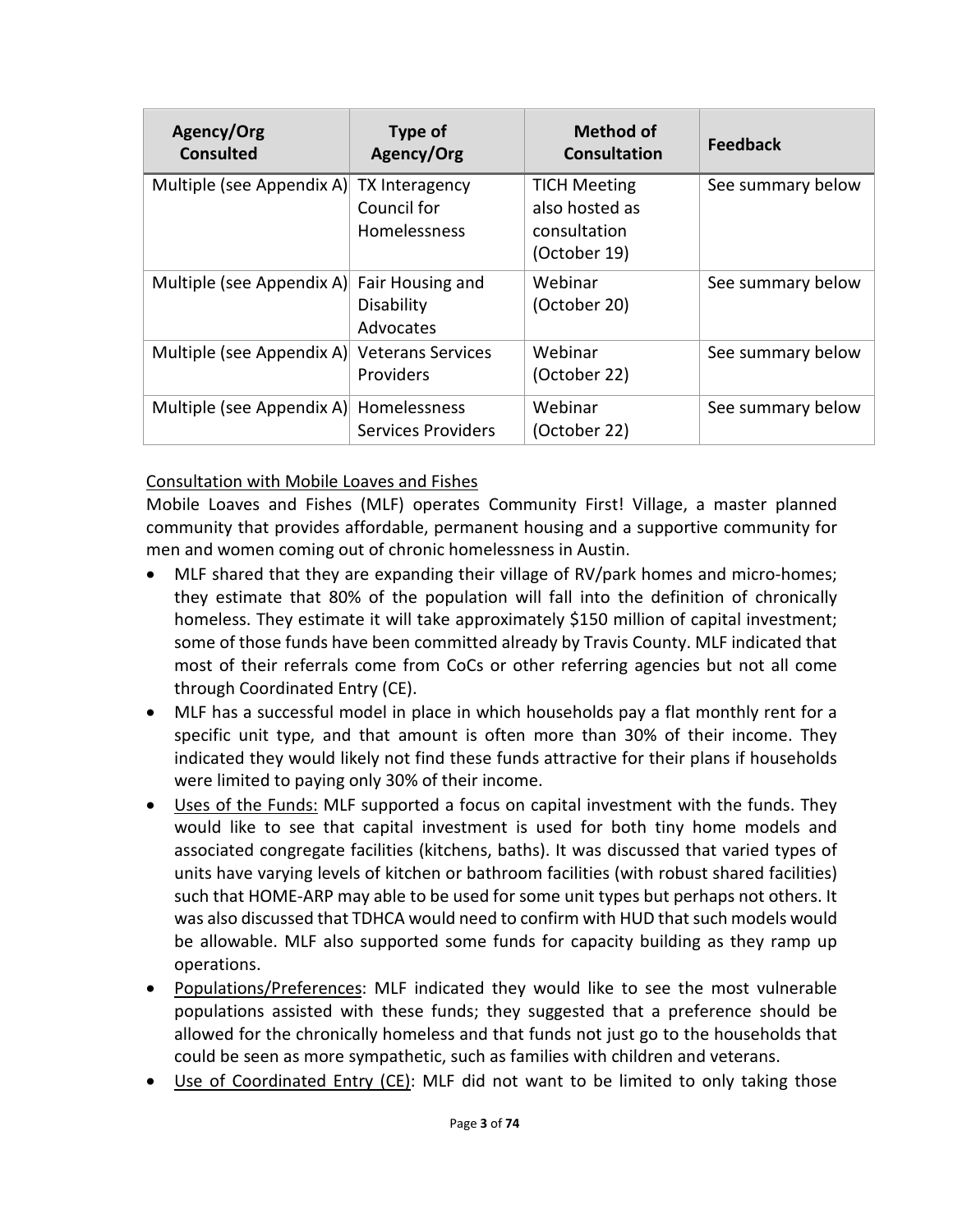households that score the highest in the CE assessment. They tend to assist persons with a variety of vulnerability levels and do not prefer that all housed with HOME-ARP be referred only through CE.

## Consultation with Haven for Hope

Haven for Hope (HFH) is a San Antonio nonprofit operating as a "one stop" campus for people who are experiencing homelessness, bringing together service providers in a single location.

- HFH shared that doing NCS as an activity is a challenge without operating expenses being provided to help support it, but did note that they would be interested if in fact operating funds could be assured. They indicated that HFH most needed flexible spending to use on housing for households that don't qualify for CE, particularly for older persons with disabilities, who are awaiting a voucher or other benefits, something that could be an extension of rapid rehousing.
- HFH discussed the unique role some of their shelter staff play as they are both operational staff, but also trained in client-facing assistance roles such as case work and other services identified in 24 CFR §578.53. These Life Safety Officers also have access to HMIS and HFH would hope to classify these staff as case management and service provision, although they are also serving in an operational role.
- HFH discussed that the reason for not being more interested in NCS with hotel conversions as an activity is that the maintenance and upkeep is extreme, they feel it is preferable to just do new construction. They also feel that hotel conversions are better for Permanent Supportive Housing (PSH), and that while there is a need for PSH, only a fraction of their clients go to PSH.
- HFH provided that past criminal eviction history hurts clients seeking units and suggested that any HOME-ARP funds used for rental housing should require a lower standard for entry into the housing.
- When discussing the possible idea of serving the role of a sponsor who could access a block of units through a master lease, they felt that while this would be attractive to have a guarantee, it was not ideal because it adds undue risk for the nonprofit and also does not allow the person being housed to establish a direct lease relationship with the landlord, which they find important.
- Services needed include housing specialists, intake, housing navigation and bridge psychiatric services that can provide a quick diagnosis and access to medications on an outpatient basis in close coordination with the local Mental Health Authority. HFH specifically noted that funds for these needs would not be fully addressed through the ERA2 Housing Stability Services funds, of which there is approximately \$84 million being released for competition through TDHCA in the fall of 2021. They thought some of the HOME-ARP funds should be used for this purpose also to address the long term effects of the pandemic.
- Uses of the Funds: As noted in the bullets above, HFH felt for them the best use of funds would be for TBRA and supportive services with long contract terms, such as at least a 3 year contract for TBRA to serve as a bridge to households accessing a permanent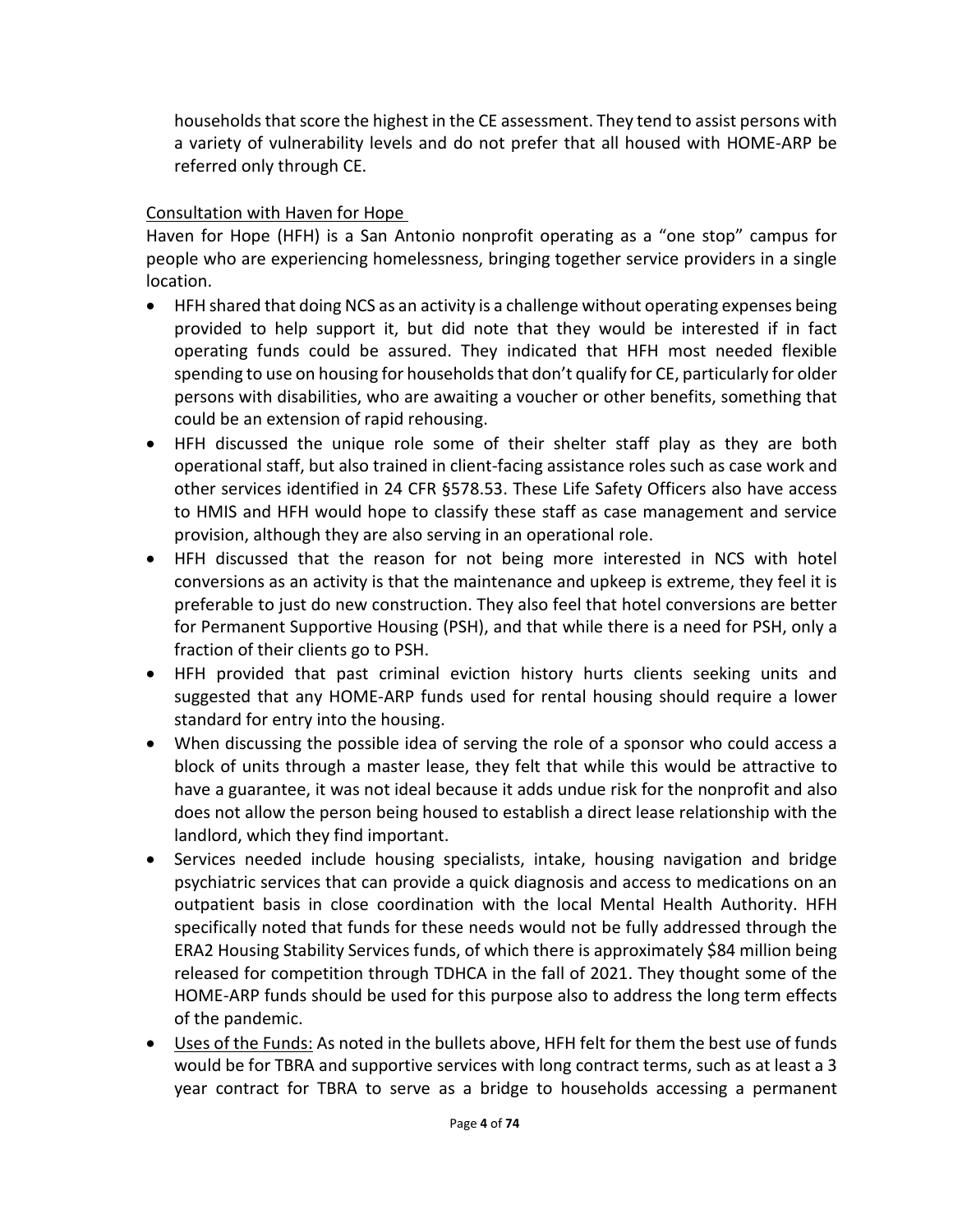voucher.

- Populations/Preferences: HFH felt that high priority groups included older persons currently homeless or at risk of homeless, often with disabilities, who don't qualify for CE and those awaiting vouchers or benefits. Shelters are not the most appropriate place for these persons. They have about 30 people who need a nursing home in terms of the level of care required but don't qualify for Medicaid. They also felt that families are the biggest unmet need because many are newly homeless or doubled up so don't rank as high need on CE.
- Use of Coordinated Entry (CE): HFH did not support being restricted to only allowing CE and feels it is very important for these housing funds to be able to assist those not in CE, or not ranking highly in CE.

# Consultation with Continuums of Care (CoCs) and Domestic Violence (DV) Providers

Representatives from the San Antonio/Bexar County CoC; Dallas City and County, Irving CoC; Fort Worth, Arlington/Tarrant County CoC; the El Paso City and County CoC; the Houston, Pasadena, Conroe/Harris, Fort Bend, Montgomery Counties CoC; the Balance of State CoC represented by the Texas Homeless Network (THN); and the Texas Council on Family Violence were in attendance.

- Significant focus has been on rapid rehousing and bridging folks to permanent housing (Houston, El Paso, Dallas) and some noted an interest in more rental assistance to support these efforts (Houston), or to support gaps in services (Houston, El Paso). Houston discussed going from homelessness to housed and not needing to use shelter facilities.
- However, other CoCs felt they had sufficient funds for the vouchers/rental assistance and services, and felt the highest need was in actual production of units (PSH) as there are challenges in finding units for voucher holders (Tarrant, Dallas, San Antonio). Some noted interest in allowing small acquisition/rehabilitation developments that they thought could be brought online more quickly and others were specific that the PSH should include units for large families and deeply affordable units (below 30%). There was discussion of use of HOME-ARP to bring units up to Uniform Physical Condition Standards.
- There was support for funds to support capacity building for homeless services providers, especially in rural areas of the state.
- Several CoCs felt that a priority/scoring preference should include that the applicant is connected to housing authority resources and other subsidies (Houston, Dallas) although the BoS noted that this would be more challenging since they have less access to other funds. There was also discussions in how to use HOME-ARP to address racial disparities.
- Commenters felt there needed to be ways to incentivize the developers to give second chances for poor rental and credit/criminal history and these funds should not allow anything more restrictive than the local housing authority. Others felt the housing authority's barriers were too high.
- There was possible interest in NCS if it could be 'flexed' for use as PSH and interest in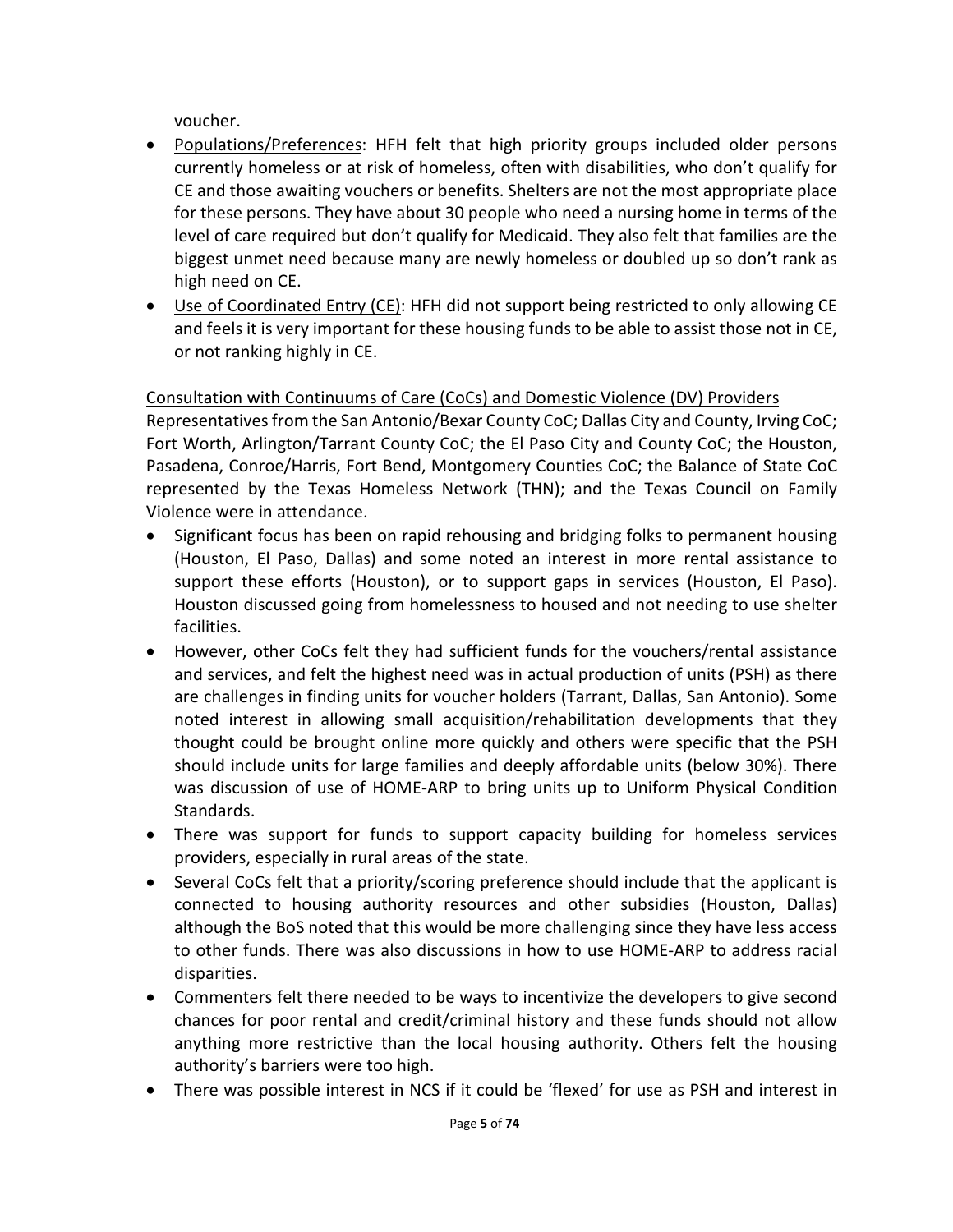NCS for the domestic violence (DV) population.

- They wanted to be able to consider those At-Risk as a broader definition than that provided by HUD, also noting that often DV cases do not classify as At-Risk but need housing to leave their abuser.
- There was fairly unanimous support that having at least coordinated with the CoC should be an application requirement.

Uses of the Funds: Because the needs of the CoCs varied there was interest in keeping the funds flexible. The most common request for the uses of HOME-ARP was development of supportive housing and NCS. There was greatest interest in NCS and development of units from the Balance of State (BoS) CoC. There were also requests to use the funds for TBRA and services and capacity building, though requests for these activities were not as common as for capital funds.

- Populations/Preferences: There was support for allowing subrecipients to establish preferences, but not limiting the funds at the state policy level to only certain populations. Preferences suggested included: persons experiencing literal homelessness, persons with disabilities, persons fleeing Domestic Violence, unsheltered homeless, and those with a history of homelessness.
- Use of Coordinated Entry (CE): CoCs from larger areas preferred CE be used and felt it ensured there is coordination and alignment. Alternatively for DV and the BoS they did not want to see the program limited to only CE.

## Consultation with Developers of Permanent Supportive Rental Housing

Foundation Communities and New Hope Housing are two of the primary PSH developers in the state. The summary below also include comments received in writing from a PSH consultant, True Casa Consulting, who could not attend the session.

- Providers felt that the 70% of rental units that are required to serve qualified households would have to be underwritten as zero income so felt the biggest challenges related to operating. While they realized and appreciated that HOME-ARP allows for capitalized operating expenses they felt it would need to be for the whole affordability period. Additionally, they voiced concern for the residents of those units at the end of the 15 year HUD affordability period; as soon as the HUD operating subsidy and LURA restriction ends, for the properties to support operations on the units they would have to increase the rents on those households from 30% of their income to either market rate or the rent level of any other affordability term (likely housing tax credits).
- Two of the commenters also noted that their models of housing did not generally support having market rate units at the property to subsidize the other units (due to lack of interest by market rate tenants).
- Commenters raised concern and felt strongly that to do such transactions requires significant experience not just with supportive housing development, but also in serving the specific populations, and they felt there should be a standard or requirement relating to experience.
- Regarding leasing criteria they noted that their fair housing counsel advises that they not have different leasing criteria for some units, so whatever criteria they would have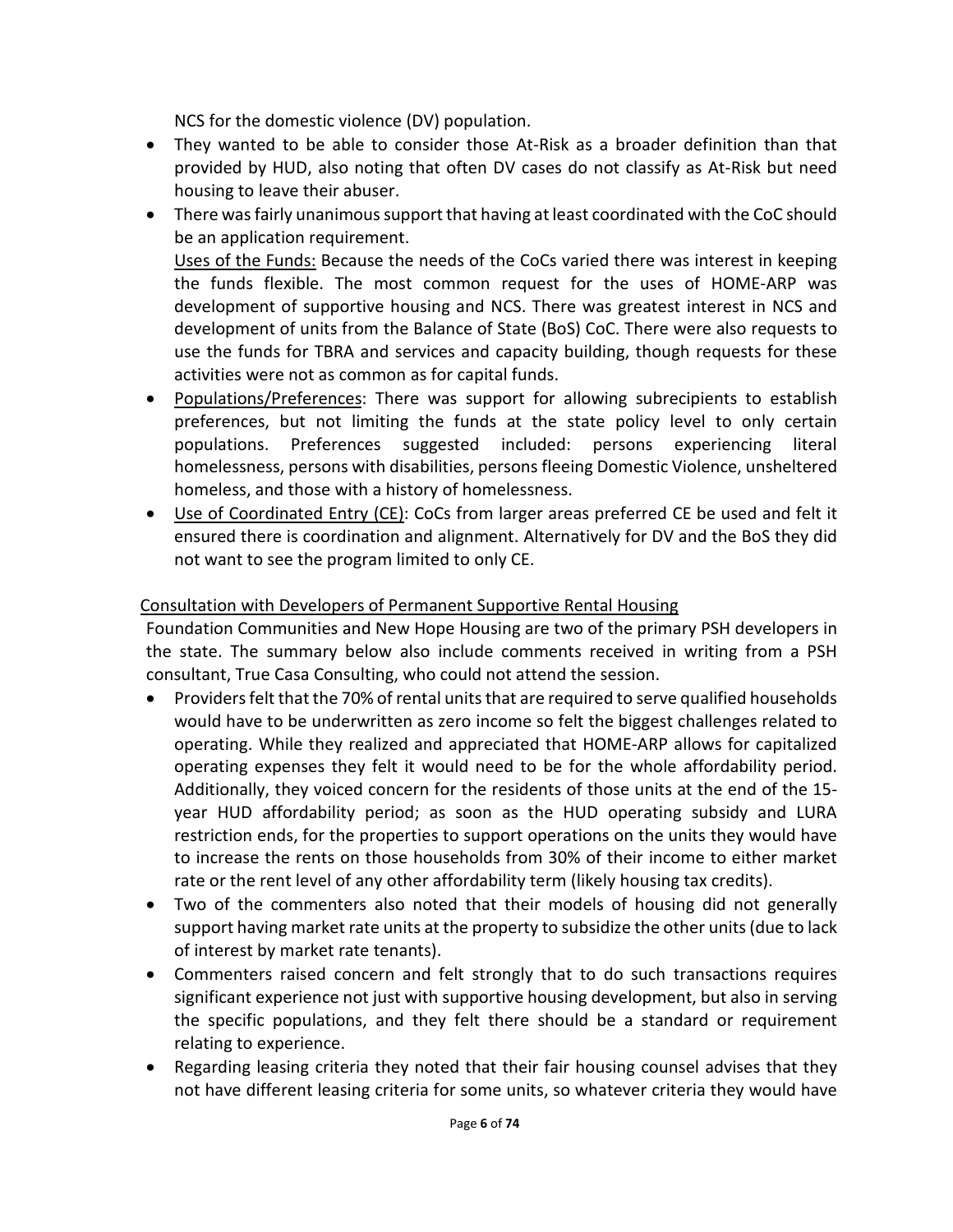for HOME-ARP would need to be the same as all the units and therefore acceptable to the other funders as well. They did not want to see the state dictate what the leasing criteria should be. One commenter did suggest that barriers for criminal history should be reduced.

- Regarding sizes of the developments, commenters felt that smaller size properties for PSH are not able to achieve sufficient economies of scale with the ideal size being 120- 150 units. They note that because of local processes, smaller deals do not necessarily get done any faster, and that a small deal would almost certainly need a more robust subsidy.
- While not specifying that funds should be used for services, one commenter did note that gaps in services include behavioral health, transportation, health and dental, peer support, case management and housing subsidies.
- It was noted that clients should not have burdensome documentation requirements.
- Uses of the Funds: Commenters supported use of the funds for rental housing development. They provided input that the program would need to have no debt requirements. They supported the possibility of the funds being grants, or allowing the funds to be passed through to a sponsor entity to limit the tax event for the property. The one activity they proposed other than rental and capitalized operating, was to possibly allow for capitalized services as they will have to guarantee to the investor sufficient funds for service provision (capitalized service reserves).
- Populations/Preferences: Because these types of developments often have to layer financing from different funders, each with their own priorities and preferences, they felt it would be important for the funds to not limit preferences at the state level, but allows preferences at the property level. Preferences contemplated for the plan would include older adults with one or more ADL needs, adults with disabilities, chronically homeless, unstably housed and at-risk of homelessness and low income (at 200% or below federal poverty level).
- Use of Coordinated Entry (CE): They would find a preference for CE acceptable, or having it as an option, but not as a requirement as they want to see a range of tenants gaining access to their properties, not only chronically homeless.

### Consultation with Public Housing Authorities

Outreach for this consultation was targeted to public housing authorities; more than 62 registered to attend the virtual session, and 34 actually logged on to the session. The summary below includes several comments received in writing from PHAs who could not attend the session.

• Across the PHAs on the call, there was support for capital development for more rental units in good condition. There was support for these funds to be used to 'buy down' 60% HTC units to 30% units or to add soft financing, as well as off-site costs. There was interest in layering with RAD conversions, allowing sponsorship structures, and for giving an award preference for those rehabilitating large properties to make them deeply affordable. Others asked if there could be point preferences for larger developments, and if HOME-ARP could be used for infrastructure to the development. For rental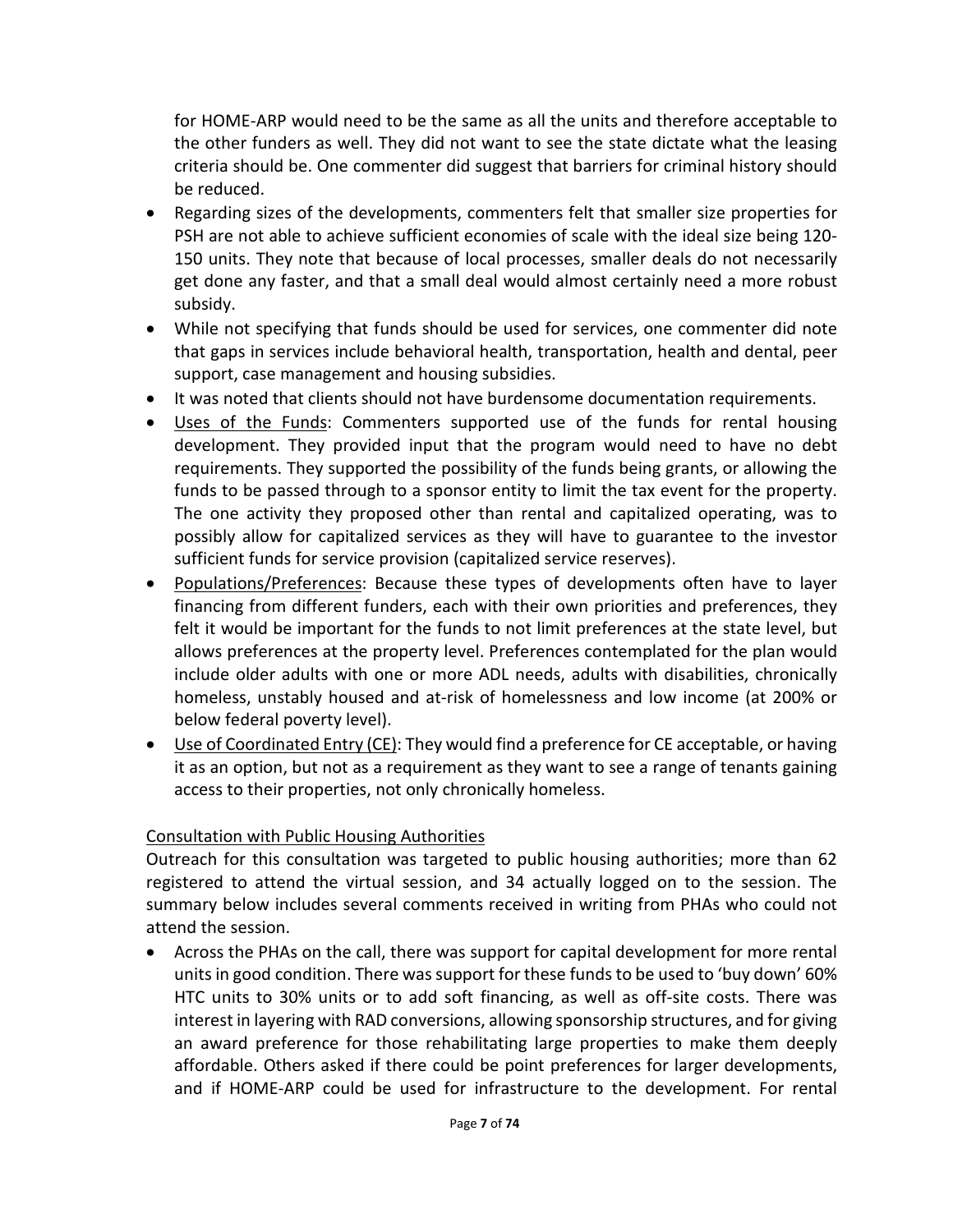development there was interest in making sure that PHAs could use these funds in conjunction with issuing 'Faircloth' vouchers on a private development or other public housing and that it was important to make funds available for rural areas.

- There was support voiced for the funds to be used as rental assistance like HOME TBRA and TDHCA's COVID TBRA Program, for services such as security deposit assistances, furnishings and appliances, youth employment programs, job searches, assistance accessing benefits, financial literacy, parenting skills and scholarships for trade schools.
- There was not support for adding any state-required leasing criteria, or making them more lenient, but rather that it be flexible so it could be layered with other funding sources. One commenter suggested allowing alternate means for lowering barriers such as the tenant attending rehab classes, or being flexible on references.
- Uses of the Funds: As noted above the primary interest was for rental development, as well as more limited support for TBRA and services.
- Populations/Preferences: Support no preferences, or if any, persons experiencing homelessness and Domestic Violence households. There was interest in prioritizing any households below 80% AMI since those are often quick to become unstable.
- Use of Coordinated Entry (CE): There was not support for CE to be a requirement; in some areas CE is not readily available, and such a requirement would harm properties and those in need.

## Consultation with Texas Interagency Council for the Homeless (TICH)

The TICH is a statutorily created council supported by TDHCA with public and private membership. The TICH meets quarterly and at its quarterly meeting in October 2021, a presentation was made on the HOME-ARP funds, and the opportunity for input was extended. While questions were asked, no specific comments were received in regards to planning of the funds.

### Consultation with Fair Housing and Disability Advocates

Outreach for this consultation was targeted to fair housing and disability providers and advocates. More than 185 registered to attend the virtual session, and 91 actually logged on to the session. The summary below includes several comments received in writing from disability or fair housing advocates who could not attend the session or followed up with more information in writing.

• Most of the attendees that spoke indicated a significant need for more permanent supportive rental housing, most speaking of the need specifically for those with those with Intellectual or Development Disabilities (IDD) and Mental Health disorders (MH) to be stably housed in the community. Attendees emphasized the importance of services. There was support that such housing needs to be in high opportunity areas so that it was close to transportation, jobs, stores, services, and medical supports. Several commenters mentioned the needs of adult children with IDD/MH who the parents are no longer able to care for them. It was noted that any funds used for PSH should have robust targets for accessibility and visitability and a higher percentage of units built as fully accessible for physical disabilities than is required in the Housing Tax Credit (HTC)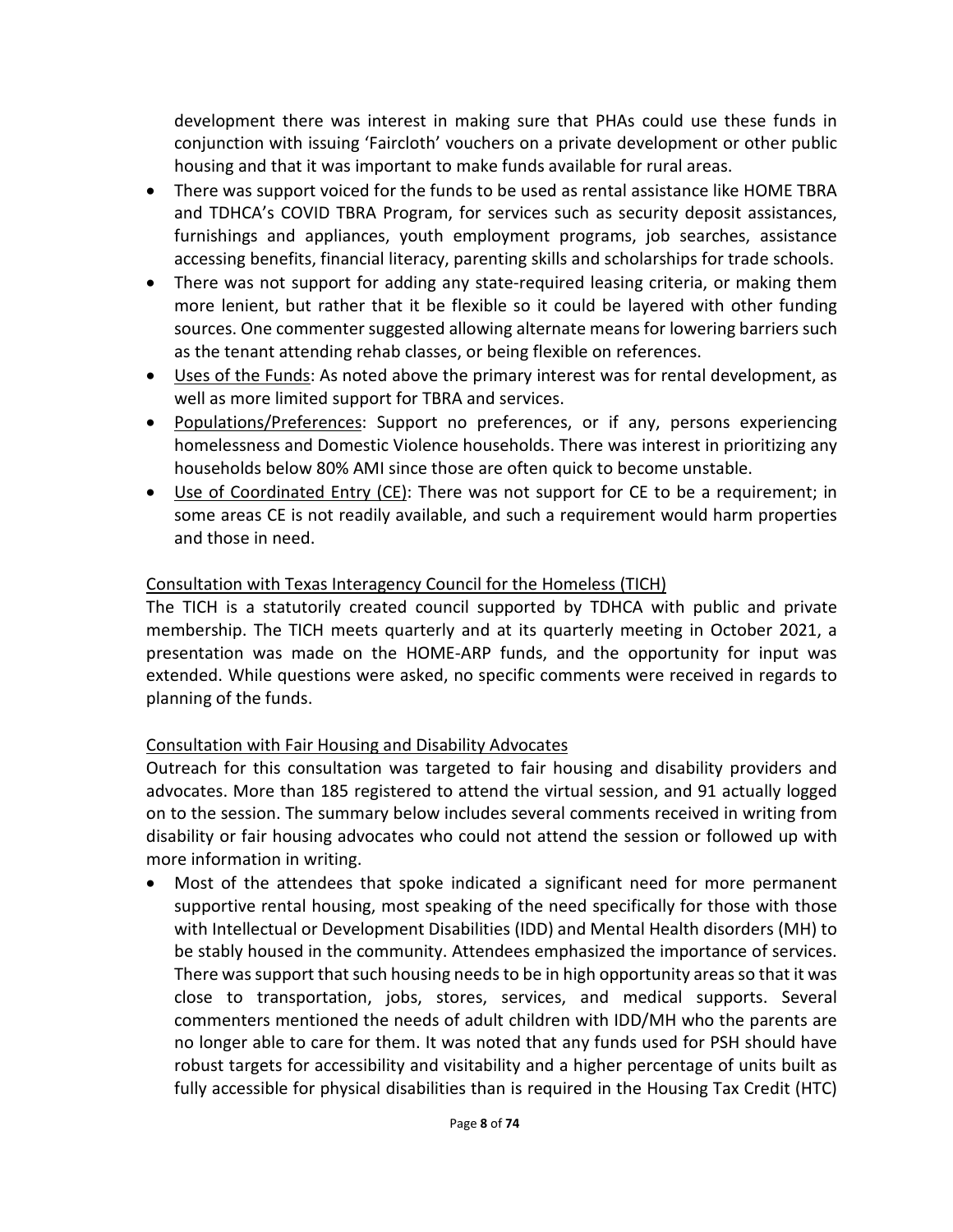program. Commenters noted that housing should be for low income housing (not workforce housing). They noted that it was important that capitalized operating subsidies be provided. There was also interest that the funds be able to be used for recovery housing.

- Alternatively, one commenter noted that because the need is pressing and urgent now, that some of the funds should go to 'right now' solutions such as rental assistance for persons with disabilities.
- Several comments also supported use of the funds for NCS and a focus on best practices that would allow NCS to transition to other uses.
- One comment supported use for TBRA and several supported use for services specifically service coordinators, resident coordinators, and landlord incentives.
- One commenter felt the funds should allow shared housing (roommate arrangements) and noted successes with that model in Connecticut; there was discussion around risk, leases, and the fact that currently this has not been used in affordable housing or with voucher holders.
- This group voiced frustration at landlord's unwillingness to accept voucher holders, the challenges in landlords not accepting those with criminal/credit history, and unreasonable minimum income requirements. One commenter felt the funds should be used for providing the payments needed to meet minimum income requirements.
- They suggested that the NOFA have an award preference for those with lowest barrier policies for those with justice involvement.
- Uses of the Funds: Most support for PSH and limited support for NCS, TBRA, and services.
- Populations/Preferences: There was interest for the provider to be able to identify preferences, but that the state should not do so which would limit flexibility. Wide support among the group for preferences for those with dual diagnoses (Mental Health Disorder (MH) and Intellectual/Developmental Disabilities (IDD)) and for seniors with disabilities, as they are seeing increases in IDD and MH folks that senior centers and Medicaid are not able to assist. Also interest in young adults aging out of foster care and veterans. There was also interest in allowing properties to grant a preference on their fully accessible units for those with a physical disability, in having a preference for those getting discharged for rehabilitation centers, psychiatric hospitals or released from incarceration to prevent them from exiting into homelessness. It was requested that these funds should definitely be allowed for seniors, particularly since 811 Program does not allow older than age 62.
- Use of Coordinated Entry (CE): There was some support of using CE but not as a mandatory requirement. Several speakers gave examples of where CE is not effective and would greatly limit the ability to assist including those in state hospitals for more than 90 days are no longer considered homeless upon exit under CE, many who need housing who don't get ranked highly enough in CE. Alternatively one commenter did think CE should be required and that CE assessments address racial inequities.

#### Consultation with Veterans Services Providers

(Outreach for this consultation was targeted to the Texas Veterans Commission and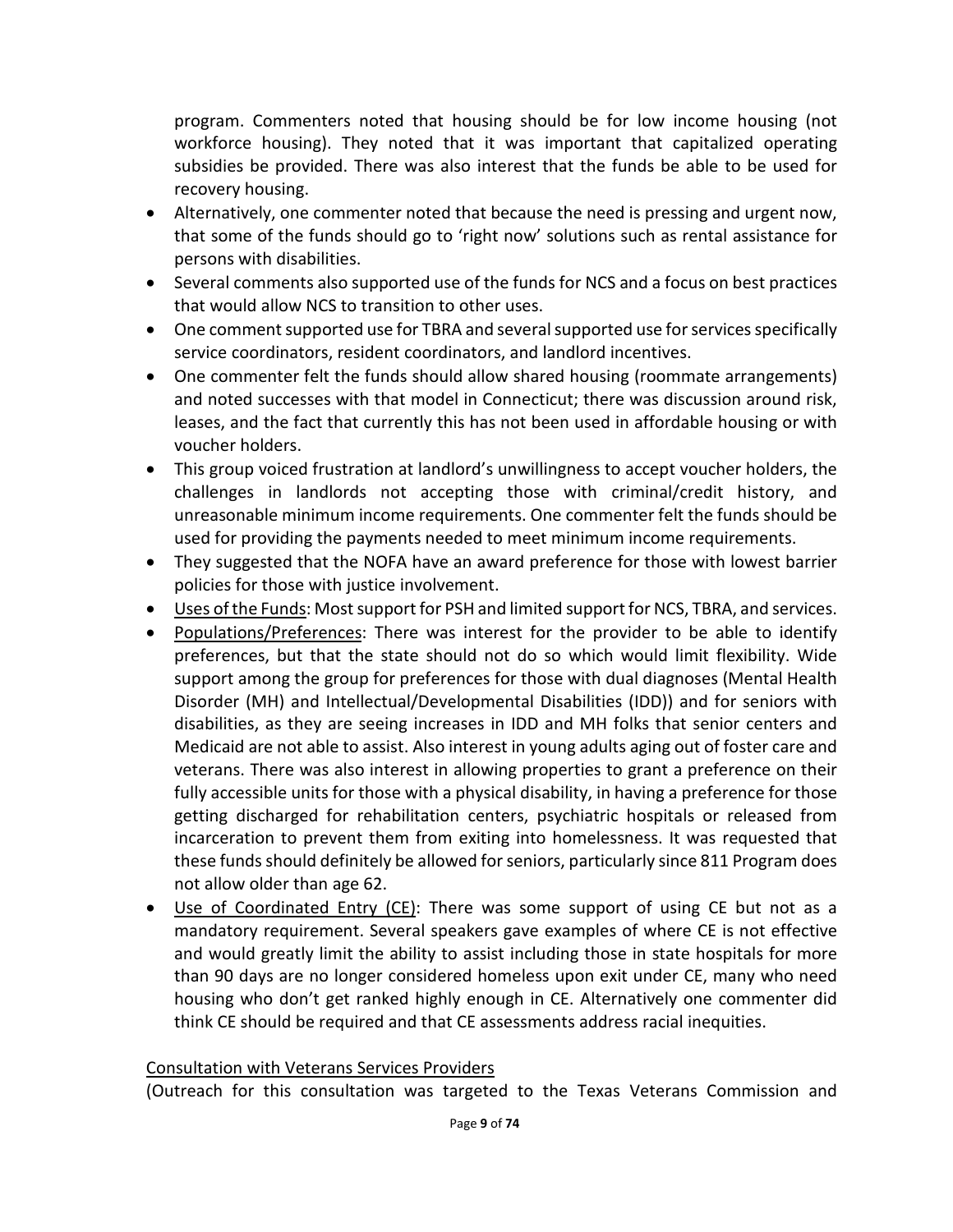veteran's services providers; 21 persons registered to attend the virtual session, and 12 actually logged on to the session.)

- This session focused significantly on answering questions including eligible uses of the funds, allowable service activities, and length of assistance. One commenter was interested in uses of the funds that were not eligible.
- It was noted that the funds should not require veterans to have a DD 214 or require that the veteran must be honorably discharged. There was discussion of different military discharge statuses. There was interest in assisting vets re-entering the community from incarceration.
- It was suggested that priority in awards be given to those willing to take those perceived as higher risk tenants.
- Uses of the Funds: Interest in capital investment for rental and NCS and in making sure funds are available rurally.
- Populations/Preferences: Veterans.
- Use of Coordinated Entry (CE): They wanted to be sure funds are not limited to those in CE as many in need will get overlooked.

# Consultation with Homelessness Service Providers

Outreach for this consultation was targeted to providers of homeless services; more than 158 registered to attend the virtual session, and 117 actually logged on to the session. The summary below includes several comments received in writing from providers who could not attend the session or who followed up with more detail after the session.

- There was strong interest to use funds for one time capital investments for PSH and NCS. There was input that NCS is especially helpful for families, those fleeing domestic violence and those with MH or Post Traumatic Stress Disorder (PTSD) where congregate care can be detrimental to treatment. Most speakers felt there are sufficient resources for rental assistance, and there are those in need with vouchers in hand who can't find units; there is particularly need for the deepest income units. There was emphasis that the rental housing needed to come with operating reserves and allow for sponsorship structures. Commenters encouraged the construction funds be flexible so recipients can try to fund smaller properties or respond flexibly to families in crisis. Several attendees emphasized the importance of funds being made available for rural areas and that they not have to compete against urban areas.
- Several commenters noted that it would be important to not just fund capital investment, but to focus on long term supports including operations, homelessness prevention, case management, employment services, and landlord incentives (with thoughtful consideration relating to fair housing issues).
- One commenter supported sober living beds/transitional beds and some Single Room Occupancy (SRO) design.
- Because of the urgent need now, there was also interest from several providers for TBRA since other rental funds are starting to end. They also note that accessing rental assistance should not first require having an eviction status which is what is often required from other funding sources.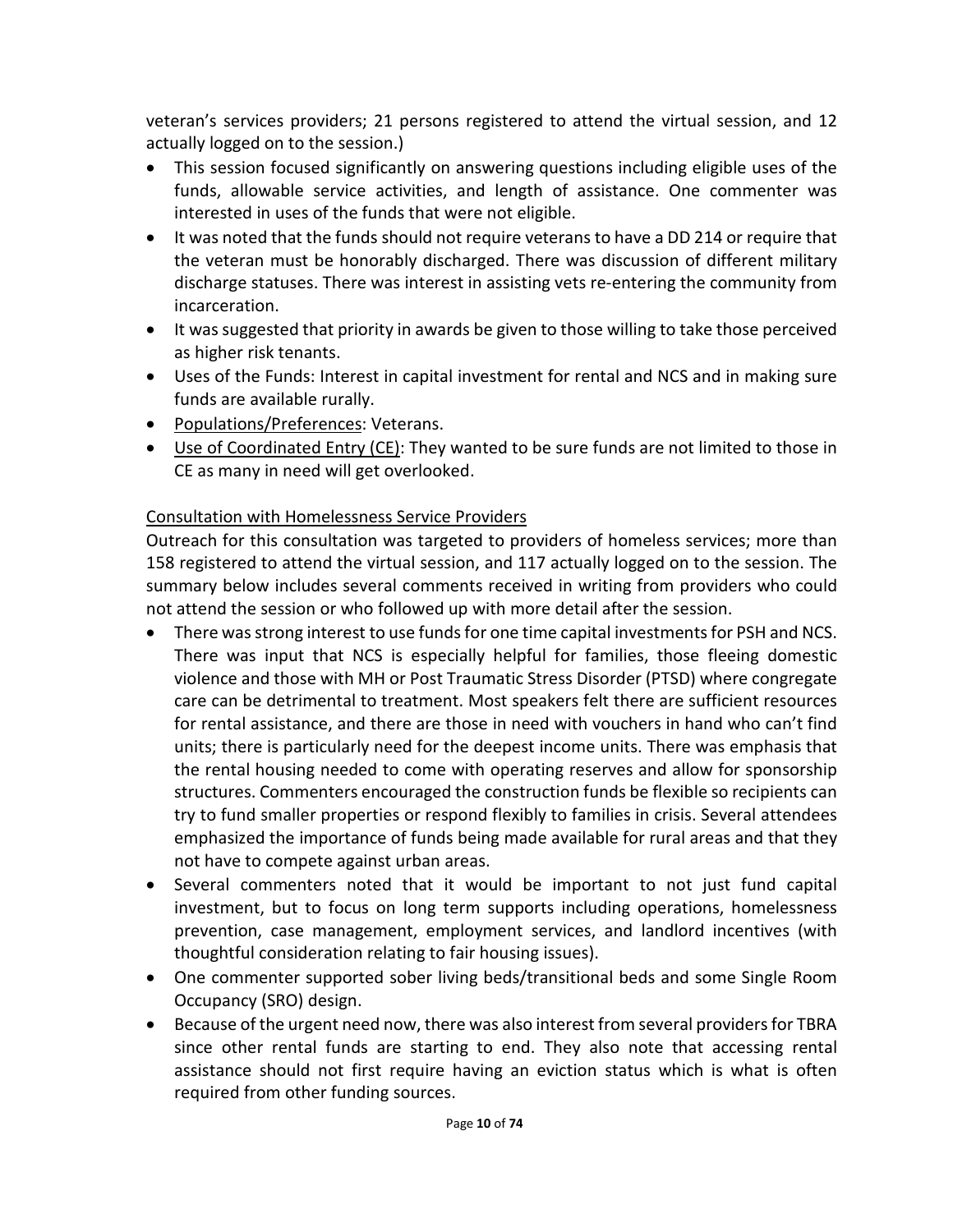- One commenter supported the funds for nonprofit development and black-led organizations.
- One commenter suggested that awarding of projects should be prioritized for long term (20-30 year) shelter assistance.
- Uses of the Funds: While varied, there was strong support for PSH and NCS, with less significant support for TBRA, services, and nonprofit operations and capacity building.
- Populations/Preferences: Chronically homeless, disabled, and homeless youth (18-24) years old).
- Use of Coordinated Entry (CE): Most attendees felt strongly that CE should not be a requirement. However two commenters did think CE should be required. Because CE prioritizes persons with the highest scores, those with the greatest needs are getting assisted, but many who could be rapidly assisted are not captured in CE and have lower scores, including those activity working with case workers and in school.

# **II. PUBLIC PARTICIPATION PROCESS AND INPUT**

*PJs must provide for and encourage citizen participation in the development of the HOME-ARP allocation plan. Before submission of the plan, PJs must provide residents with reasonable notice and an opportunity to comment on the proposed HOME-ARP allocation plan of no less than 15 calendar days. The PJ must follow its adopted requirements for "reasonable notice and an opportunity to comment" for plan amendments in its current citizen participation plan. In addition, PJs must hold at least one public hearing during the development of the HOME-ARP allocation plan and prior to submission.*

*For the purposes of HOME-ARP, PJs are required to make the following information available to the public:*

- *The amount of HOME-ARP the PJ willreceive,*
- *The range of activities the PJ may undertake.*

# *Describe the public participation process, including information about and the dates of the public comment period and public hearing(s) held during the development of the plan:*

Upon approval of a draft Plan by the TDHCA Board, the draft plan was released for a 17 day public comment period from January 14, 2022 to January 31, 2022. TDHCA adhered to its citizen participation plan. Two hearings were held during the comment period.

## Virtual Hearing

Friday, January 21, 2022 at 10:00 a.m. Austin Local Time. There were 51 individuals registered to attend, and 38 attendees. Seven persons commented.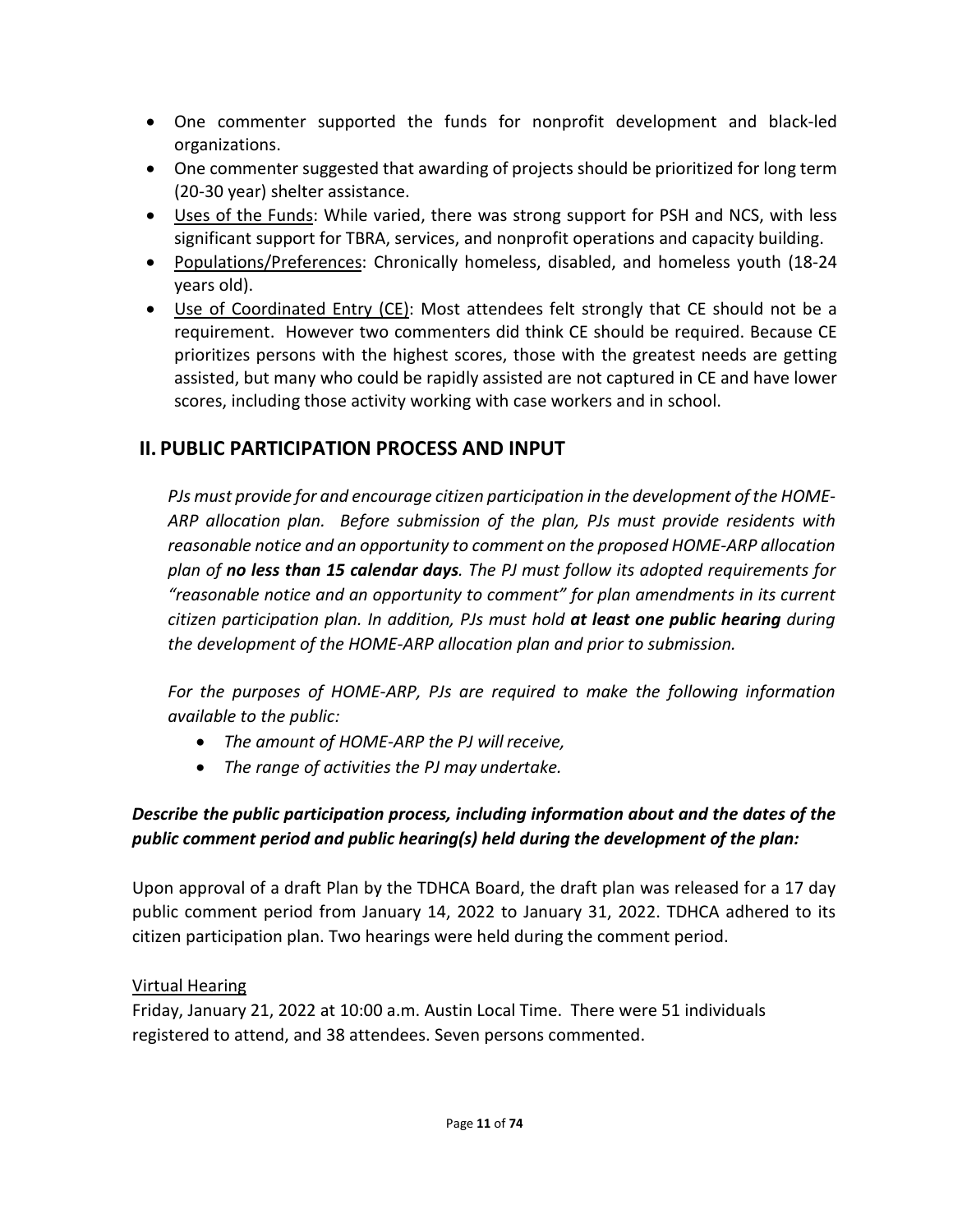### In-Person Hearing

Thursday, January 27, 2022 at 2:00 pm in Austin, Texas. There were no in-person attendees.

After the Plan was presented to the Board for approval to submit to HUD on March 10, 2022, staff determined that several additional revisions were needed, based in part on further guidance from HUD. While not vastly different from the version approved by the Board initially, the Plan was returned to the Board on April 14, 2022 for its approval. Notice of the Plan being re-presented to the Board was made prior to the meeting, and the public was given the opportunity to again comment on the Plan at the meeting of Board.

## *Describe any efforts to broaden public participation:*

TDHCA held both an in-person hearing in Austin and a virtual hearing to accept comment. Notice of the hearings was published in the Texas Register and sent via TDHCA's subscription email lists to the homeless-focused topics and the multifamily topics, which reached approximately 9,700 subscribers. The notice included how individuals could request a language interpreter, auxiliary aids or services for the hearings. The information on how to request an interpreter was also included in Spanish. Comments were also accepted via mail or email. Finally, the plan was posted online for ease of access during the public comment period.

*A PJ must consider any comments or views of residents received in writing, or orally at a public hearing, when preparing the HOME-ARP allocation plan.*

## *Summarize the comments and recommendations received through the public participation process:*

Fifteen persons commented on the HOME-ARP draft plan. The comments and staff changes to the plan have been summarized below, along with staff responses.

## **1. Comment: Clarify if HOME-ARP can be used with National Housing Trust Fund (NHTF) in the same development**

Summary: Jennifer Hicks *(TrueCasa Consulting, Austin)* requested clarification on whether NHTF can be layered on the same development.

Staff response: While NHTF was not named specifically in the draft HOME-ARP Plan, NHTF was included in the umbrella category of "other federal funds" able to be layered with HOME-ARP. However, this question prompted several critical discussions among HOME-ARP and Multifamily staff. There may be developments previously awarded NHTF that face increased costs, putting the developments in jeopardy of not being able to be completed. If not completed, the Department may lose access to these NHTF funds. Prioritizing the use of the HOME-ARP funds to these developments allows the NHTF funds to remain in Texas, and also will expedite early delivery of some of the HOME-ARP units more quickly than will be the case for new applications. Therefore, staff revised the Plan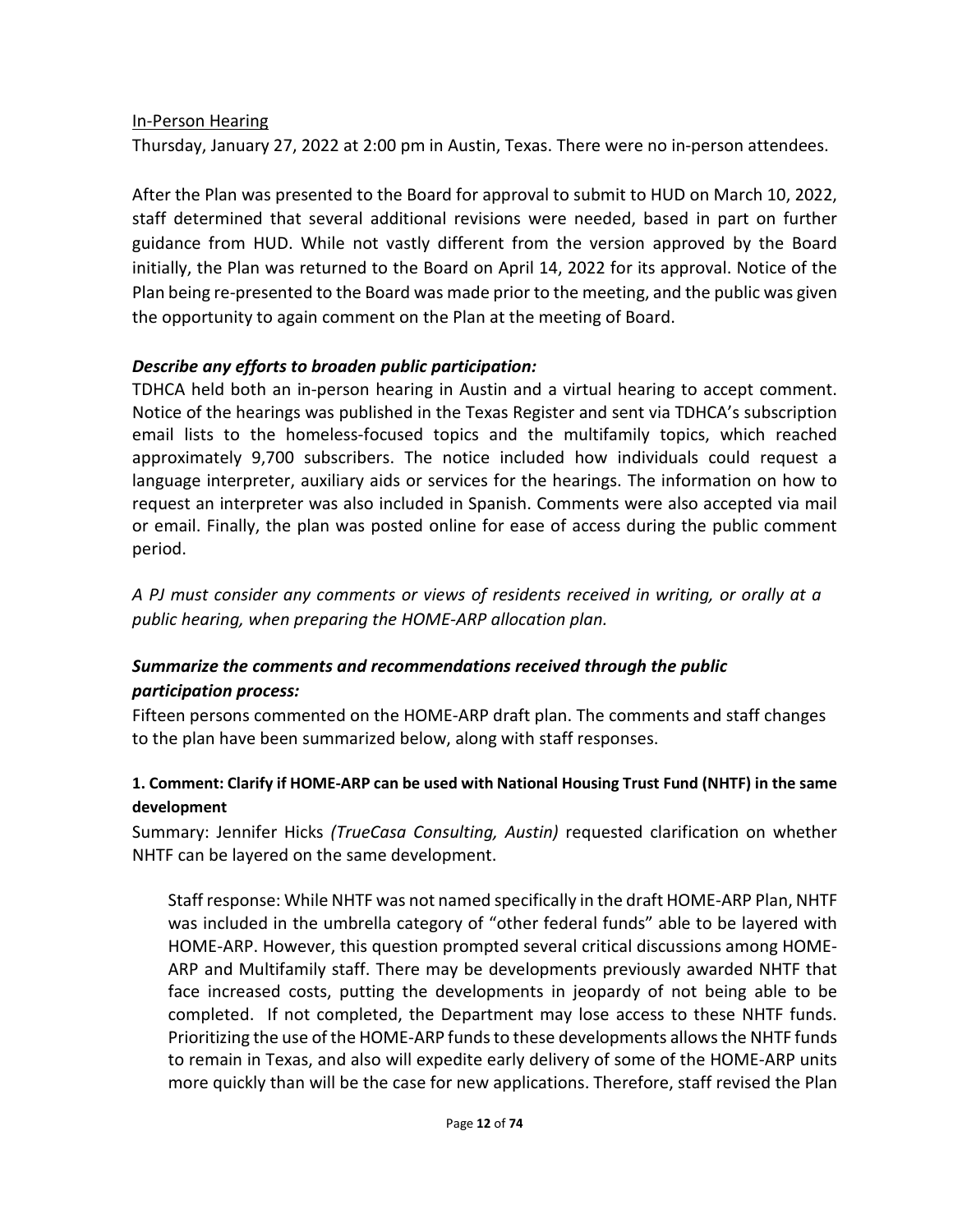to designate that up to \$10 million of HOME-ARP funds may be directly awarded, without competition, to certain NHTF active applications or awardees. These developments will be required to submit an abbreviated application upon approval of the Plan from HUD, but will not be required to compete for funds under the HOME-ARP Rental Development Notice of Funding Availability (NOFA). Specifically, the following provisions are now included in the HOME-ARP Plan:

"Applications for HOME-ARP that are for developments with an active application for, or that were awarded, NHTF from the Department may be submitted directly and awarded non-competitively if the applicant:

- $\circ$  applied for NHTF in 2020 or 2021 and the application was not terminated by staff or voluntarily withdrawn by the applicant;
- $\circ$  can demonstrate cost increases that necessitate the need for additional investment;
- $\circ$  has not started construction or has previously received a 24 CFR Part 58 review if construction has started;
- o the deferred developer fee does not decrease and developer fee does not increase; and
- $\circ$  returns HOME-ARP application materials to the Department within the timeframe provided by the Department and before the application due date of NOFAs for HOME-ARP rental housing.

Up to \$10 million in HOME-ARP funds will be available for NHTF awardees that meet the criteria in this section. If the Department receives less than \$10 million in applications by the time of the rental development NOFA application due date, the remaining funding will be used to increase the amount available for rental development awards. If the applications received for this limited pool exceed the total available, the applications will be processed based on their submission date. In the event that more than \$10 million is requested per application received on the same date, the Development with the lowest HOME-ARP capital cost per unit will be awarded.

In addition, applications layered with NHTF will also be accepted during the application cycle for HOME-ARP rental development. However, there may be programmatic limitations on having HOME-ARP and NHTF in the same unit."

## **2. Comments: Support and clarification of TDHCA HOME-ARP availability in Participating Jurisdictions**

Summary: Two comments were received regarding the ability to use HOME-ARP in Participating Jurisdictions (e.g., areas of Texas that receive HOME-ARP funds directly from HUD).

One comment was from James Wooldridge *(Habitat for Humanity, Fort Hood)* who asked for clarification on availability within Participating Jurisdictions. The second comment was from Judy Telge *(Coastal Bend Center for Independent Living, Corpus Christi)* who encouraged use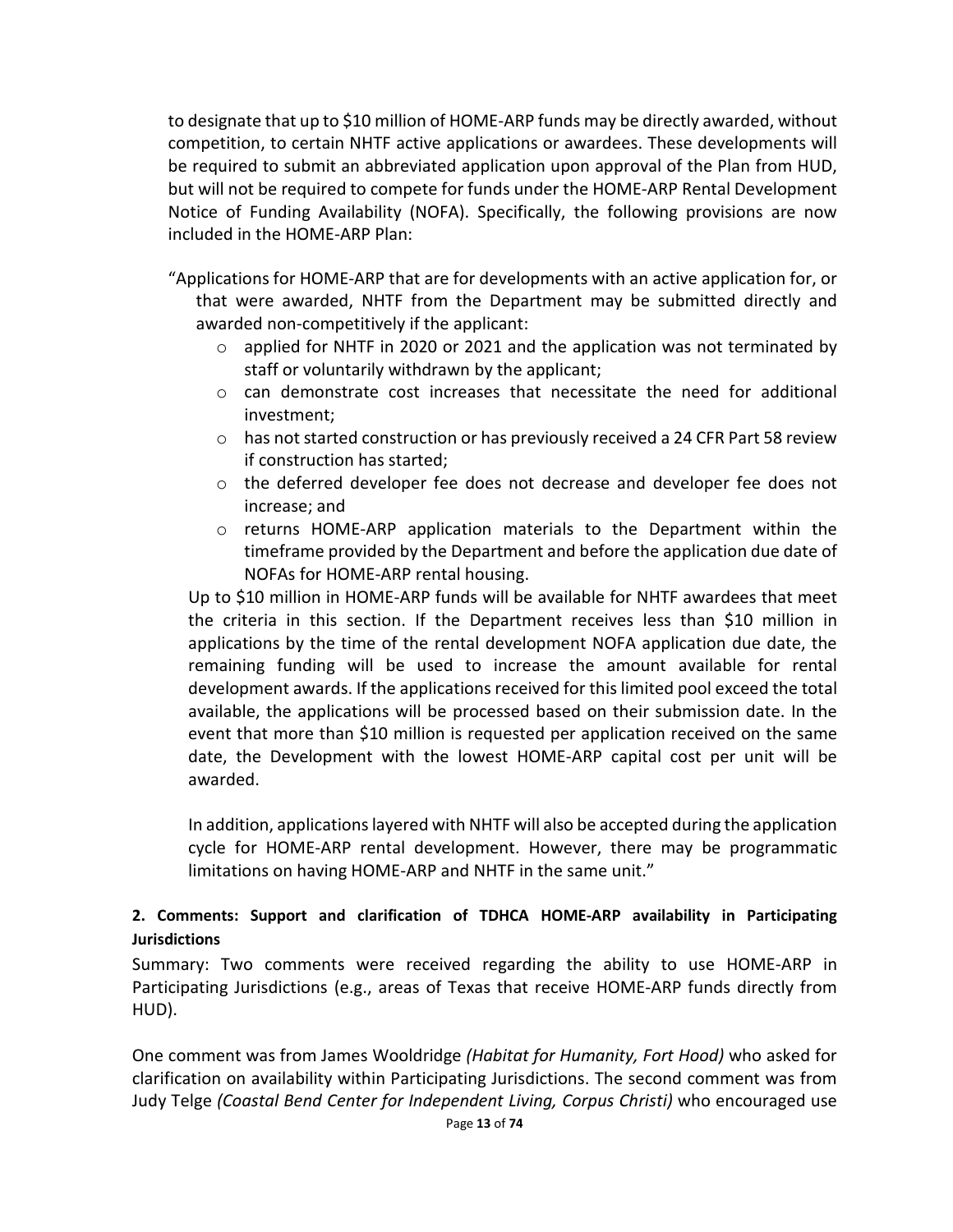of HOME-ARP in Participating Jurisdictions.

Staff response: The HOME-ARP draft Plan stated that funds will be made available statewide. Staff has added a clarification that applicants must demonstrate the unmet need among qualifying populations for the type of housing proposed in their geographical area through a market assessment or other source of data for greater conformance to HUD's requirements. The Department will conduct outreach to encourage applications from both urban and rural areas to be submitted. Distribution may be affected by State laws or limitations, such as Tex. Gov't Code §2306.111(c), if at such time existing state waivers expire.

## **3. Comment: Increase the maximum amount of HOME-ARP rental development awards to \$15 million**

Summary: Sabrina Butler *(Foundation Communities, Austin)* asked to increase the maximum amount of assistance for rental housing development from \$10 million to \$15 million. She stated a larger cap of \$15 million would be needed to be able to scale the rental housing program, which also can include operating subsidies.

Staff response: Staff agrees with the comment, and has increased the maximum award amount for rental housing from \$10 million to \$15 million, although this amount may be further limited in the NOFA.

In addition, staff has increased the maximum award amount for the NCS activity to the maximum amount released in the NOFA. This will encourage applicants to request their actual need; large-scale shelter innovations may allow for more impactful changes in access to shelter.

# **4. Comment: Apply the per project maximum request to the capital request only for rental development**

Summary: Sabrina Butler *(Foundation Communities, Austin)* suggested applying the per project maximum request to the capital request, not including any additional operating reserve request.

Staff response: The Plan had not been specific on whether the per application cap did or did not include the operating reserves. Clarification was needed, however the clarification made to the Plan was not what was requested, but rather that the maximum per project award includes operating reserves. HUD CPD Notice 21-10 allows for capitalized operating costs to be used in conjunction with acquisition, rehabilitation, or construction of affordable rental housing. Operating costs are not a separate activity and, as such, will be included in the entire application amount. Further, with the limited funds available, the Department wants to stretch the dollars to assist more developments if possible.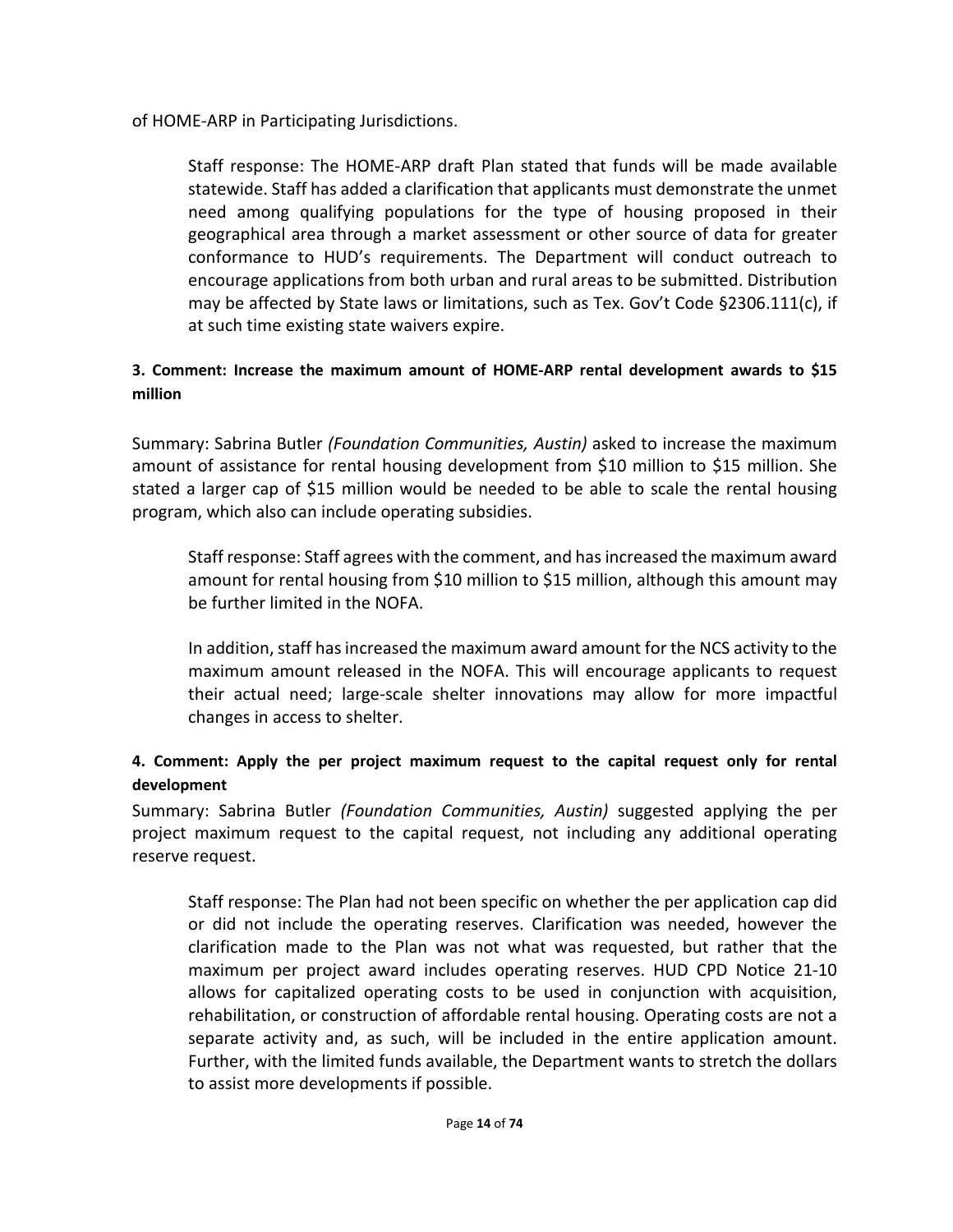## **5. Comment: Allow HOME-ARP capital dollars to be loaned through a deferred forgivable loan at 0% interest**

Summary: Sabrina Butler *(Foundation Communities, Austin)* requested that HOME-ARP loans be structured as a deferred, forgivable loan at 0% interest, as the HOME-ARP units will not be able to support debt service.

Staff response: Staff anticipates offering a range of loan types in the NOFAs with different options that developments can choose from to suit their financial structure. One of those loan products will be a deferred forgivable loan at 0% interest. Clarification on the types of loans available is included in the Plan, and the specifics on the loan terms will depend on the financial structure of the application and contract terms described in further program guidance.

### **6. Comment: Allow HOME-ARP units to float**

Summary: Sabrina Butler *(Foundation Communities, Austin)* requested that HOME-ARP units be allowed to float, unless otherwise restricted by additional funding sources on the development.

Staff response: Generally, TDHCA supports floating units unless prohibited by other federal sources. However, because a unit's nature as being fixed or floating affects the underwriting of the development, the NOFA will outline whether units must be fixed or floating.

#### **7. Comments: HOME-ARP rental housing should assist special needs populations**

Summary: Four commenters included their perspective on serving persons experiencing homelessness, and listed specific populations that would benefit from HOME-ARP rental housing.

Dr. Flora Brewer *(Paulos Foundation, PF Residential and Paulos Properties, Fort Worth)* and R. Steve Christian *(New Leaf Community Services, Fort Worth)* commented that funds should be programmed into creating housing especially for persons with long periods of homelessness, disabilities, chronic illness, behavioral health disorders, and those who are elderly.

Deirdre P. Browne *(MHMR Tarrant County Behavioral Health Services)* commented that HOME-ARP's rental housing should serve persons with long histories of homelessness, disabilities, chronic illness, and behavioral health disorders.

Judy Telge *(Coastal Bend Center for Independent Living, Corpus Christi)* commented that HOME-ARP should not be restricted to persons with disabilities who have senior status. She stated that there is need for affordable housing for younger individuals with disabilities.

Staff response: The populations listed by the commenters are within or could be a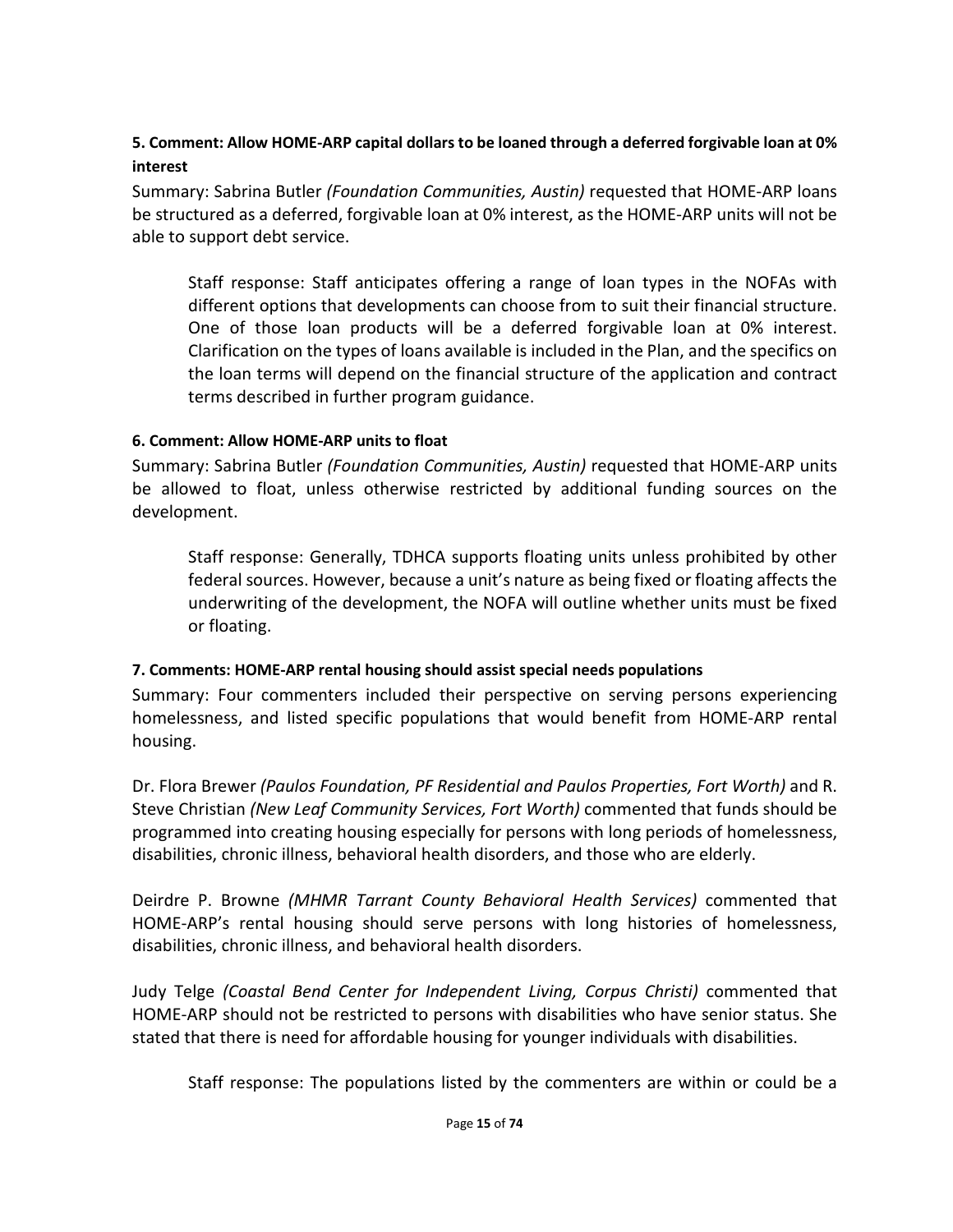subset within populations listed already in the HOME-ARP Plan under preferences for rental housing. It should also be noted that the draft Plan included "Persons with Disabilities" with no mention of age as a possible limiting factor. While the persons listed by commenters above were not added separately to the HOME-ARP Plan, the Plan has been revised to further describe the needs and gaps of the qualified populations, and adds three additional possible preference populations: persons who are experiencing homelessness, persons who were formerly homeless and temporarily housed, and persons prioritized through Coordinated Entry for non-congregate shelter and rental housing.

Furthermore, the wording and types of the preferences between the NCS and Rental Housing activities were made more uniform and revised in response to HUD's guidance. While several edits were made, most preferences remained, but using different wording to conform to terms used by HUD. For example, "Persons Fleeing Domestic Violence" was removed because it is included in the "Persons with Violence Against Woman Act (VAWA) Protections and Human Trafficking" preference. Likewise, "Youth Aging out of the Foster Care System" was removed because this population is included in the "Persons Exiting Institutions or Systems of Care/Reentry" preference. The Plan also clarified that Veterans and Families with Children preferences could be established if these populations were also experiencing homelessness or at-risk of homelessness. The only preference population deleted was Public Housing Residents, which was deleted due to a statutory prohibition between the two funding sources in this regard.

In addition, staff added clarification regarding the use of the Coordinated Entry system. If a property is intending to use only Coordinated Entry and not a project-specific waitlist, the Coordinated Entry system must meet the requirements in HUD CPD notice 21-10, which requires sufficient referrals to the project and that all qualifying populations have an opportunity to participate within the project's geographic region. This may mean the addition of certain qualifying populations and ensuring the Coordinated Entry includes the primary market area of the rental development, as defined in 11.303(d)(8). Coordinated Entry may also be used with other referral methods, if the Owner establishes prioritization criteria between the Coordinated Entry and other referral methods and maintain any waitlists in chronological order. If the requirements of 21-10 are not met, then a project-specific waitlist must also be used by the development. The project-specific waitlist must take persons in chronological order, with priority given to those with preferences stated in the written agreement between the developer and the Department. In addition, if up to 30% of the HOME-ARP units are reserved for low-income household who are not qualifying populations, a project-specific waitlist must be used for these units.

**8. Plan clarification:** Unused non-profit capacity building and non-profit operating cost assistance will be offered as non-congregate shelter or rental housing development activity funds, and the application process for the non-profit capacity building and operating funds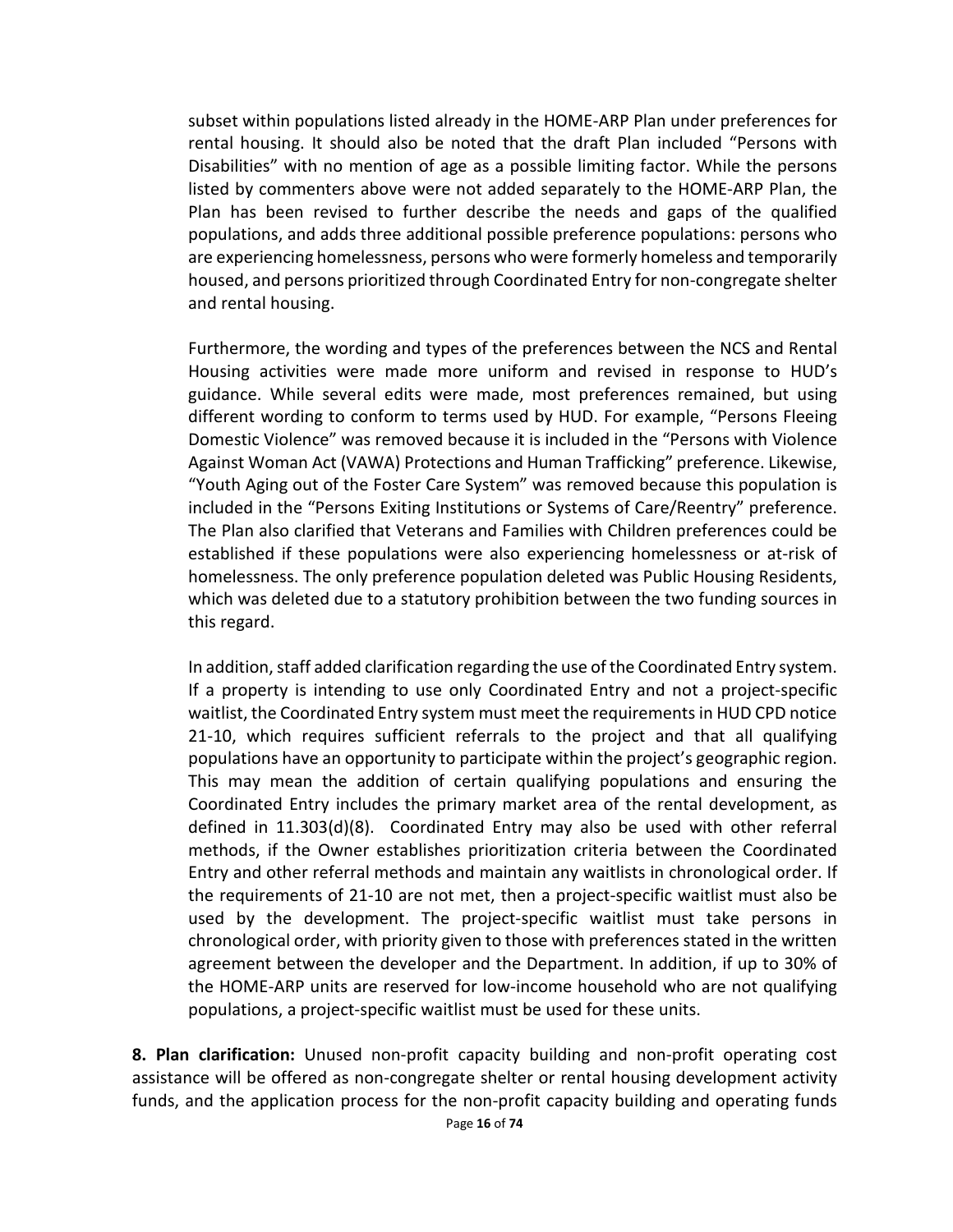may be independent of the other activities.

Clarification: The Plan was updated to provide a clarification on the flow of funds under the non-profit capacity building and operating cost assistance line items. While the NP Operating and NP Capacity Building are shown as one line item in the table for the purpose of receiving requests for either category, the Department will commit these activities to each project separately in IDIS as needed. The NP Operating and NP Capacity Building Assistance applications may be included as part of the NOFAs for NCS and Rental Housing development, or as separate NOFAs released in advance to assist nonprofits to strengthen capacity and planning prior to applying under the NCS or Rental Housing NOFAs. If awards for NP Operating and NP Capacity Building for NCS or Rental Housing do not fully utilize those funds, those unused funds may be shifted into NCS or Rental Housing for those activities.

In addition, because staff is establishing the application process of the non-profit capacity building and operating funds to be more independent of the NCS or Rental Housing activities, a minimum and maximum amount was established. An award may be offered for the greater of up to 50% of an organization's operating budget or \$50,000, or as further described in the NOFA.

## *Summarize any comments or recommendations not accepted and state the reasons why:*

## **9. Comments: Varied comments relating to the proportional amount of funds being allocated for rental housing and non-congregate shelter.**

Summary: There was one comment to support the current allocation in the draft plan, and eleven comments to move funds from non-congregate shelter to rental housing development. G. Roderick Henry *(Temple Chamber of Commerce)* wrote in support of the current allocation proposed in the draft, with the evenly allocated program funds of approximately \$56 million in both non-congregate shelter and rental housing development. He describes possible risks in congregate shelters and the possible struggle to maintain employment while at a congregate shelter. He makes a connection between shelters as a steppingstone toward permanent affordable housing. A letter of support with a similar comment was also submitted by State Representative Brad Buckley, Texas House District 54, outside of the official public comment period.

Alternatively, there were eleven comments to move funds from non-congregate shelter to rental housing development. The comments varied in the amounts to move from one category to the other.

There were five comments that supported moving an unspecified amount of funding from non-congregate shelter to rental housing development. These comments were from (1) Lauren King, *(Tarrant County Homeless Coalition)*; (2) Sabrina Butler *(Foundation Communities, Austin)*; (3) Jyme Gordy *(Presbyterian Night Shelter, Fort Worth)*; (4) Toby Owen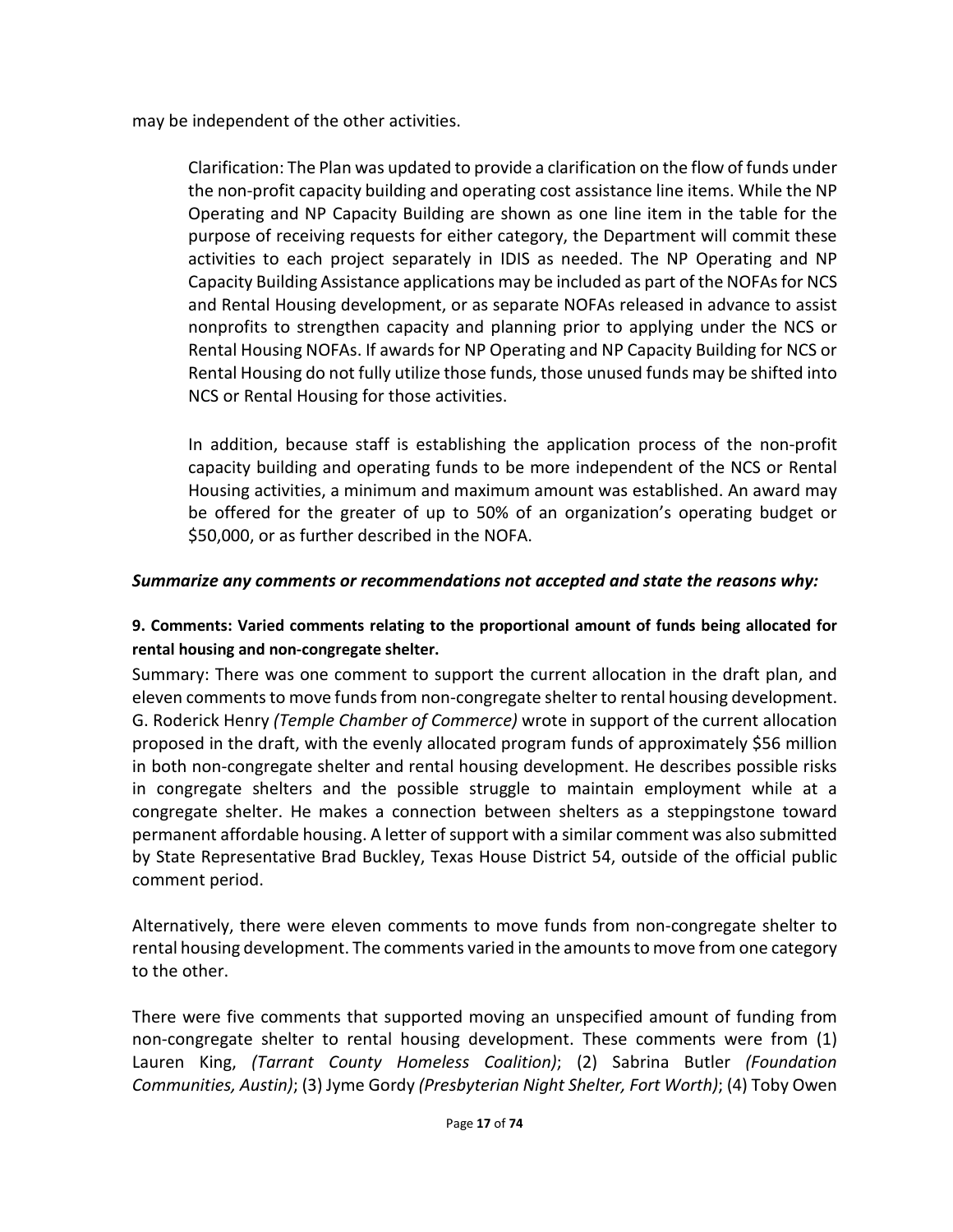*(Presbyterian Night Shelter, Fort Worth)*; and (5) Madeline Reedy *(CitySquare, Dallas)*.

There were three comments that supported moving a moderate amount of funds from noncongregate shelter to rental housing development. Comments were received from (1) Ken Cates *(Habitat for Humanity, Fort Hood),* (2) Tara Perez *(City of Fort Worth),* and *(3)* Debbi Rabalais *(Presbyterian Night Shelter, Fort Worth)*. Ken Cates commented that rental housing development should be budgeted at approximately \$60 million and non-congregate shelter would be approximately \$52 million. He stated that there is an opportunity for partners to combine non-congregate shelter and affordable housing options. Tara Perez and Debbi Rabalais both requested that approximately \$87 million be programmed into rental housing development and \$25 million be programmed into non-congregate shelter. Tara Perez gave an example of a hotel conversion to Permanent Supportive Housing (PSH) in Fort Worth that no longer needs to be supported by emergency shelter operating funds. The project created a reduction in homelessness metrics for the City of Fort Worth. Both Debbi Rabalais and Toby Owen of the Presbyterian Night Shelter also included the example of the hotel conversion in Fort Worth, commenting that the Presbyterian Night Shelter provides supportive services for persons in the newly-converted development. They encouraged a similar program in other HOME-ARP rental developments.

There were three comments that supported moving approximately \$56 million from the noncongregate shelter funds to rental housing development. This change would result in the noncongregate shelter activity budget being essentially zero. These comments were from: (1) Dr. Flora Brewer *(Paulos Foundation, PF Residential and Paulos Properties, Fort Worth)*; (2) R. Steve Christian *(New Leaf Community Services, Fort Worth)*; (3) Deirdre P. Browne *(MHMR Tarrant County Behavioral Health Services)*. Dr. Flora Brewer and R. Steve Christian both told of their experience working to end homelessness, and were convinced that funding should be invested in housing. Deirdre P. Browne noted that rental housing and specialized wrap-around services are key to eliminating homelessness and returns to homelessness.

Staff response: While staff agrees that more permanent housing is necessary to alleviate homelessness, emergency shelter is also necessary in certain situations. The draft HOME-ARP Plan has a provision that if applications received in either noncongregate shelter or rental housing do not fully use the allocation, the funds may be shifted between the two categories. Considering this provision, staff recommends retaining the allocation levels between rental housing and non-congregate shelter as proposed in the draft. Therefore, no changes were made to the Plan as a result of the comment.

Staff agrees that successful rental housing developments may include partnerships between developers and non-profits that provide services. Staff also anticipates that there will be partnerships between non-congregate shelter providers and rental housing developments as well.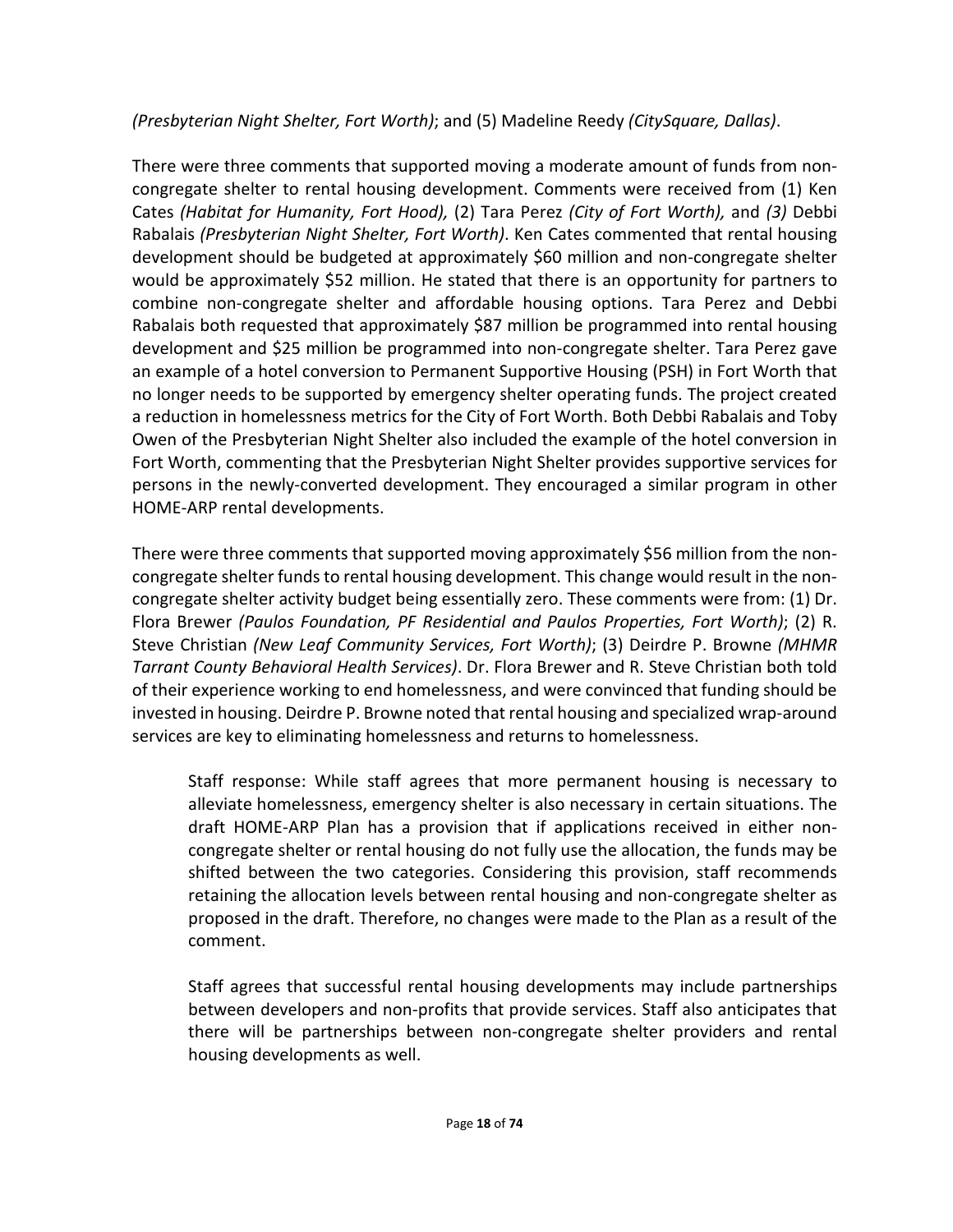**10. Comment: HOME-ARP should be used for tenant-based rental assistance and supportive services** Summary: Judy Telge *(Coastal Bend Center for Independent Living, Corpus Christi)* supported the draft Plan's programming of funds into non-congregate shelter and rental housing development, and also requested for funding to be programmed into tenant based rental assistance (TBRA) and supportive services such as case management. She advocate for TBRA and supportive services to bridge gaps until the shelters or developments are constructed.

Staff response: While staff recognizes a range of support and housing options are needed, the overwhelming support for HOME-ARP through the consultations and public comments have been for non-congregate shelter and rental housing development. In addition, TDHCA offers other program sources for rental assistance and supportive services. The draft Plan also has a provision that if sufficient applications are not received for non-congregate shelter or rental housing, funds may be reprogrammed into supportive services or TBRA. No changes were made to the Plan as a result of this comment.

### **11. Comments: Allow HOME-ARP to be used with project-based vouchers, tenant-based vouchers, and other types of rental subsidies.**

Summary: Jennifer Hicks *(TrueCasa Consulting, Austin)* asked for clarification regarding use of HOME-ARP with project-based vouchers or tenant based vouchers and gave several examples (found in Attachment C). She also asked for clarification of the rental amount for a qualified population with a tenant-based voucher.

Staff response: Both project-based vouchers and tenant-based rental assistance may be allowed in HOME-ARP projects, dependent on the overall financial structure and funding sources. A tenant who is in a qualified population would pay 30% of his/her income for rent; if that project also had a project-based subsidy or the tenant had a tenant-based rental subsidy, the payment for the tenant would still be 30% of his/her income, but the development could charge the rent permissible under the applicable rental assistance program (i.e., the tenant rental contribution plus the rental subsidy allowable under that rental assistance program). However, TDHCA will only underwrite to the project-based subsidy because that is the only subsidy that stays with the project. Other types of rental subsidies may potentially be allowed, depending on the source of funds and requirement. In addition, the use of project-based vouchers or rental subsidies may affect access to capitalized operating costs, underwriting (if known at the time of application), layering with HOME annual or NHTF, whether units are fixed versus floating, and mandatory services. Further program guidance on layering with types of rental assistance will be provided. No changes to the Plan were made as a result of this comment.

#### **12. Comment: Allow HOME-ARP to have a tax exemption**

Summary: Jennifer Hicks *(TrueCasa Consulting, Austin)* asked to pair HOME-ARP with 100% tax exemption for developments that are focused on the hardest to serve populations (she gave an example of persons experiencing chronic homelessness).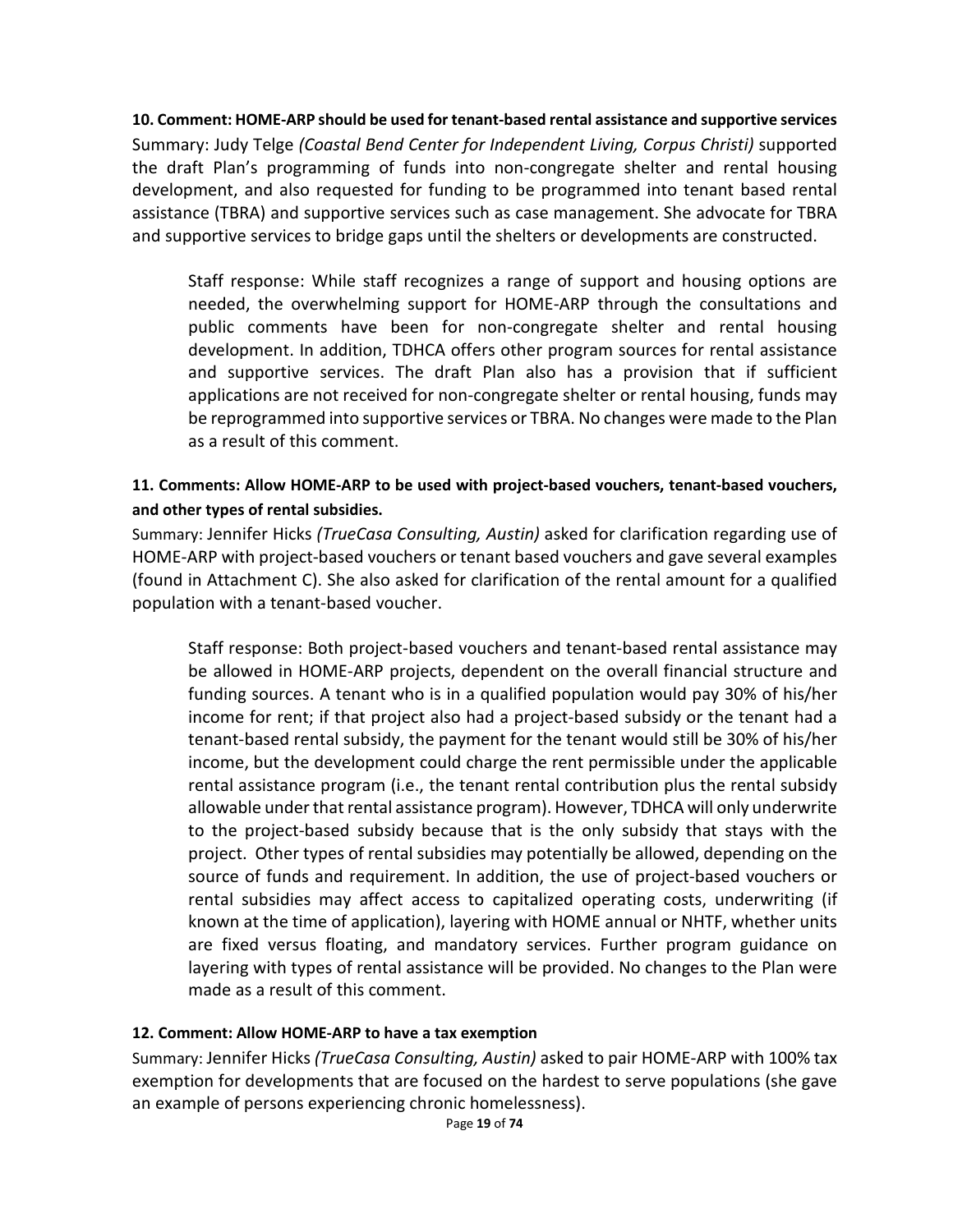Staff response: HOME-ARP does not have the authority to grant tax exemptions, nor does the Department want to limit applicants to only those that can attain such an exemption. Developers should pursue these exemptions from the appraisal district in which the property is located as needed. No changes to the Plan were made as a result of this comment.

## **13. Comments: Further guidance or clarification is needed on how to assist the qualified populations in units with operating cost assistance after the federal affordability period and operating cost assistance ends**

Summary: Two commenters requested further guidance on how the development/owner would assist the qualified populations when the federal affordability period ends and the operating cost assistance ends. The qualified populations will be paying 30% of their income toward rent in units that may be supported by capitalized operating costs. Capitalized operating costs are sized to last until the end of the federal affordability period, which is 15 years. The state affordability period is a minimum of 30 years.

Sabrina Butler *(Foundation Communities, Austin)* suggested the use of HOME-ARP capitalized operating assistance to fund a reserve for after the federal affordability period ends at year 15, so that qualified populations could experience gradual rent increases up to post-HOME-ARP affordability standards. She also suggested finding an alternative funding source to pay for a portion of the higher rents until the qualified populations could pay the full rents under the state affordability period.

Jennifer Hicks *(TrueCasa Consulting, Austin)* asked for clarification if the owner would need to seek out other sources to cover the operating costs if the tenant is not able to pay more than 30% of his/her income for rent after year 15.

Page **20** of **74** Staff response: HOME-ARP affordability period for rental development is 15 years. At the end of that period the tenants will be required to pay rents at the rent level established in the LURA for years 16 to the end of the state affordability period, because Tex. Gov't. Code 2306.185(a)(c) requires that most properties have affordability for at least 30 years. Accordingly, most properties will have to show viability through underwriting for the full state affordability period of at least 30 years at the time of application for HOME-ARP funding. The financial feasibility of HOME-ARP will likely require use of many different models and types of assistance, especially after the federal affordability period ends. In addition, the HUD notice 21-10 does not list rental assistance nor creation of a reserve for rental assistance as eligible costs for operating assistance. The operating assistance reserve is sized for costs throughout the 15-year federal affordability period. Using the capitalized operating costs to fund a reserve beyond the federal affordability period would not be in line with the size of the reserve (with the possible exception of payments into the replacement reserve for major systems, which is specifically listed in the HUD Notice 21-10 as eligible). The State must use the definition of operating costs in the HUD CPD Notice when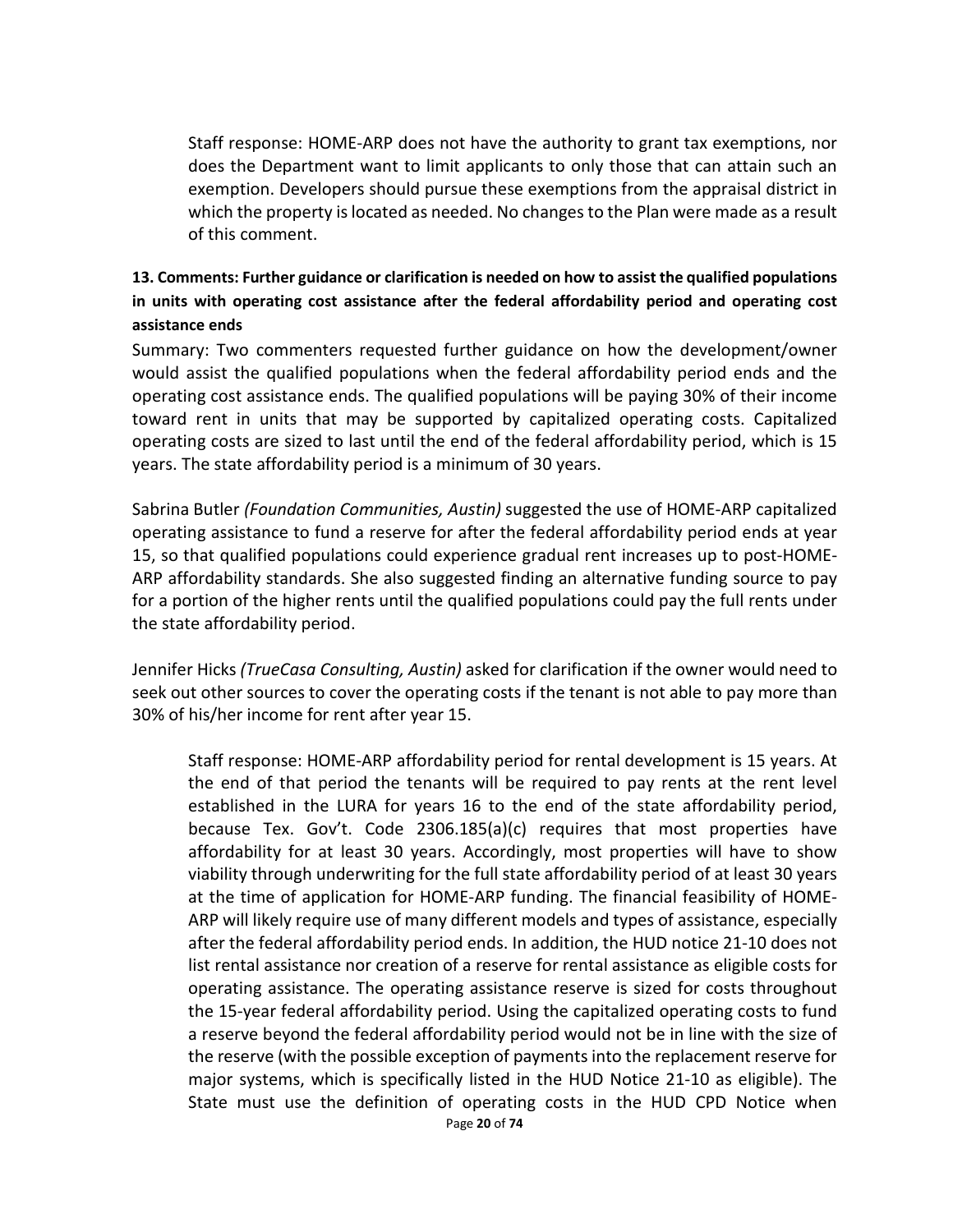calculating the size of the assistance. No changes were made to the Plan as a result of these comments.

#### **14. Comments: Maintain full HUD-allowed flexibility for the capitalized operating assistance**

Summary: Sabrina Butler *(Foundation Communities, Austin)* had several comments regarding the flexibility of the capitalized operating assistance.

One comment was to allow underwriting to determine the maximum per-project cap of the capitalized operating assistance, instead of creating a per-project maximum.

A second comment was to allow the operating cost assistance to fund the prorated share of HOME-ARP units' contribution to the capital replacement reserve.

Staff response: HUD notice 21-10 has no proposed maximum project capitalized operating cost. In addition, the HUD notices states that the operating cost assistance may fund the replacement reserve. However, HOME-ARP funds cannot be used to both capitalize a reserve for replacement and provide payments to the reserve for replacement from a capitalized operating reserve. The draft Plan does not create limits on the capitalized operating reserve beyond the regulations in HUD notice 21-10, other than the total limit for a development which includes both the development and operating reserves jointly. No changes to the Plan were made as a result of these comments.

### **15. Comment: Allow the capitalized operating fund to be drawn based on projected deficits yearly**

Summary: Sabrina Butler *(Foundation Communities, Austin)* requested to draw on the operating reserve in advance of each calendar year based on projected deficits. She suggested establishing a process to allow for funds overdrawn or underdrawn to be reconciled at the end of the year, with an option to reconcile earlier if actual rents of the year are lower than projected and impact the development's short-term liquidity. This will help ensure sufficient cash on hand to cover monthly expenses throughout the year.

Staff response: HUD CPD Notice 21-10 requires TDHCA to review each requested distribution from the operating reserve, including supporting documentation. In addition, TDHCA must review the size of the operating reserve account annually to determine the account is appropriately sized. More details on the draw frequency and the process for periodic review of the reserve and its deficits will be issued with additional program guidance. No changes to the Plan were made as a result of this comment.

### **16. Comment: Allow the capitalized operating fund to cover a reasonable vacancy rate**

Summary: Sabrina Butler *(Foundation Communities, Austin)* requested that operating reserves cover the fixed operating costs incurred even during HOME-ARP unit vacancy periods during initial lease-up and at unit turnover. She requested TDHCA apply a reasonable vacancy rate in sizing the reserve considering the market, the potential for lengthier unit re-leasing timelines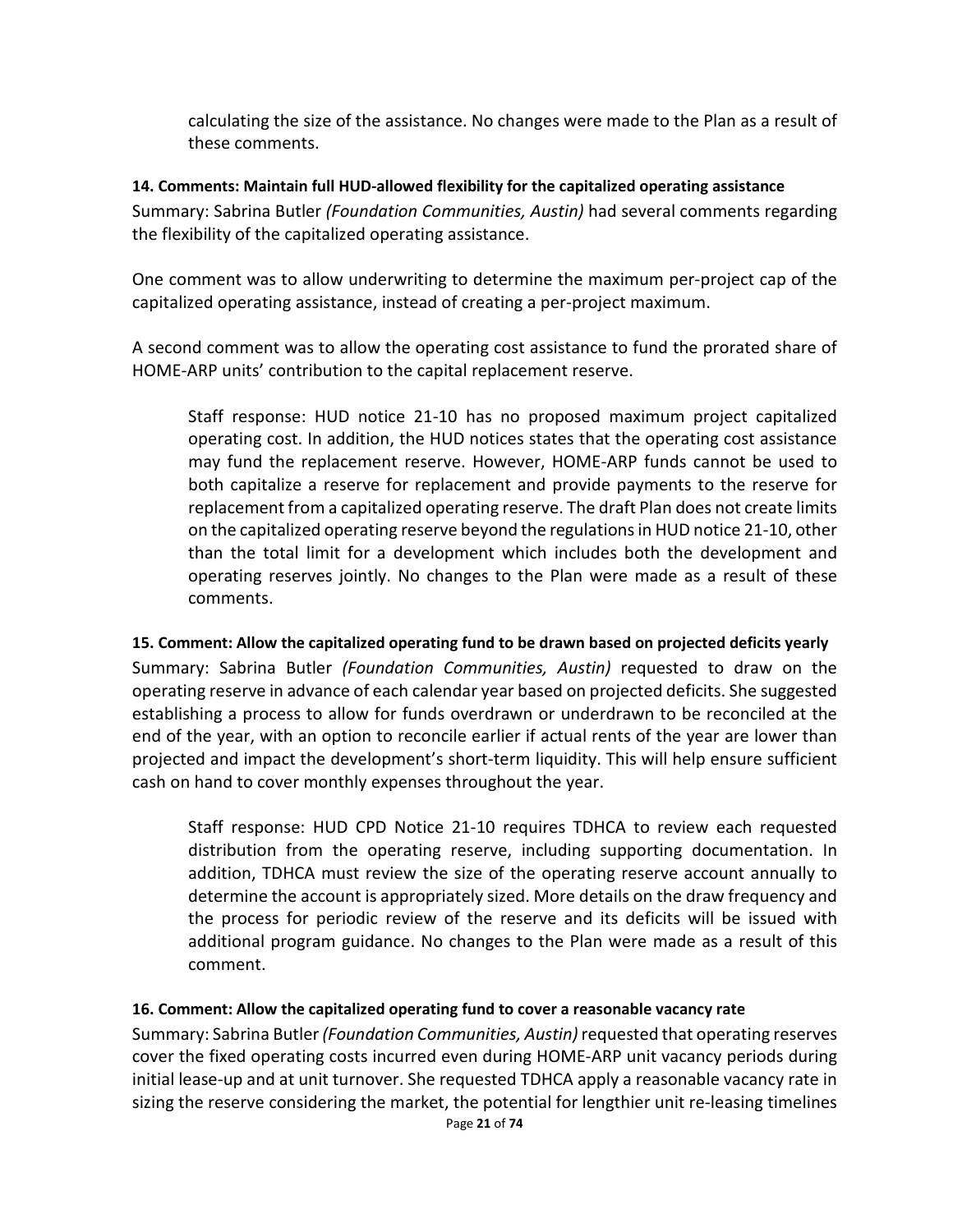depending on the target population, and source of applicant referrals.

Staff response: HUD-Notice 21-10 states that operating cost assistance is for HOME-ARP-assisted units restricted for occupancy by qualifying populations, which would account for up to 70% of the HOME-ARP units. The HUD notice does not specify whether the qualified population units need to be currently occupied in order to receive the operating cost assistance. In addition, HOME-ARP offers an optional initial operating reserve (not to exceed 12 months) for the low-income households, which would account for up to 30% of the HOME-ARP units in the development. The Department is seeking clarification from HUD on whether the capitalized operating costs can be used for vacant units either during lease-up for the first 12 months or when temporarily vacant. It should be noted that a vacancy rate is already applied during the underwriting process to ensure the Development is viable. Further guidance will be released once clarification is received from HUD and processes are established at the Department. No changes to the Plan were made as a result of this comment.

## **17. Comment: Allow for underwriting to take into account capitalized operating costs.**

Summary: Sabrina Butler *(Foundation Communities, Austin)* requested for a waiver category for TDHCA underwriting infeasibility conclusions for projects that have HOME-ARP operating reserve funds, to the extent any projected deficit is mitigated by these reserve funds.

Staff response: HUD Notice 21-10 requires that capitalized operating cost assistance reserve be included in the underwriting. The capitalized operating costs assistance should mitigate certain projected deficits. No waiver to underwriting criteria would be necessary. No changes to the Plan were made as a result of this comment.

## **18. Comment: Allow acquisition costs incurred prior to commitment to be an eligible cost**

Summary: Sabrina Butler *(Foundation Communities, Austin)* requested that, to the extent allowable under HUD rules, allowance of acquisition costs incurred prior to commitment be considered an eligible cost in the calculation of the maximum eligible HOME-ARP capital request.

Staff response: The draft Plan does not set any additional limitations on acquisition other than federal regulations. Note that the HOME-ARP Draft Plan specifically states that National Environmental Protection Act (NEPA) requirements apply to these funds, which is also included in HUD Notice 21-10. NEPA may affect the eligibility of acquisition costs, which is a choice limiting action and not allowed in most cases prior to commitment. Furthermore, 24 CFR §92.206(g) contains some limitations on costs incurred before the application for HOME-ARP funds is accepted. No changes to the Plan were made as a result of this comment.

**19. Comment: Allow for HOME-ARP funding to be awarded to a sponsor entity and passed through to an awardee of Housing Tax Credits.**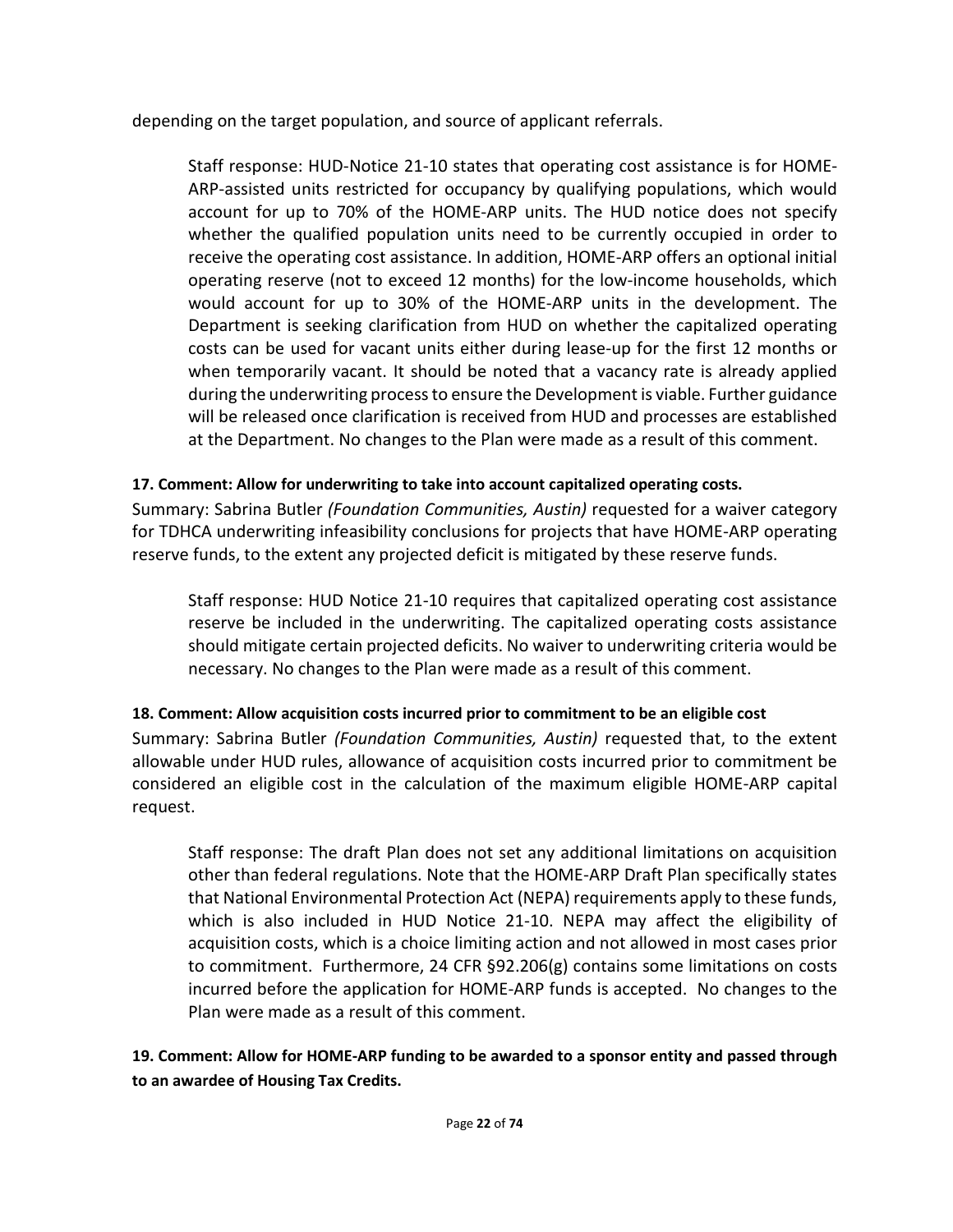Summary: Sabrina Butler *(Foundation Communities, Austin)* requested allowing the HOME-ARP funding to be awarded to the sponsor entity and "passed through" to the tax credit ownership entity. In this way the sponsor can apply a maturity date and interest rate (if required by investor) to avoid the forgivable loan being treated as taxable income.

Staff response: Awarding HOME-ARP funds to a sponsor to then enter into an agreement with a project owner is prohibited per HOMEFires Volume 16, Number 1. For HOME funds (including HOME-ARP), the agreement and provision of funds must be between the State and the owner. No changes to the Plan were made as a result of this comment.

## **20. Comment: Require Applicants for rental housing to have meaningful involvement from a nonprofit**

Summary: Sabrina Butler *(Foundation Communities, Austin)* requested that applicants must demonstrate true, meaningful involvement from a nonprofit with deep experience serving the target population. She asked for a priority for nonprofit sponsorship, as developments intended to be served by this program are unlikely to generate a profit and will likely require additional fundraising to offset the cost of services.

Staff response: The Plan as drafted was designed intentionally to allow both supportive housing and general rental housing developments to apply for HOME-ARP. As such, meaningful involvement with a nonprofit that provides services may not be needed in all cases. No changes to the Plan have been made as a result of this comment.

## **21. Comment: Scattered site general housing and supportive housing models should both be used with HOME-ARP, without priority of one over the other**

Summary: Jennifer Hicks *(TrueCasa Consulting, Austin)* stated that both scattered site general housing developments and supportive housing with wrap-around services are both needed for persons experiencing homelessness. One model should not be prioritized over the other.

Staff response: Staff agrees and the draft HOME-ARP Plan does not prioritize one type of development over another. No changes were made to the Plan as a result of this comment.

## **22. Comments: Clarify proportionality of HOME-ARP units and allow for Applicants to designate more units**

Summary: Two comments were received regarding the minimum number of HOME-ARP units required.

One comment from Jennifer Hicks *(TrueCasa Consulting, Austin)* requested clarification on the number of HOME-ARP units required based on the proportional investment of HOME-ARP funds.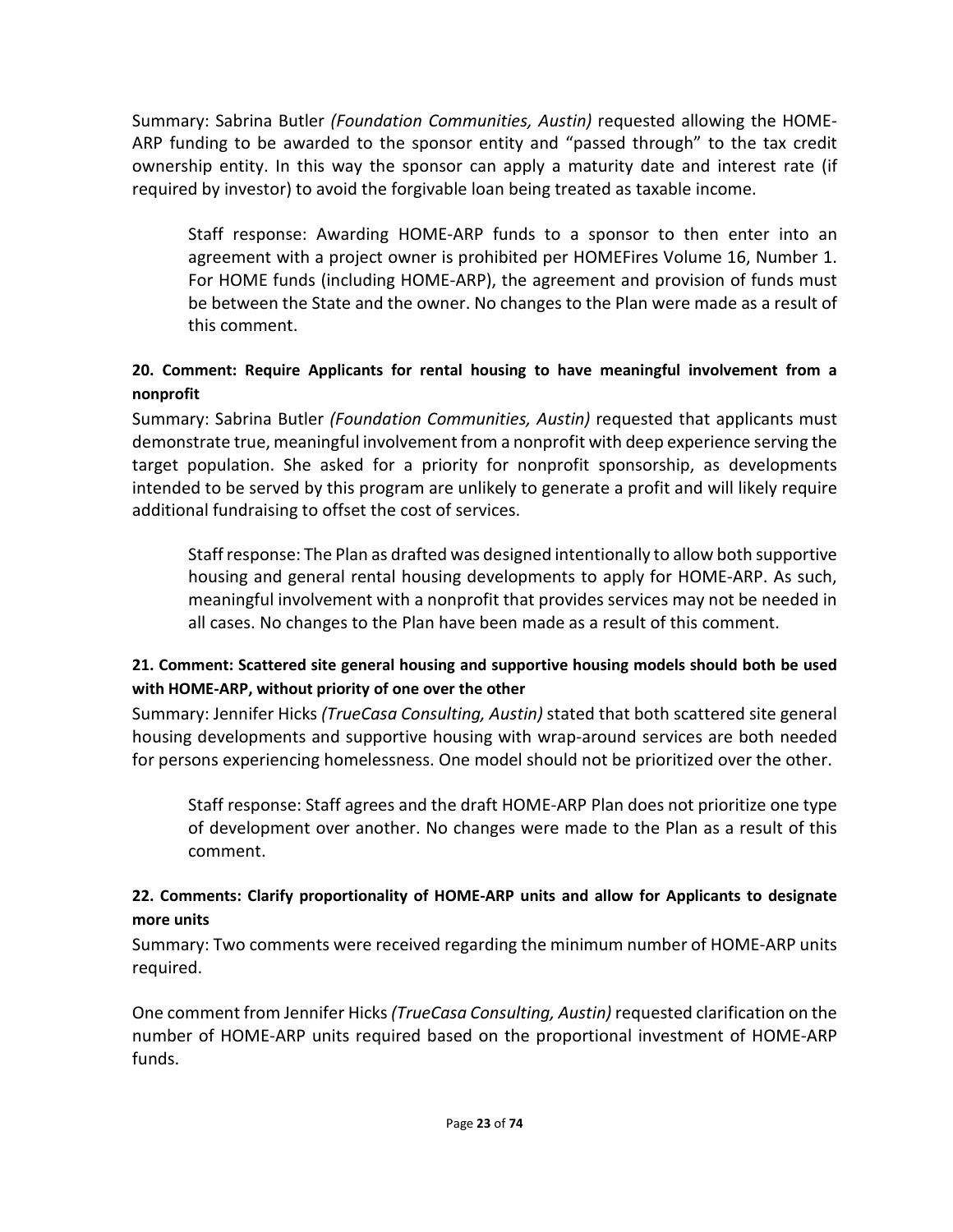One comment from *Sabrina Butler (Foundation Communities, Austin)* suggested allowing developers to commit more units to HOME-ARP than the required minimum. By allowing a higher level of commitment, more units can reach the deeper affordability of the HOME-ARP program and qualify for the operating reserve subsidy.

Staff summary: Applicants may be permitted to commit more HOME-ARP units than the minimum amount specified by applying cost allocation per CPD Notice 16-15. It is anticipated that HOME-ARP units designated for qualifying populations will be eligible for capitalized operating reserves; however, the additional investment of HOME-ARP funds will necessitate a revised cost allocation calculation and could trigger additional requirements such as Davis-Bacon or a longer affordability period.

### **23. Comments: Waive specific sections of Texas Administrative Code**

Summary: Two commenters included requests for waivers of existing Texas Administrative Code (TAC).

One comment from Sabrina Butler *(Foundation Communities, Austin)* asks for a waiver of the HOME max per-unit subsidy for HOME-ARP per 10 TAC §13.7(b)-(c).

One comment from Jennifer Hicks *(TrueCasa Consulting, Austin)* requested that TDHCA waive the criminal history criteria in the Supportive Housing definitions in the Qualified Allocation Plan (10 TAC  $\S 11.1(a)(122)(B)(v)$ . She stated that if a goal is to use the Coordinated Entry list, the screening criteria under the Supportive Housing definition may pose barriers.

Staff response: The draft HOME-ARP Plan does not specify any rules will be waived, however staff does plan to list any sections of the rules that will be waived in program guidance or the NOFA in order to allow the program to reflect the flexibility of the HUD Notice 21-10. No changes were made to the Plan as a result of this comment.

# **III. NEEDS ASSESSMENT AND GAPS ANALYSIS**

*PJs must evaluate the size and demographic composition of qualifying populations within its boundaries and assess the unmet needs of those populations. In addition, a PJ must identify any gaps within its current shelter and housing inventory as well as the service delivery system. A PJ should use current data, including point in time count, housing inventory count, or other data available through CoCs, and consultations with service providers to quantify the individuals and families in the qualifying populations and their need for additional housing, shelter, or services. The PJ may use the optional tables provided below and/or attach additional data tables to this template.*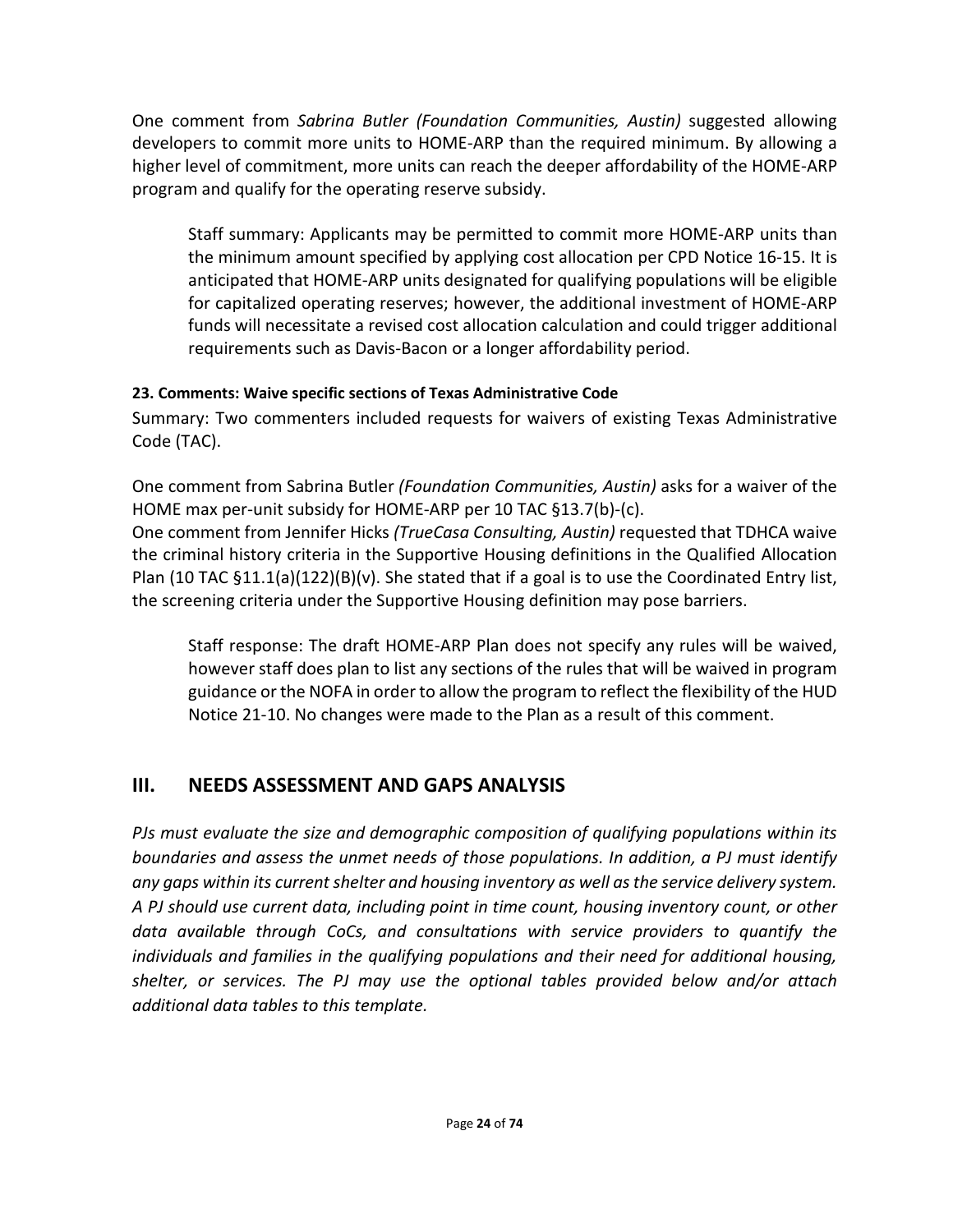| <b>Homeless</b>                    |                          |               |                     |                            |                     |                             |                              |             |                         |                     |               |                     |                      |
|------------------------------------|--------------------------|---------------|---------------------|----------------------------|---------------------|-----------------------------|------------------------------|-------------|-------------------------|---------------------|---------------|---------------------|----------------------|
|                                    | <b>Current Inventory</b> |               |                     | <b>Homeless Population</b> |                     |                             | Gap Analysis*                |             |                         |                     |               |                     |                      |
|                                    |                          | Family        |                     | <b>Adults Only</b>         | Vets                | Family                      | Adult                        |             |                         |                     | Family        | <b>Adults Only</b>  |                      |
|                                    | # of<br><b>Beds</b>      | # of<br>Units | # of<br><b>Beds</b> | # of<br>Units              | # of<br><b>Beds</b> | HH (at<br>least 1<br>child) | <b>HH</b><br>(w/o)<br>child) | <b>Vets</b> | <b>Victims</b><br>of DV | # of<br><b>Beds</b> | # of<br>Units | # of<br><b>Beds</b> | # of<br><b>Units</b> |
| Emergency<br>Shelter               | 5,385                    | 1,463         | 8,285               | N/A                        | 972                 |                             |                              |             |                         |                     |               |                     |                      |
| Transitional<br>Housing            | 2,190                    | 618           | 1,916               | N/A                        | 1,916               |                             |                              |             |                         |                     |               |                     |                      |
| Permanent<br>Supportive<br>Housing | 4,847                    | 1,695         | 9,950               | N/A                        | 5,633               |                             |                              |             |                         |                     |               |                     |                      |
| Other Permanent<br>Housing         |                          |               |                     |                            |                     | N/A                         | N/A                          | N/A         | N/A                     |                     |               |                     |                      |
| Sheltered<br>Homeless              |                          |               |                     |                            |                     | 5,783                       | 8,234                        | 1,117       | 2,242                   |                     |               |                     |                      |
| Unsheltered<br>Homeless            |                          |               |                     |                            |                     | 506                         | 12,686                       | 831         | 744                     |                     |               |                     |                      |
| <b>Current Gap</b>                 |                          |               |                     |                            |                     |                             |                              |             |                         | n/a                 | 506           | n/a                 | 12,686               |

#### **Homeless Needs Inventory and Gap Analysis Table - 1**

Data Sources: 1. 2020 Point in Time Count (PIT); 2. 2020 Continuum of Care Housing Inventory Count (HIC)

\*There may not be a direct correlation between the types of housing offered in this chart and the number of people experiencing homelessness, as not every person experiencing homelessness would need or want to use emergency shelter, transitional housing, or permanent supportive housing.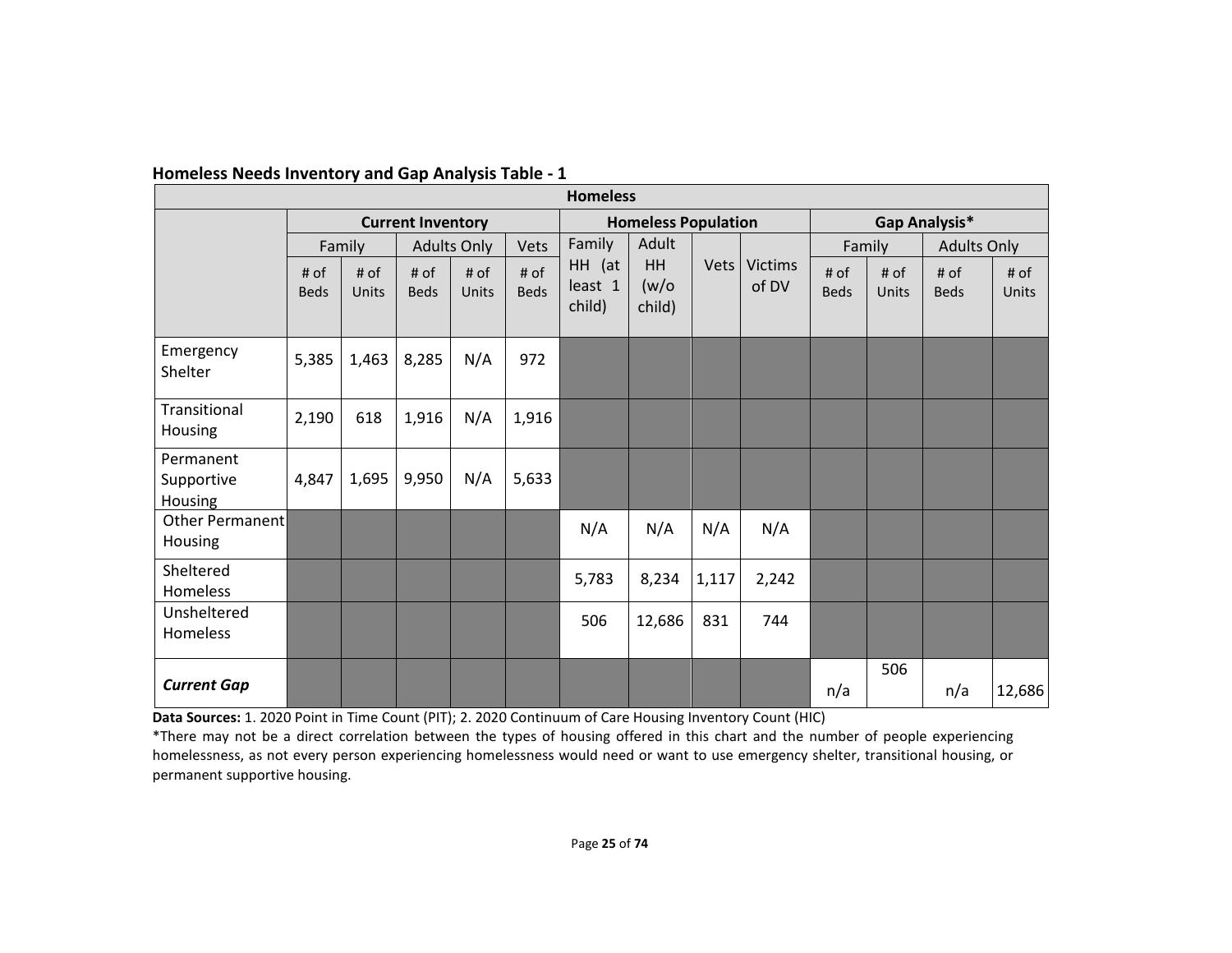The CoC's HIC shows the current inventory of beds, though the occupancy status of those beds is unknown. The CoC's PIT shows the current number of persons or households experiencing sheltered or unsheltered homelessness in 2020. When analyzing the data, the gap in shelter could be the number of unsheltered households, since persons in those households do not have beds or units. Because household size was not reflected in this chart, the gap of the number of beds is not reflected. In addition, many persons experiencing homelessness could move to other permanent housing, without the need of emergency shelter, transitional housing or permanent supportive housing, so the gap in units for the shelter/housing types in this chart may not be as high as the number of unsheltered households.

| <b>Non-Homeless</b>                                                                       |                          |                      |                 |  |  |  |  |
|-------------------------------------------------------------------------------------------|--------------------------|----------------------|-----------------|--|--|--|--|
|                                                                                           | <b>Current Inventory</b> | <b>Level of Need</b> | Gap Analysis*   |  |  |  |  |
|                                                                                           | # of Units               | # of Households      | # of Households |  |  |  |  |
| Total Rental Units                                                                        | 3,686,845                |                      |                 |  |  |  |  |
| Rental Units Affordable to HH at<br>30% AMI (At-Risk of Homelessness)                     | 340,420                  |                      | 161,460         |  |  |  |  |
| Rental Units Affordable to HH at<br>50% AMI (Other Populations)                           | 546,190                  |                      | $-278,125$      |  |  |  |  |
| 0%-30% AMI Renter HH w/ 1 or<br>more severe housing problems<br>(At-Risk of Homelessness) |                          | 501,880              |                 |  |  |  |  |
| 30%-50% AMI Renter HH w/ 1 or<br>more severe housing problems<br>(Other Populations)      |                          | 268,065              |                 |  |  |  |  |
| <b>Current Gaps</b>                                                                       |                          |                      | $-116,665$      |  |  |  |  |

#### **Housing Needs Inventory and Gap Analysis Table - 2**

**Data Sources:** 1. 2015-2019 American Community Survey (ACS); 2. 2014-2018

Comprehensive Housing Affordability Strategy (CHAS)

\*There may not be a direct correlation between the affordable rental units and the households with a housing problem at that income level; this chart does not reflect the housing mismatch, which shows the difference between the households that can afford the rental units and the households living in the rental units.

There are more affordable units for households with incomes between 0-50% AMI than households in this income range with one or more severe housing problems. However, there is a housing mismatch since there are far fewer units affordable to households at 0-30% AMI with a housing problem than households in this range. If all the households at 0-30% AMI with a housing problem were in the units listed in the first column, 161,460 households would be paying more than 30% of their income on rent. Though the relationship between the columns on the chart is not a direct correlation, the comparison appears to support the need for affordable housing for households that have incomes under 30% AMI.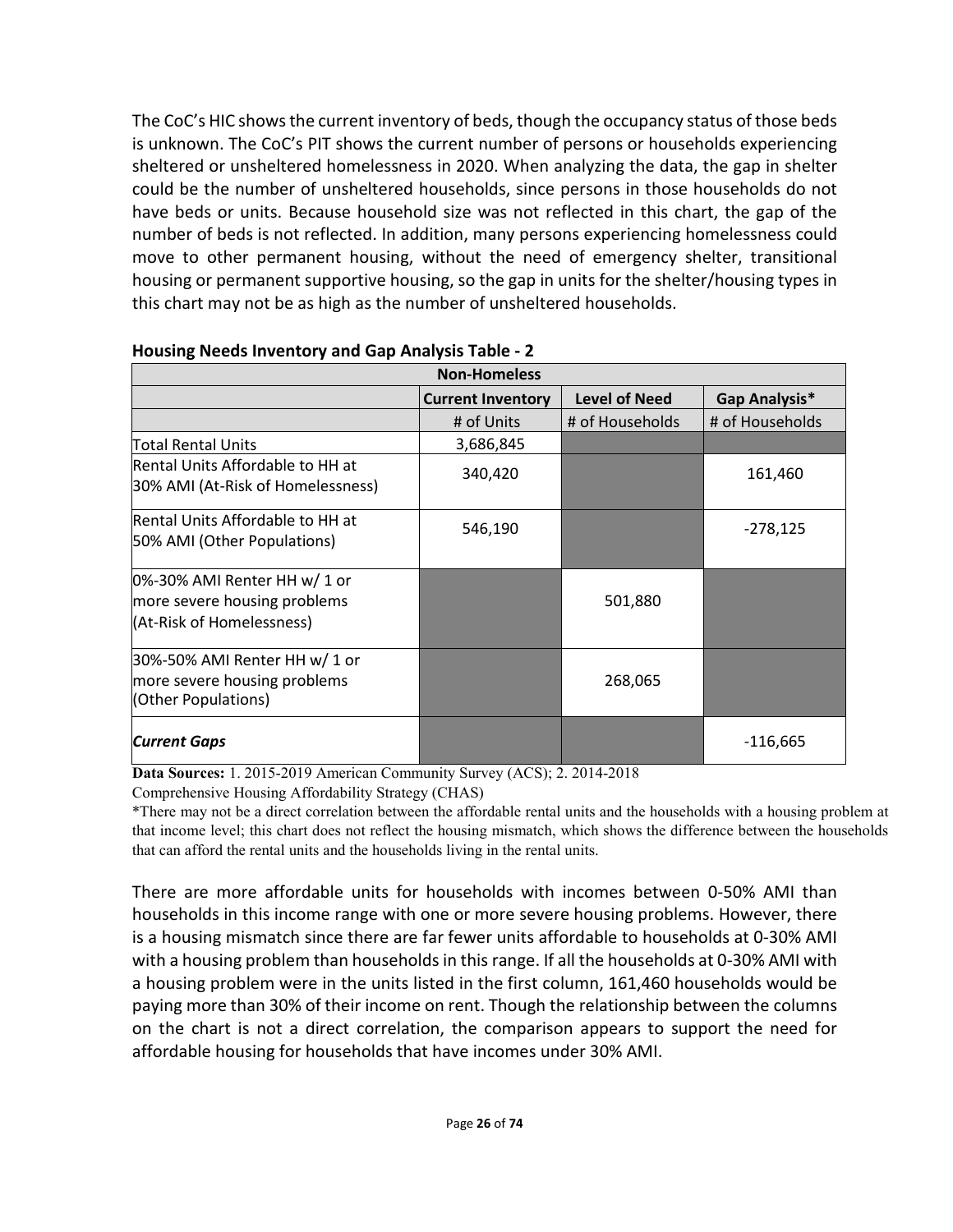#### **Rental Housing Mismatch Table – 3**

| <b>Rental Housing</b><br><b>Mismatch</b>                 | <b>Renters</b><br>earning<br>$0 - 30%$<br><b>AMI</b> | <b>Renters</b><br>earning<br>>30-50%<br>AMI | <b>Renters</b><br>earning<br>>50-80% | <b>Renters</b><br>earning<br>-80-<br>100% | <b>Renters</b><br>earning<br>$>100\%$ | Total     |
|----------------------------------------------------------|------------------------------------------------------|---------------------------------------------|--------------------------------------|-------------------------------------------|---------------------------------------|-----------|
| Rental affordable to<br>households making 0-<br>30% AMI  | 155,585                                              | 61,075                                      | 47,650                               | 21,135                                    | 54,975                                | 340,420   |
| Rental affordable to<br>households making<br>>30-50% AMI | 167,530                                              | 134,250                                     | 119,555                              | 44,755                                    | 80,100                                | 546,190   |
| Rental affordable to<br>households making<br>>50-80% AMI | 301,075                                              | 315,540                                     | 439,685                              | 219,140                                   | 495,335                               | 1,770,775 |
| Rental affordable to<br>households making<br>>80%+ AMI   | 81,435                                               | 66,655                                      | 124,645                              | 95,715                                    | 550,090                               | 918,540   |
| Total                                                    | 705,625                                              | 577,520                                     | 731,535                              | 380,745                                   | 1,180,500                             |           |

**Data Source: 2014-2018 CHAS Data**

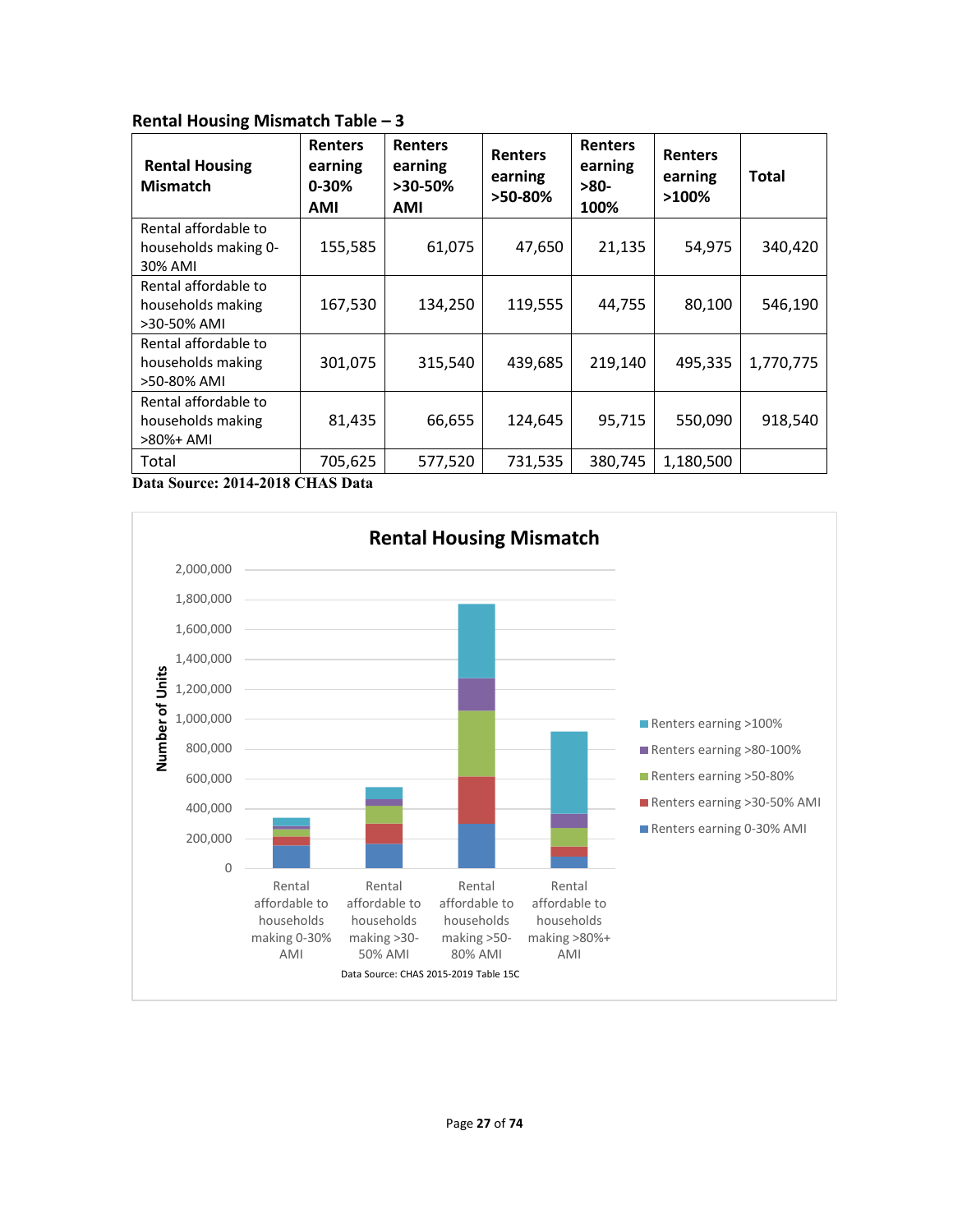# *1. Describe the size and demographic composition of qualifying populations within the PJ's boundaries:*

## **Homeless**

For HOME ARP, two of the qualifying populations are persons/households experiencing homelessness, and households who have previously been qualified as "homeless" as defined in 24 CFR §91.5 who are housed due to temporary or emergency assistance and need additional housing assistance or supportive services to avoid a return to homelessness. According to HUD's 2020 Point-in-Time count for Texas, there were approximately 22,544 Homeless Households comprised of 27,229 Homeless Persons. This is an increase of 5% from 2019 of Homeless Persons in the State of Texas.

In 2020, 58% of the counted homeless population in Texas identified as White, 37% identified as Black or African American, 0.75% identified as Asian, 1.3% identified as American Indian or Alaska Native, 0.32% identified as Native Hawaiian or Other Pacific Islander and 3% identified as being of multiple races.

Individuals who are identified as chronically homeless make up 14.8% of the State's homeless population. Through consultation with stakeholders around the State of Texas it was noted that this segment of the population is often the hardest to reach and hardest to assist. It was also noted through consultation that often the chronically homeless are the most visible segment of the homeless population as they often make up a large portion of unsheltered homeless individuals.

In addition, there were 1,948 homeless Veterans making up 7.2% of the State's homeless population and 1,408 unaccompanied youth making up 5.2% of the homeless population.

The table below shows each Continuum of Care (CoC) in the State of Texas and the number of homeless individuals in the areas covered by each respective CoC based on data from the HUD 2020 Point-in-Time count.

| <b>Metropolitan Area</b>     | <b>Continuum of Care</b>                              | <b>Number of Homeless</b><br><b>Individuals</b> | Percent of all<br><b>Homeless Individuals</b><br>in the State |
|------------------------------|-------------------------------------------------------|-------------------------------------------------|---------------------------------------------------------------|
| Amarillo                     | Amarillo CoC                                          | 600                                             | 2.2%                                                          |
| Austin                       | <b>Austin/Travis County</b>                           | 2,506                                           | 9.2%                                                          |
| <b>Bryan/College Station</b> | Bryan, College<br><b>Station/Brazos Valley</b><br>CoC | 109                                             | 0.4%                                                          |
| Dallas                       | Dallas City & County,<br>Irving CoC                   | 4.471                                           | 16.4%                                                         |
| El Paso                      | El Paso City & County<br>CoC                          | 843                                             | 3.1%                                                          |

**Table 4 – Population of Homeless Individuals by CoC**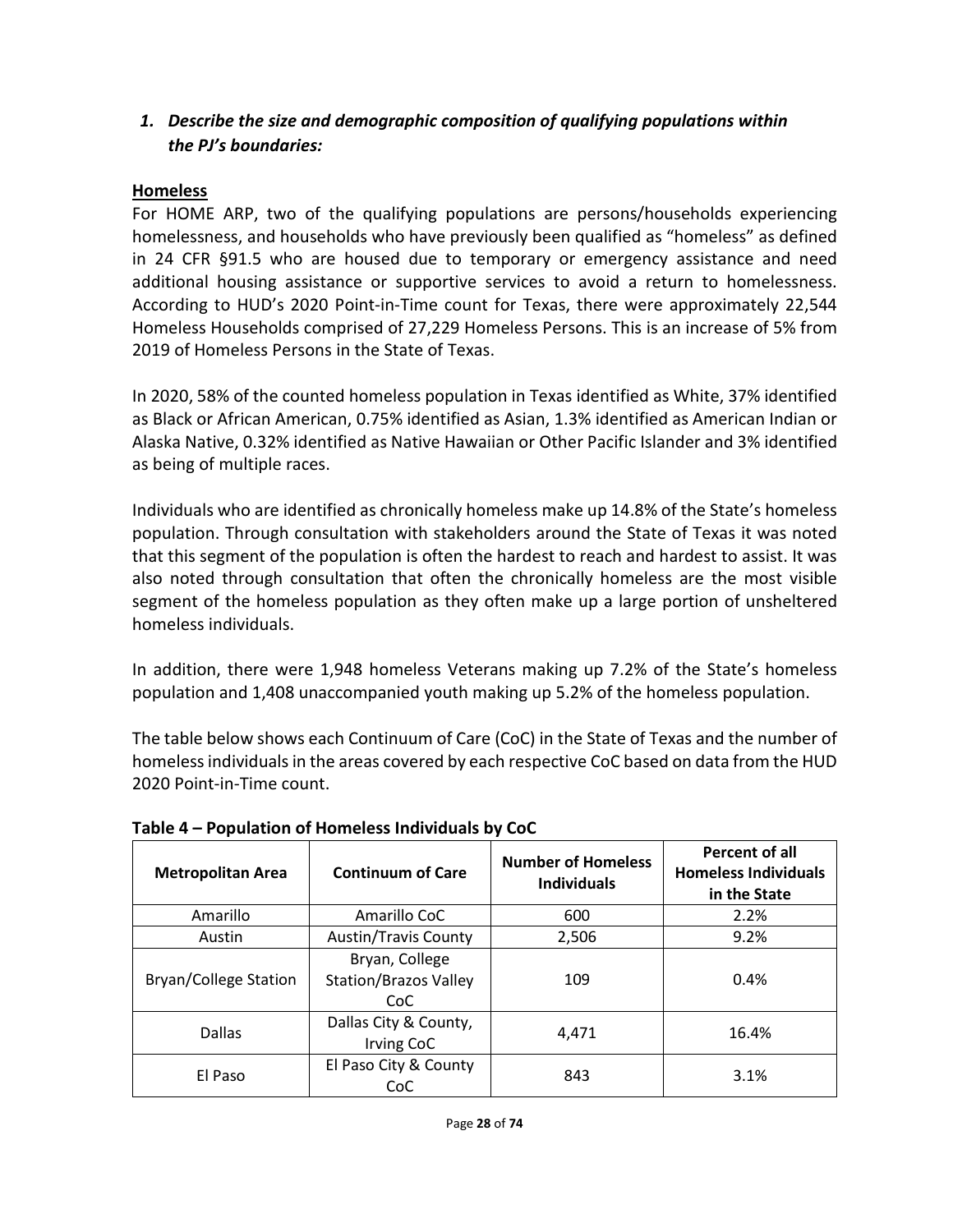| <b>Metropolitan Area</b>                                    | <b>Continuum of Care</b>                                                      | <b>Number of Homeless</b><br><b>Individuals</b> | Percent of all<br><b>Homeless Individuals</b><br>in the State |  |
|-------------------------------------------------------------|-------------------------------------------------------------------------------|-------------------------------------------------|---------------------------------------------------------------|--|
| Fort Worth                                                  | Fort Worth,<br>Arlington/Tarrant<br>County CoC                                | 2,126                                           | 7.8%                                                          |  |
| Houston                                                     | Houston, Pasadena,<br>Conroe/Harris, Fort<br>Bend, Montgomery<br>Counties CoC | 3,974                                           | 14.6%                                                         |  |
| San Antonio                                                 | San Antonio/Bexar<br>County CoC                                               | 2,932                                           | 10.8%                                                         |  |
| Waco                                                        | Waco/McLennan<br>County                                                       | 234                                             | 0.9%                                                          |  |
| <b>Wichita Falls</b>                                        | Wichita Falls/Wise,<br>Palo Pinto, Wichita,<br><b>Archer Counties CoC</b>     | 236                                             | .09%                                                          |  |
| All other areas of<br>Texas                                 | Texas Balance of State<br>CoC                                                 | 9,198                                           | 33.7%                                                         |  |
| <b>Total Homeless</b><br>Individuals in the<br><b>State</b> |                                                                               | 27,229                                          | 100%                                                          |  |

As can be seen in Table 4 just under 60% of the State's homeless population (58.8%) is located in the five largest Metropolitan areas, Austin, Dallas, Fort Worth, Houston and San Antonio. This is expected due to the large concentration of general population in these areas, close proximity to public services, such as transportation, hospitals/clinics, other social services as well as a greater lack of affordable housing and increased cost of housing in these areas.

### **At-risk of Homelessness**

Per 24 CFR §91.5, an individual or family is considered at-risk of homelessness if their income is below 30% area median family income, do not have sufficient resources or support networks, and have experienced housing instability. Below is an analysis of 0-30% AMI renters.

Individuals or families with extremely low incomes (30% or below area median income) are often service sector workers, including those who earn minimum wage. Individuals or families at risk of homelessness are also often straining the willingness of their social networks to provide housing supports over an extended period, such as living with family or friends over an extended period.

There are 705,625 Renter Households in the State of Texas earning between 0 and 30% of Area Median Income (AMI) according to 2014-2018 HUD Comprehensive Housing Affordability Strategy (CHAS) data. This is roughly 20% of all Texas Renter Households. Of those 705,625, roughly 501,880 Households also have one or more of the four severe housing problems identified by HUD which are: 1. Lacks complete kitchen facilities, 2. Lacks complete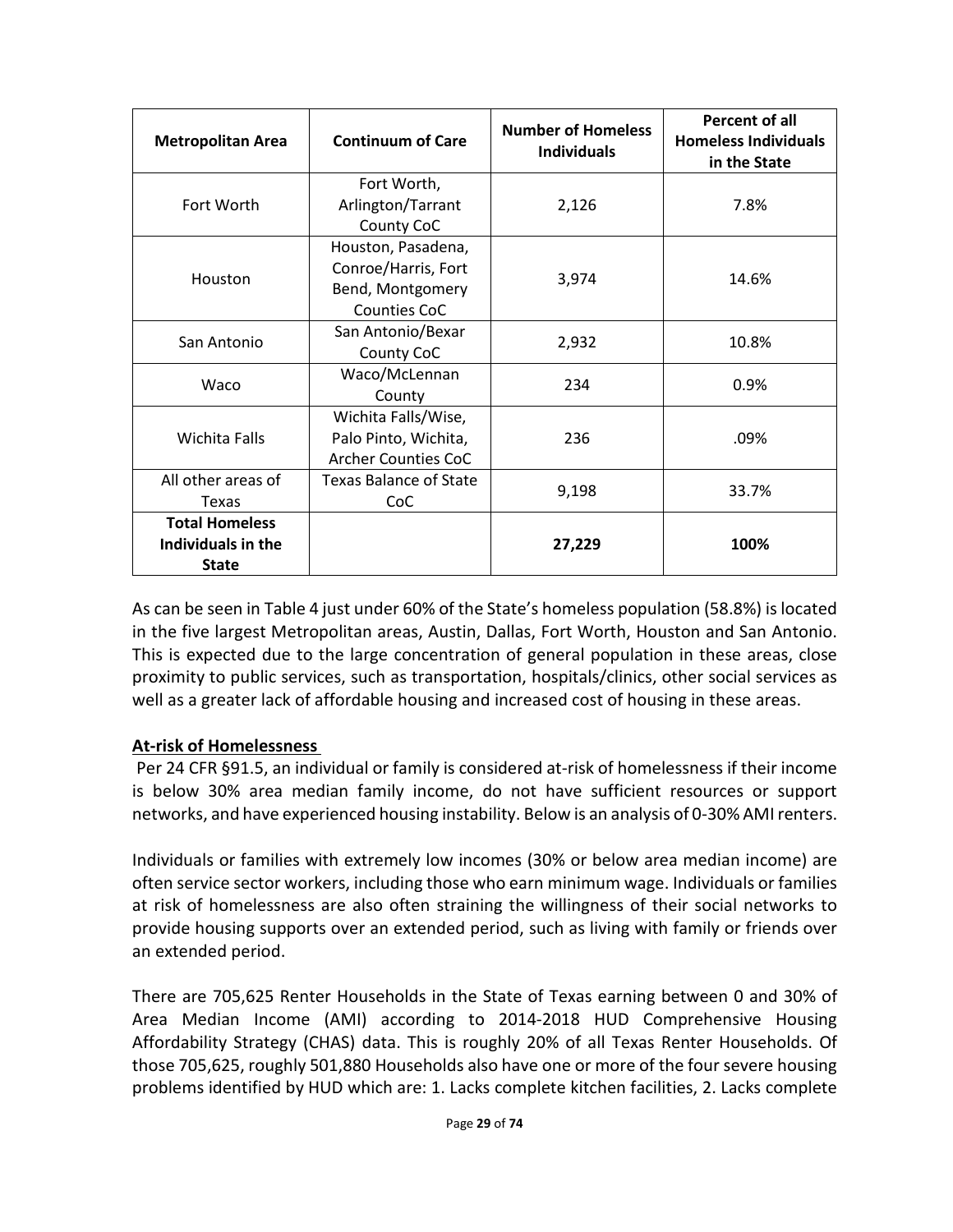plumbing facilities, 3. More than 1.5 persons per room (overcrowding), and 4. Cost burden over 50%. This means that 71% of 0-30% AMI renters are living with one of these serious housing problems that impact their daily lives in addition to being low income. 28% of renters with one or more of the severe housing problems identify as White, 24% identify as Black/African American and 42% identify as Hispanic.

### **Other Families Requiring Services or Housing Assistance to Prevent Homelessness**

One qualifying population for HOME-ARP is defined as households who have previously qualified as homeless, are currently housed due to temporary or emergency assistance, and who need additional housing assistance or supportive services to avoid a return to homelessness. Broadly, assistance to persons experiencing homelessness may be time limited depending on the program requirements and the availability of funds.

Specific to the homeless program resources in Texas, the Emergency Solutions Grants (ESG) Coronavirus Aid, Recovery, and Economic Security (CARES) Act funds infused approximately 10 times more funds than the annual amount of ESG funds and have an initial expenditure deadline of September 30, 2022. TDHCA's ESG CARES program received approximately \$97 million, and other participating jurisdictions for ESG CARES in Texas received approximately \$148 million directly from HUD available in 2020.

One of the four activities of ESG/ESG CARES is rapid re-housing assistance, which is for services or housing assistance for persons experiencing homelessness and often associated with entry into housing. TDHCA's ESG CARES program served 5,821 unduplicated persons through rapid re-housing as of this writing. TDHCA anticipates that other persons who experienced homelessness received rapid re-housing through ESG CARES received by local jurisdictions. In cases where ESG CARES funding ends, there may be need for further supports or assistance that may be provided by several sources, including services through TDHCA's Housing Stability Services (funded through Treasury's Emergency Rental Relief), Emergency Housing Vouchers (authorized by ARPA), or HOME-ARP.

Another large funding source for persons exiting homelessness is Continuum of Care (CoC) rental assistance, which is funded by HUD directly to service providers. In 2020, HUD awarded over \$33 million to rapid re-housing projects. While CoCs provide point in time counts and housing inventory counts annually, the data on persons exiting homelessness through rapid re-housing was not able to be found because CoC reports focus on beds, not persons or households exiting homelessness. The population that exited homelessness through CoC rapid re-housing is not currently known.

The demographics for households who have previously qualified as homeless is estimated to be extremely similar to the homeless population demographics, since the formerly homeless demographic had been a part of the homeless demographic in the past.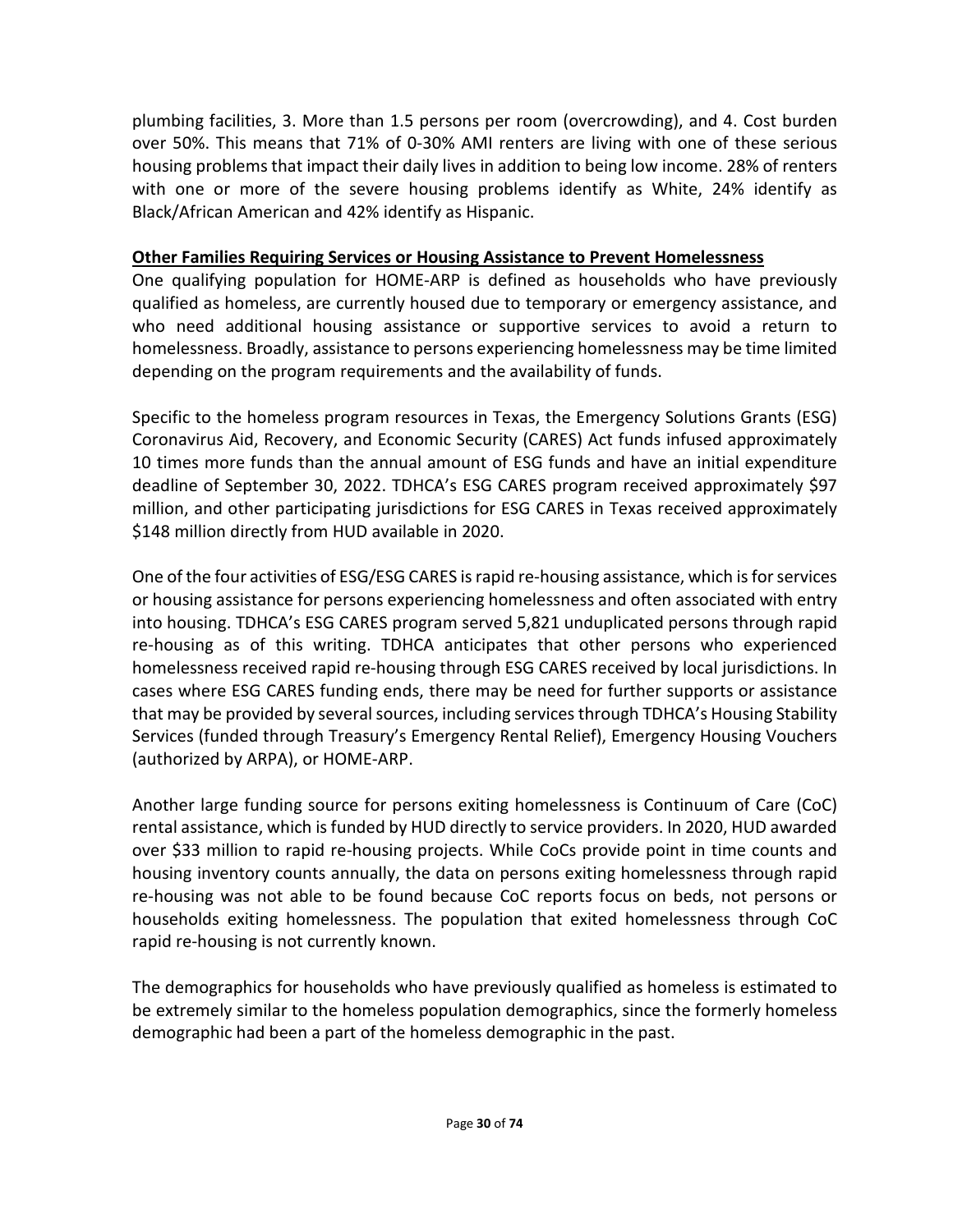## **At Greatest Risk of Housing Instability**

Two qualified populations (QPs) eligible for HOME-ARP program are those at greatest risk of housing instability: (1) households making 0-30% of AMI that are also severely cost burdened (paying 50% or more of their income in rent); and (2) households who would qualify as at-risk of homelessness per 24 CFR §91.5, except their incomes are up to 50% AMI instead of below 30% AMI.

There are 417,345 or roughly 60% of all 0-30% AMI renters paying more than 50% of their income in rent. According to 2014-2018 CHAS data 48% of all 0-50% AMI renter households in the state are paying more than 50% of their income in rent.

There are an additional 577,520 Renter Households in the State of Texas earning between 30 and 50% of AMI according to 2014-2018 CHAS data. This is roughly 16% of all renter households. 46% or roughly 268,065 households have one or more of the four severe housing problems noted above. For renters at 30-50% AMI with one or more of the severe housing problems, 33% identify as White, 20% identify as Black/African America and 42% identify as Hispanic.

According to the data, there are currently 340,420 units of rental housing affordable to households making 0 to 30% AMI in the State of Texas and an additional 546,190 units of rental housing affordable to households making 30-50% AMI.

To understand the number of households in the state that may be in need of assistance to prevent becoming homeless or to help with housing instability, the population served by the Texas Rent Relief (TRR) Program serves as a representative sample of these populations that may currently need assistance throughout Texas. The TRR Program served 309,850 households between February 2021 and May 2022. Of these households, 254,328 (82.08%) were at or below 50% AMI, with 179,926 (58.07%) of total households under 30% AMI. There were 155,129 (50.06%) households assisted that identified as Black or African American and 74,943 (24.18%) identifying as Hispanic or Latino. This data is one measurement of need for programsthat create more affordable housing and other safety nets to keep households from entering into homelessness for households within incomes at or below 50% AMI. It should be noted that far more households applied than those described above as assisted, further supporting the demand.

## **Individual or family fleeing, or attempting to flee, domestic violence, dating violence, sexual assault, stalking, or human trafficking**

It is recognized that domestic violence is one of the main factors of homelessness or being atrisk of homelessness for families. Texas Council on Family Violence provided consultation on the State of Texas 2020-2024 Consolidated Plan noting, "90% of survivors accessing family violence services experienced homelessness as a result of fleeing an abusive relationship at least once".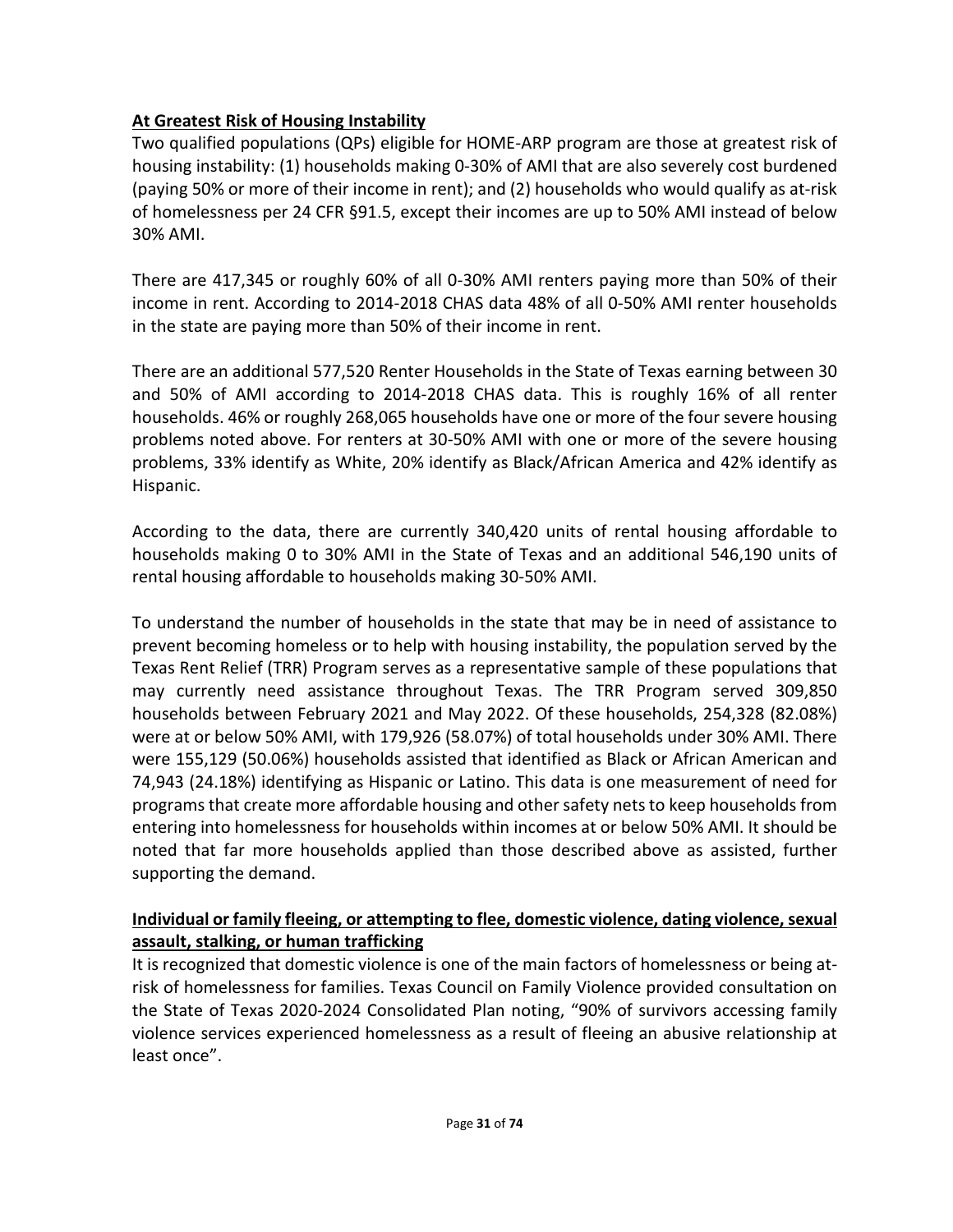According to the National Intimate Partner and Sexual Violence Survey 2010-2012 State Report, in the State of Texas 27% of Hispanic Women, 37% of Non-Hispanic Black women, and 44% of Non-Hispanic White Women experienced Sexual Violence.

Domestic violence contributes to homelessness. When a person decides to leave an abusive relationship, they often have nowhere to go. This is particularly true of women with few resources. Lack of affordable housing and long waiting lists for assisted housing mean that many women and their children are forced to choose between abuse at home and life on the streets. Approximately 63% of homeless women have experienced domestic violence by an intimate partner in their adult lives according to the National Network to End Domestic Violence. Statistics released in the 2020 Domestic Violence Counts Report by National Network to End Domestic Violence show that Texas emergency shelters or transitional housing provided by local domestic violence programs served 5,950 victims of domestic violence in one day. 3,712 adult and child victims of domestic violence found refuge in emergency shelters, transitional housing, or other housing provided by local domestic violence programs. On this day, 948 Texas survivor's request for services went unmet, 341 of which were for housing and emergency shelter.

For program year 2020, September 1, 2020 – August 31, 2021, TDHCA's Emergency Solutions Grants (ESG) Subrecipients across the state of Texas served 25,666 households that identified as having a history with domestic violence or fleeing domestic violence. These households were assisted through emergency shelter, rapid rehousing, and other ESG-related services.

### **Veterans**

Veterans may qualify for HOME-ARP if they meet one of the qualifying population criteria. According to the 2019 5-year American Community Survey, there are approximately 1.4 million Veterans in Texas, which is about 5.1% of the total population. Veterans are overrepresented in homeless statistics compared to their share of the state population. According to the 2021 PIT count in Texas, there were 950 veterans in emergency shelter or transitional housing, which makes up 6.7% of the homeless population. There will likely be overlap between Veterans and the Qualifying Populations in HOME-ARP.

The State of Texas is not suggesting expanding the program eligibility beyond the populations noted above and those at greatest risk of housing instability (under 30% AMI and severely cost burdened), as provided by HUD.

- *2. Describe the unmet housing and service needs of qualifying populations, including but not limited to:*
	- *Sheltered and unsheltered homeless populations;*
	- *Those currently housed populations at risk of homelessness;*
	- *Other families requiring services or housing assistance or to prevent homelessness; and,*
	- *Those at greatest risk of housing instability or in unstable housingsituations:*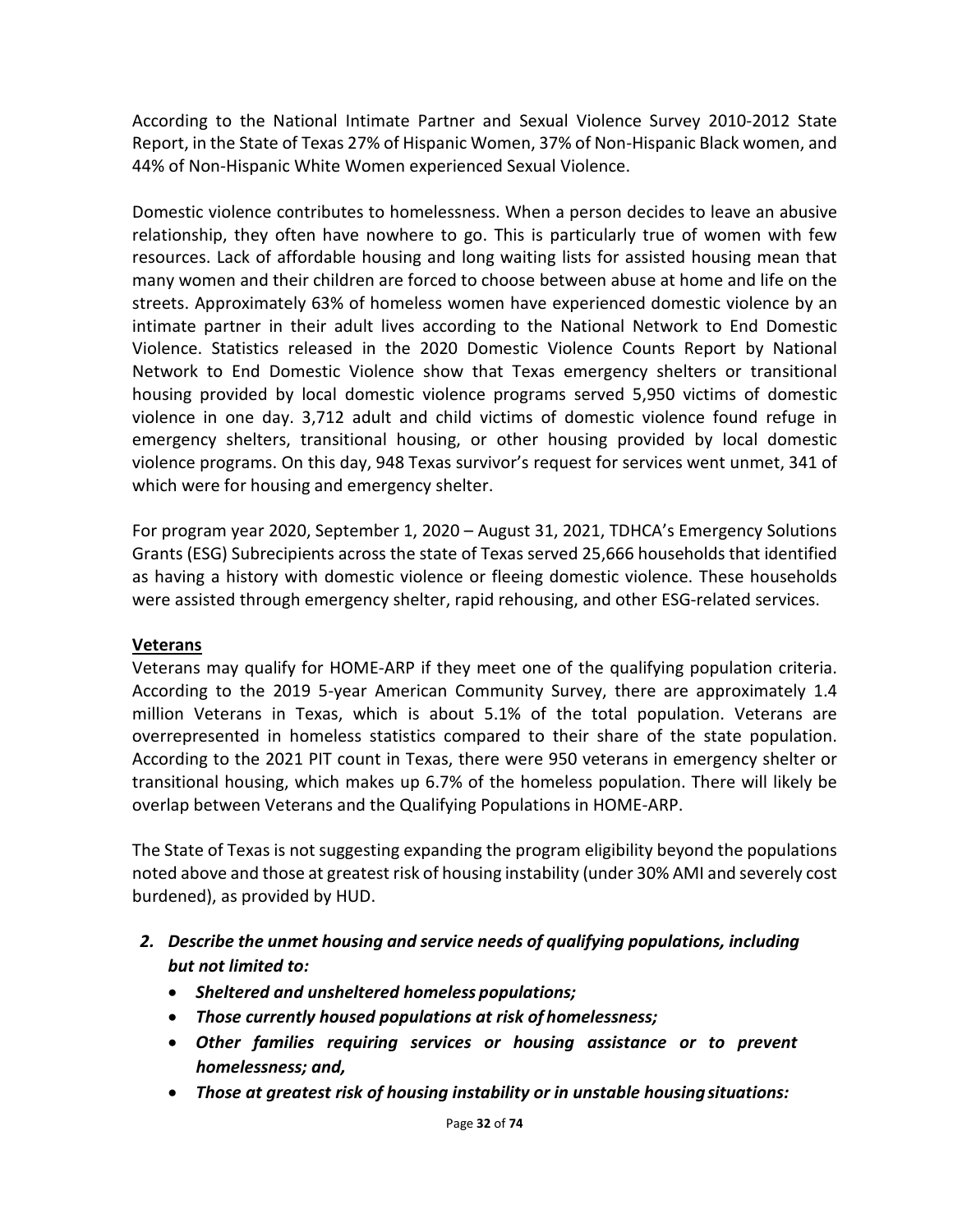Through analysis of the data presented in Tables 1, 2 and 3 above we can identify the unmet housing needs of the HOME-ARP qualifying populations.

As identified in Table 1 there are 12,686 unsheltered homeless adults without children and 506 unsheltered homeless families in the State of Texas at a point in time in January. This appears to indicate that there is a gap in housing options of at least 13,192 beds. This could be emergency shelter beds, transitional housing beds, permanent supportive housing beds, beds in private rental units, or beds in private rental units supported by rental assistance. Likewise, there are 8,234 sheltered adults without children and 5,783 sheltered families with children, which could indicate a gap in housing options for transitional housing beds, permanent supportive housing beds, beds in private rental units, or beds in private rental units supported by rental assistance in order to move the households out of emergency shelter into housing.

The need for more affordable units can be seen in the data in tables 2 and 3 above as well as in the Housing Mismatch Chart. As noted above there are 705,625 renter households in the state earing between 0-30% of the Area Median Income, of those 0-30% AMI renter households only 155,585 or 22% are living in a unit that is affordable to households making 0- 30% AMI. In the state, according to 2015-2019 CHAS data there are only 340,402 units affordable to households making 0-30% AMI, this is only enough units to house 48% of all households in the state with incomes between 0-30% AMI. 54% of housing stock that is affordable to households at 0-30% AMI is being occupied by households making between 30- 100%+ of AMI, this is due to naturally occurring affordable housing that is not restricted by income being rented by households that can afford a more expensive unit. It is also due to the location of naturally occurring affordable housing, which is primarily found in areas with a lower cost of living. In Texas this equates to locations that are not near the largest metro areas in the state. Higher numbers of low-income households can be found in urban areas due to relative proximity to service jobs. This lack of affordable housing in metro areas leads to a majority of households in the 0-30% AMI range (78%) renting units that are not affordable to them with many in the state (43%) renting units that are considered affordable to households in the 50-80% AMI range, as seen in the housing mismatch chart above. This overall leads to a need of 520,790 units that are available to only renters making 0-30% of AMI.

As noted above 43% of the 0-30% AMI households are renting units affordable to households making 30-50% AMI, these lower income renters are occupying 30% of the housing stock intended for 30-50% AMI renters. This helps contribute to 66% of 30-50% AMI households renting housing that is not affordable to them. 28% of all rental housing affordable to 50%+ AMI households is occupied by households earning 0-50% of AMI. If all units affordable to 30- 50% AMI households were occupied by households in the same income bracket only an additional 31,330 units would be needed for 30-50% AMI renter households.

One of the largest unmet needs of renter households in the state is the lack of efficiency or one-bedroom housing units. According to the 2015-2019 ACS, 26% of households in the state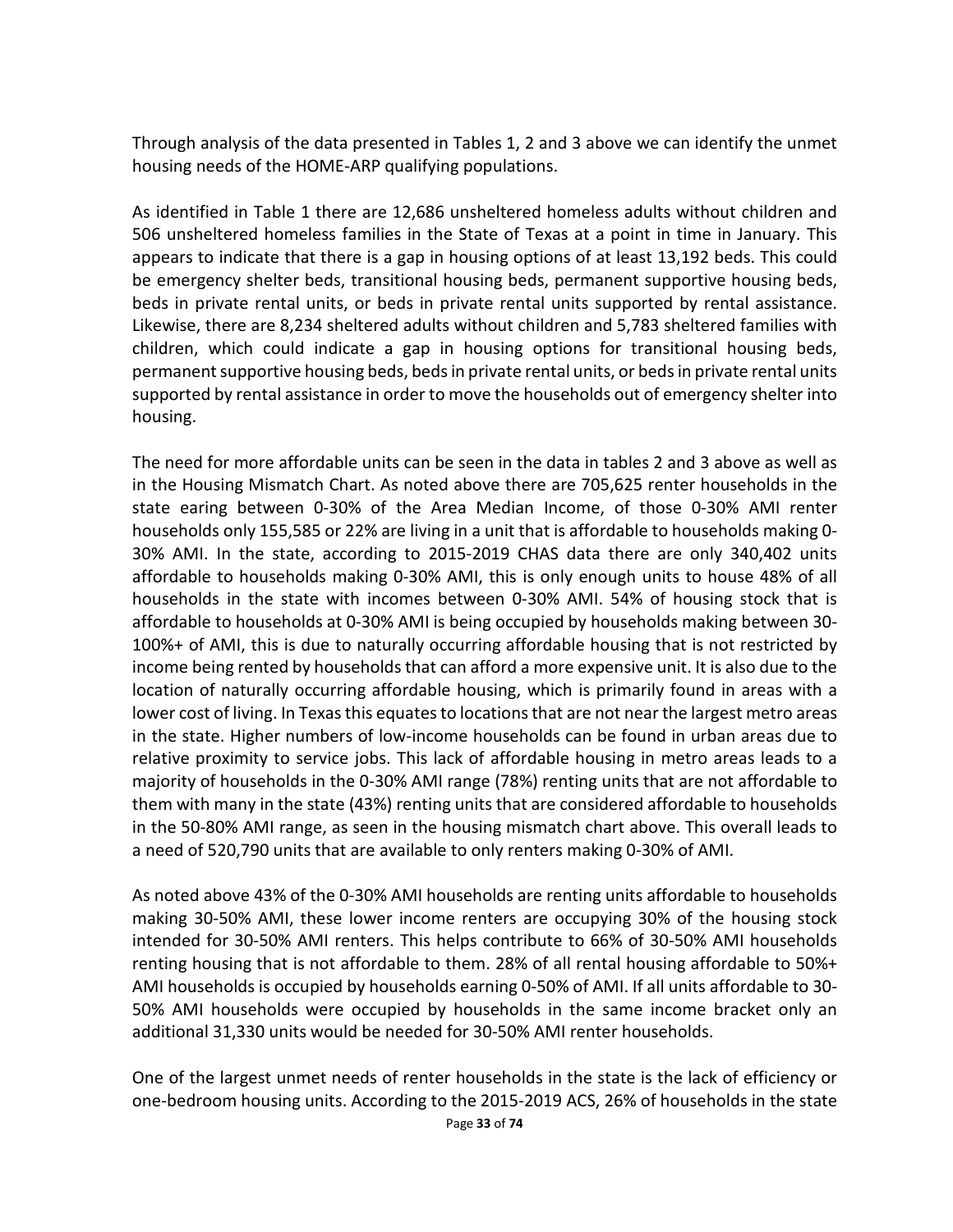are non-family one-person households. Meaning for these persons to be housed efficiently and affordable they would only need access to efficiency and one-bedroom units. Currently, there are 1,206,627 efficiency and one-bedroom units being occupied, if all of those units were being occupied by a single person only 47% of one-person households would be living in a unit suitable to their needs. We know this is not the case and that multiple person households reside in efficiency and one-bedroom units, leading to a majority of one-person households to rent units that are larger and more expensive.

The types of rental housing, tenant-based rental assistance, shelter and service needs for each QP are listed below.

## **(1) Needs: Sheltered and unsheltered homeless populations**

- Rental Housing
	- o Consultations for HOME-ARP indicated a significant need for more rental housing. There was support that such housing needs to be in high opportunity areas so that it was close to transportation, jobs, stores, services, and medical supports. Several commenters mentioned the needs of adult children with IDD/MH who the parents are no longer able to care for them. It was noted that any funds used for PSH should have robust targets for accessibility and visitability and a higher percentage of units built as fully accessible for physical disabilities than is required in the Housing Tax Credit (HTC) program. Commenters noted that funding should be for low-income housing (not workforce housing).
- Tenant Based Rental Assistance
	- o TBRA could be used by homeless populations, though there would still be the challenge of finding a landlord willing to take the government assistance program, a challenge that was discussed during the consultations. In addition, persons experiencing homelessness may have greater history of housing instability, which could cause them to be high-risk tenants. The need for landlord incentives may also be needed with TBRA.
- Non-Congregate Shelter
	- o HFH stated a need for new construction of NCS since hotel conversions' maintenance and upkeep is extreme. They feel it is preferable to just do new construction. NCS is not designed to be a permanent solution, given the absence of leases and occupancy agreements. However, the availability of NCS may assist persons experiencing homelessness avoid literal homelessness, and provide a safe space while building resources to secure permanent housing.
- Service Needs
	- o Several commenters from the consultation with Fair Housing and Disability Advocates supported use for services specifically service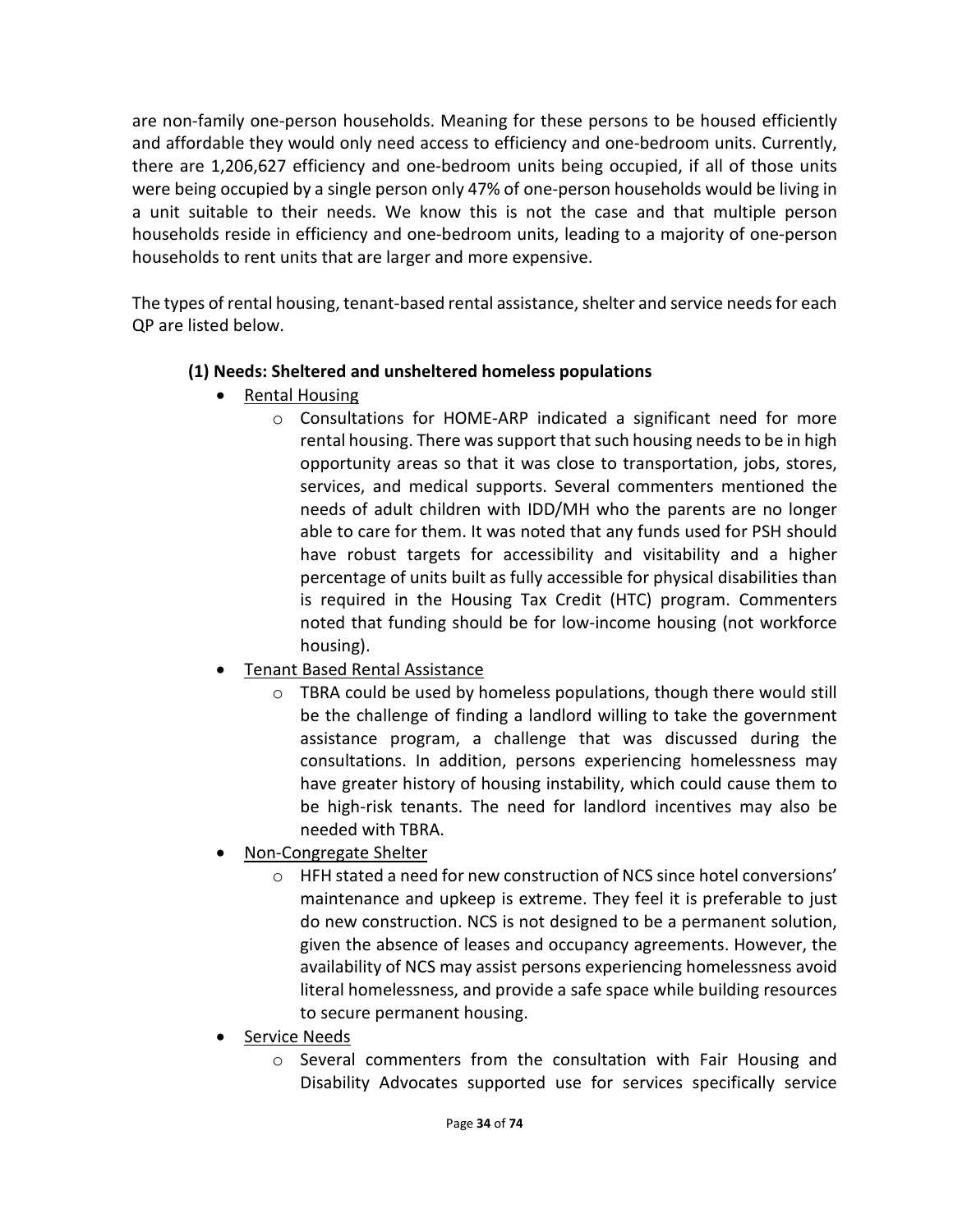coordinators, resident coordinators, and landlord incentives. Several commenters for the consultation with Homelessness Service Providers noted that it would be important to not just fund capital investment, but to focus on long-term supports including operations, homelessness prevention, case management, employment services, and landlord incentives (with thoughtful consideration relating to fair housing issues).

## **(2) Needs: Currently housed populations at risk of homelessness**

- Rental Housing
	- o Persons at-risk of homelessness demonstrate housing instability, such as living in the home of another because of economic hardship, or living in a hotel/motel paid by the household. This population also has extremely low incomes at 30% AMI and lack of resources and supports. Availability of affordable rental housing so that they will pay no more than 30% of their income toward rent may assist in decreasing housing instability for this population.
- Tenant Based Rental Assistance
	- o HFH felt the best use of funds would be for TBRA and supportive services with long contract terms, such as at least a 3-year contract for TBRA to serve as a bridge to households accessing a permanent voucher. There was also support voiced from the PHAs for the funds to be used as rental assistance like HOME TBRA and TDHCA's COVID TBRA Program, for services such as security deposit assistances, furnishings and appliances, youth employment programs, job searches, assistance accessing benefits, financial literacy, parenting skills and scholarships for trade schools. One commenter noted that because the need is pressing and urgent now, that some of the funds should go to 'right now' solutions such as rental assistance for persons with disabilities.
- Non-Congregate Shelter
	- $\circ$  Several comments from the consultation with Fair Housing and Disability Advocates supported use of the funds for NCS and a focus on best practices that would allow NCS to transition to other uses, such as CoC housing or permanent affordable housing.
- Service Need
	- $\circ$  Services needs listed in the consultations included, but are not limited to, case management, child care, education services, employment assistance, job training, outpatient health services, legal services, life skills training, mental health services, and transportation.

## **(3) Needs: Other families requiring services or housing assistance to prevent homelessness**

• Rental Housing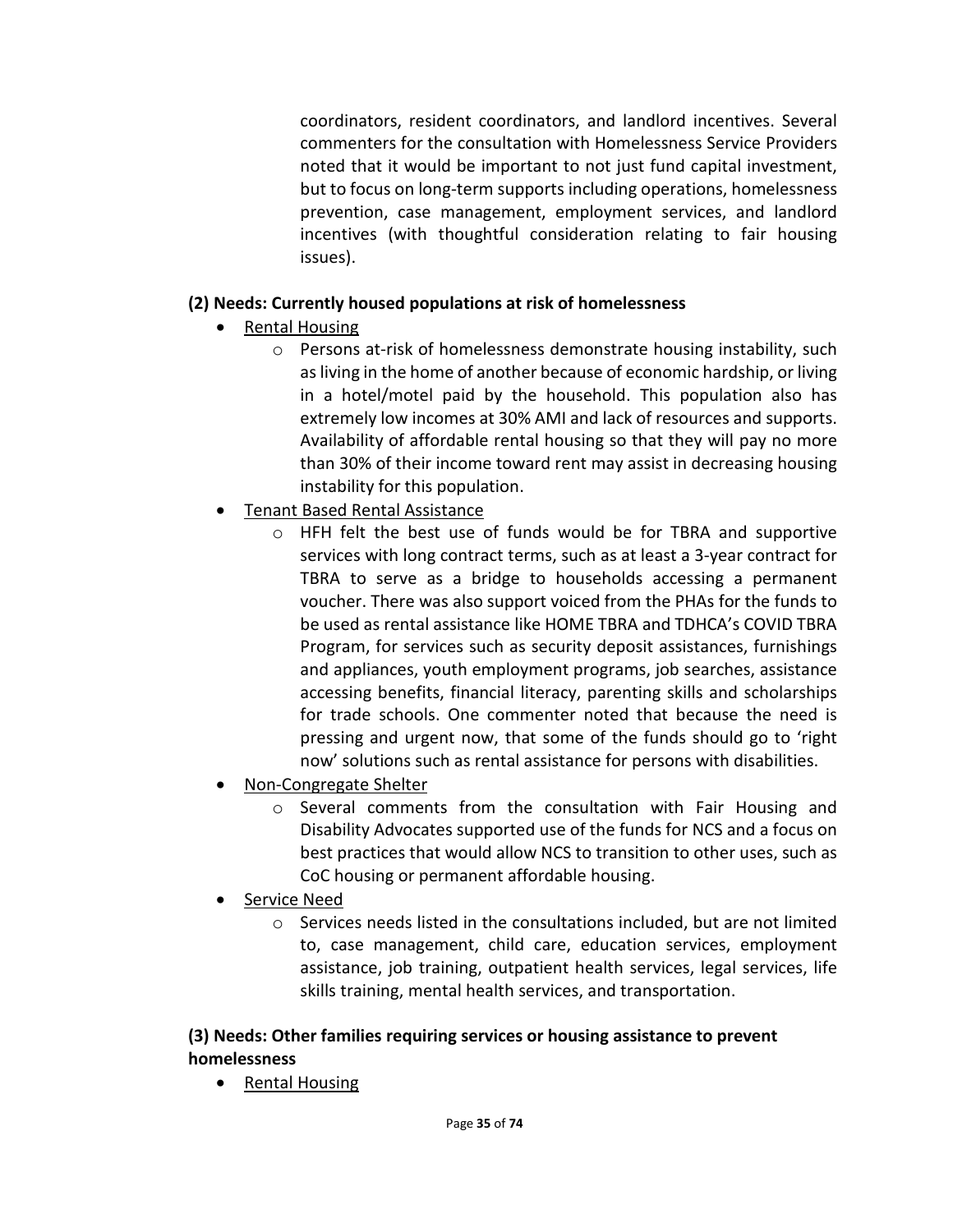- o Persons who were formerly homeless but temporarily housed with assistance may benefit from an option of rental housing that is deeply affordable as a permanent solution. If ongoing assistance to prevent homelessness continues to be needed, permanent rental housing that is affordable may offer a more sustainable option without having to continually apply for and coordinate assistance.
- Tenant Based Rental Assistance
	- o There was interest from several providers for TBRA since other rental funds are starting to end. They also note that accessing rental assistance should not first require having an eviction status which is what is often required from other funding sources.
- Non-Congregate Shelter
	- $\circ$  In the event that the temporary assistance ends and a household reenters homelessness, NCS may be a safe shelter to stay to prevent literal homelessness in a place not meant for human habitation.
- Service Need
	- $\circ$  Persons who were formerly homeless and temporarily housed may need service coordination if one type of assistance is ending and another is beginning.

## **(4) Needs: Those at greatest risk of housing instability or in unstable housing situations**

- Rental Housing
	- o Elevated levels of funding received over the previous 18 months have been focused on homelessness-prevention activities to ensure that households that have lost a job, seen a decrease in hours, lost a home, or are sick with no pay do not fall into homelessness. As can be seen from the analysis of shelter and housing inventory, more affordable rental housing is needed to help house persons with severe cost burden and provide more affordability to those at-risk of homelessness even with incomes up to 50% AMI.
- Tenant Based Rental Assistance
	- o HFH indicated the most need for flexible spending to use on housing for households that don't score highly on CE, particularly for older persons with disabilities who are awaiting a voucher or other benefits, something that could be an extension of rapid rehousing.
- Non-Congregate Shelter
	- o For those at-greatest risk of housing instability, NCS would be used if the housing instability resulted in homelessness.
- Service Need
	- o Extremely low income severely cost burdened households or households at-risk of homelessness with incomes up to 50% AMI may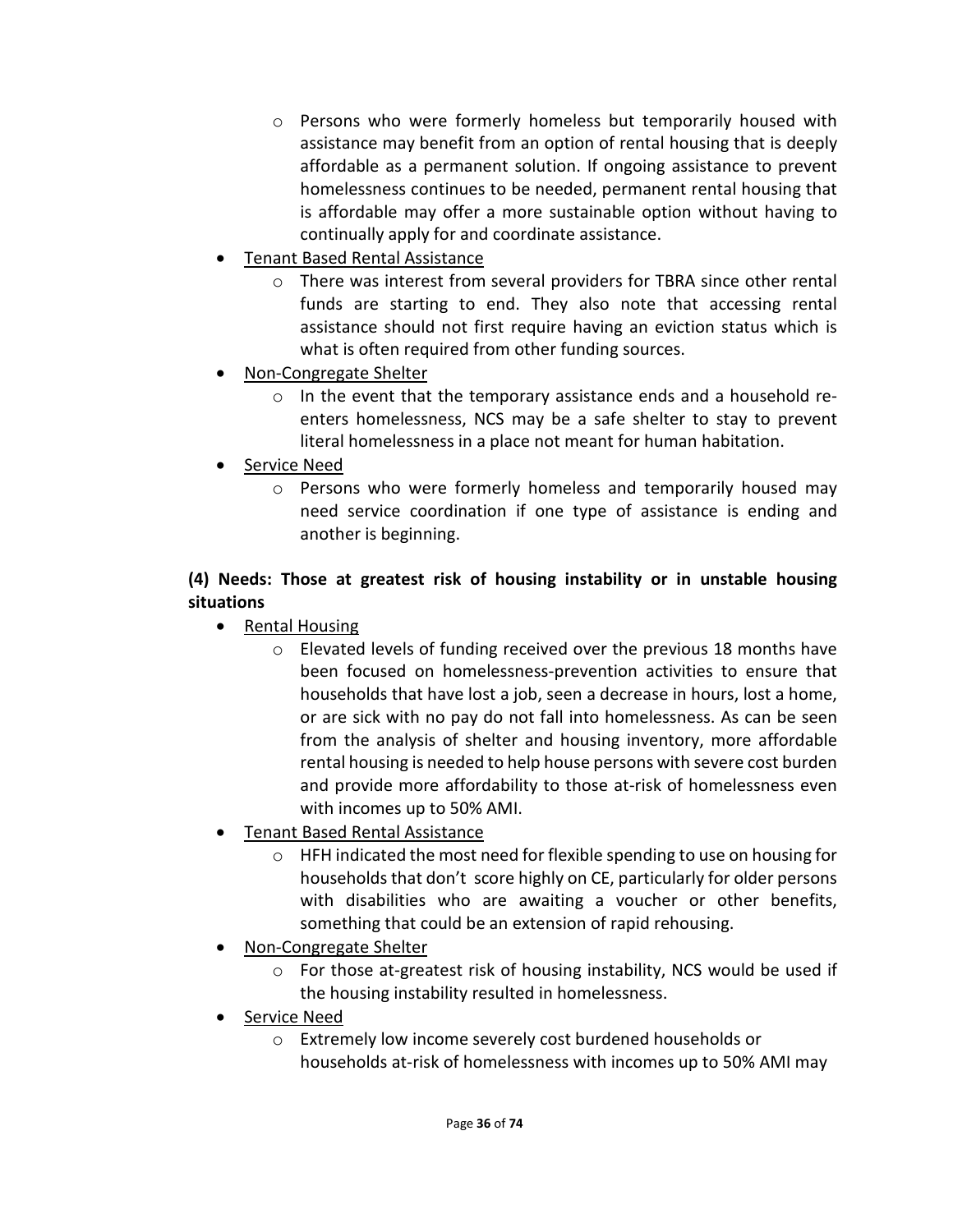need services to increase household income or the assist in reducing frequent moves or overcrowding.

## **(5) Needs: Fleeing, or Attempting to Flee, Domestic Violence, Dating Violence, Sexual Assault, Stalking, or Human Trafficking**

- Rental Housing
	- $\circ$  There was a significant focus during the Consultation with CoCs and DV Providers concerning rental housing, specifically on rapid rehousing and bridging folks to permanent housing (Houston, El Paso, Dallas CoCs). Some CoCs noted an interest in more rental assistance to support these efforts (Houston), or to support gaps in services (Houston, El Paso). Houston CoC discussed going from homelessness to housed and not needing to use shelter facilities. There was emphasis that the rental housing needed to come with operating reserves and allow for sponsorship structures.
- Tenant Based Rental Assistance
	- o Because the needs of the CoCs and DV providers varied, there was interest in keeping the funds flexible. Most speakers felt there are sufficient resources for rental assistance, and there are those in need with vouchers in hand who can't find units; there is particularly need for the deepest-subsidized units.
- Non-Congregate Shelter
	- o There was strong interest to use funds for one-time capital investments for PSH and NCS. There was input that NCS is especially helpful for families, those fleeing domestic violence and those with MH or Post Traumatic Stress Disorder (PTSD) where congregate care can be detrimental to treatment.
- Service Needs
	- o Lastly, a service need for survivors of domestic violence may be specific case management and support focused on safety.

## *3. Identify and consider the current resources available to assist qualifying populations, including congregate and non-congregate shelter units, supportive services, TBRA, and affordable and permanent supportive rental housing:*

Currently in the State of Texas, there is an unprecedented level of funding for Homeless related services and rental assistance. The State of Texas alone received \$97,792,616 in Emergency Solutions Grants (ESG) funding from the Coronavirus Aid Relief and Economic Security (CARES) Act, in addition to the roughly \$8 to 9 million annual appropriation received by the state. These amounts do not include funding provided to local Participating Jurisdictions directly from HUD. The state also received roughly \$2 billion as part of both the Consolidated Appropriations Act of 2021 and the American Rescue Plan Act to provide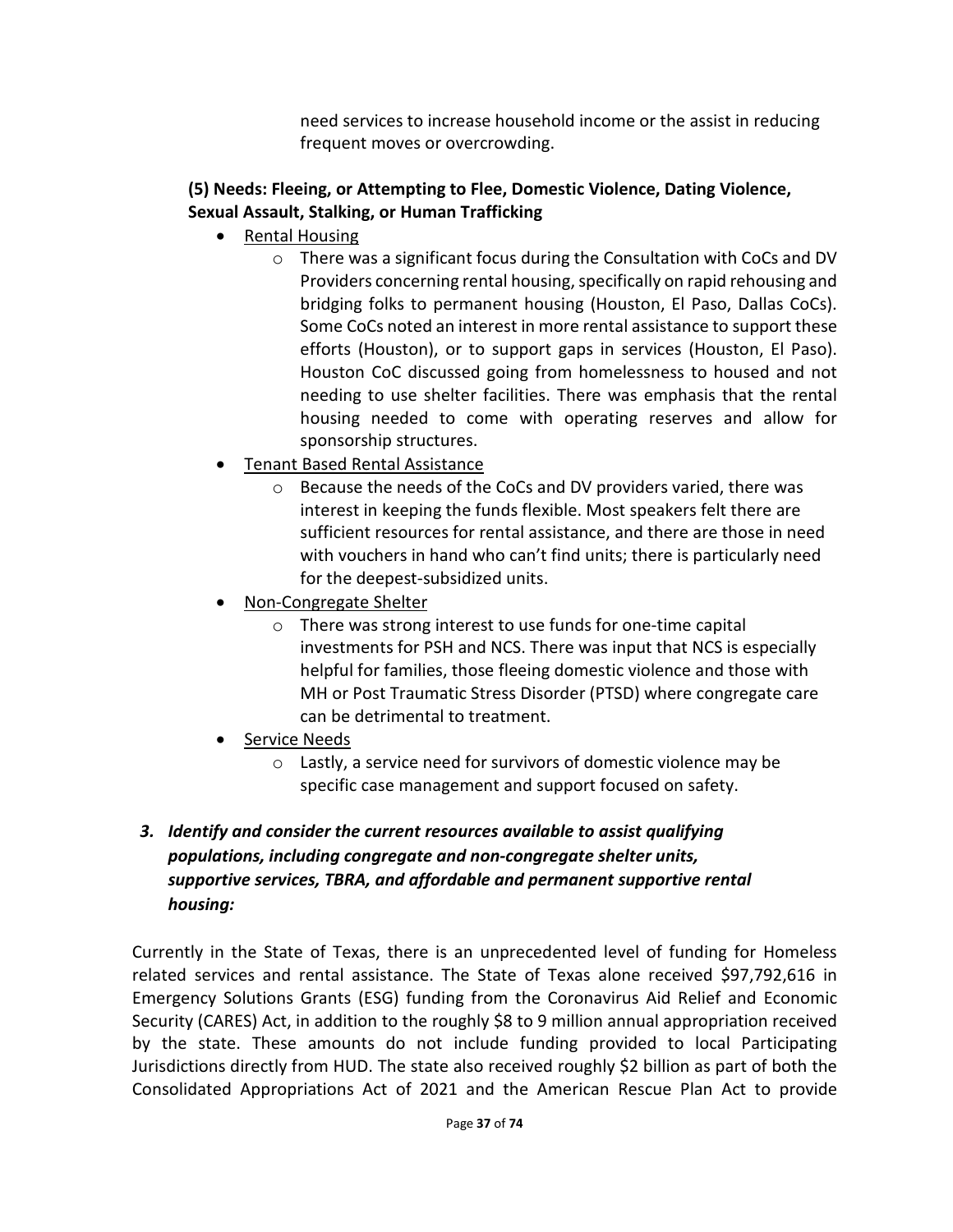Emergency Rental Assistance and Housing Stability Services (HSS), which the state is currently providing through its Texas Rent Relief and Housing Stability Services Program.

This increased amount of ESG and HSS funding provides local subrecipients crucial funds to help keep individuals and families housed through rapid rehousing and rental assistance for individuals and families who would have become homeless without the assistance and street outreach which has assisted local providers in reaching more unsheltered homeless during the pandemic. Currently, the State of Texas does not primarily use its annual allocation of ESG funds for shelter rehabilitation purposes, but does allocate funds to Emergency Shelter activities that help subrecipients operate shelters and continue to provide emergency shelter services to homeless individuals and families.

In addition to ESG funds the state also receives an annual allocation of HOME funds of which the state dedicates on average between \$6 and 8 million for Tenant Based Rental Assistance (TBRA), which is used to help low income individuals with rent and security deposits. During the pandemic additional funds from the state's annual allocation were added to support TBRA activities to assist households that were affected by the pandemic.

The primary method used by the state to fund Permanent Supportive Housing (PSH) is through the Low-Income Housing Tax Credit (LIHTC) program. This has helped fund 877 units of PSH in the State of Texas in the last two program cycles 2020 and 2021, and 2,385 units since 2012.

These elevated levels of funding received over the previous 18 months have been focused on prevention related activities to ensure that households that are have lost a job, seen a decrease in hours, lost a home, or are sick with no pay do not fall into homelessness. As can be seen from the analysis of shelter and housing inventory, more units are needed to help house more of the homeless and provide more affordability to those at-risk of homelessness.

## *4. Identify any gaps within the current shelter and housing inventory as well as the service delivery system:*

## **Existing gaps in the current shelter inventory**

The Homeless Needs Inventory and Gap Analysis Table 1 shows a possible gap in the shelter and housing inventory of 506 households with children and 12,686 households consisting of adults without children. These households were reported as unsheltered in the PIT count reported by the CoCs in 2020. Through consultation with CoCs and DV providers, it was noted that some of the state's more rural communities may have a greater need for non-congregate shelter to help get people off the street and provide services so they may transition to affordable units in their community.

#### **Existing gaps in the current housing inventory**

The Housing Needs Inventory and Gap Analysis Table 2 shows there are far fewer affordable units for households with incomes under 30% AMI than there are households at that income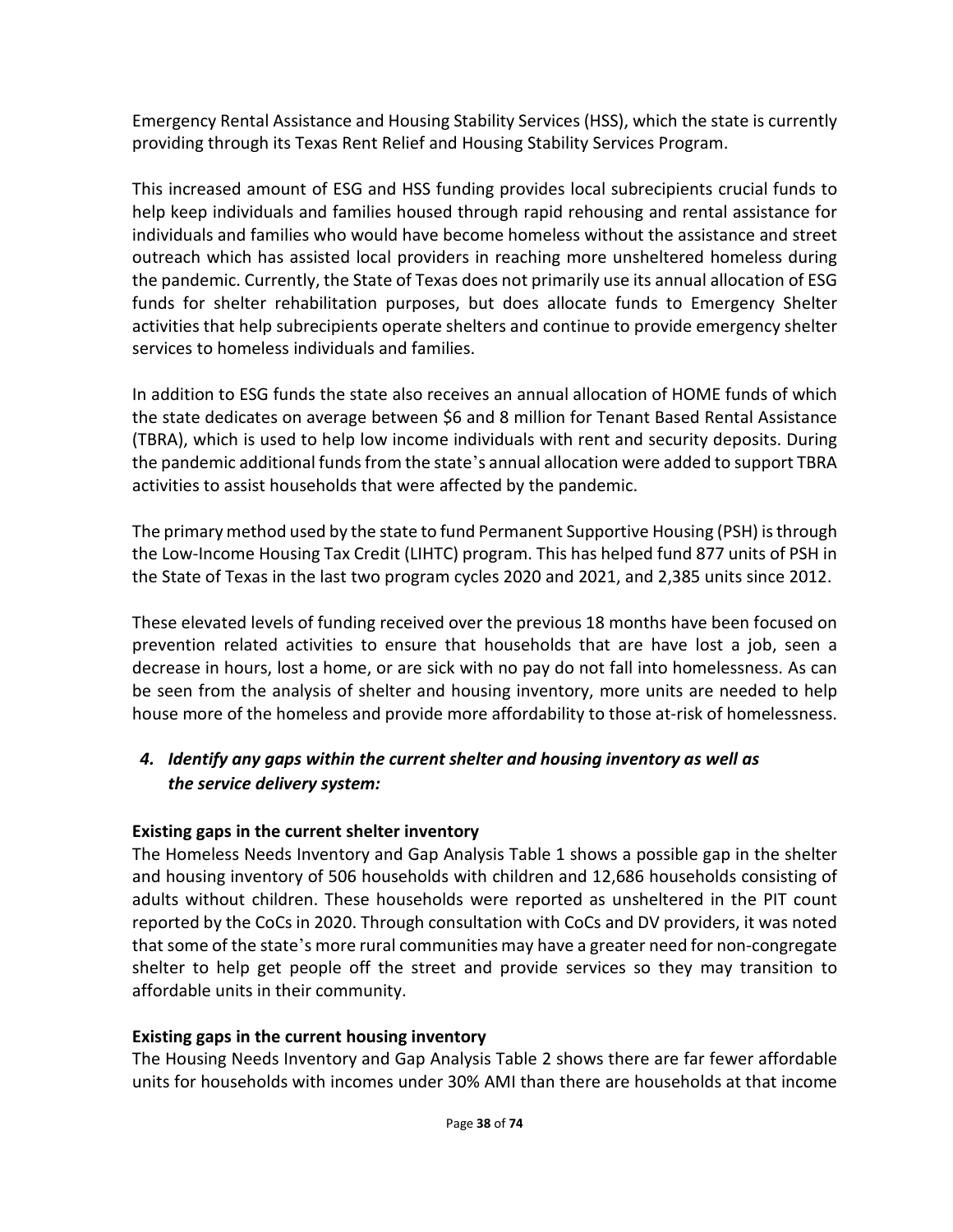level with a housing problem. In addition, the Rental Housing Mismatch Table 3 shows the greatest need is for units affordable to renters earning between 0-50% AMI. The data shows that 550,040 renters earning 0-30% AMI, and 382,195 renters earning >30-50% AMI are in units that result in cost burden.

A common theme through all consultations was the need for more affordable units. In each consultation, the greatest need was for rental units for persons experiencing homelessness, primarily for deeply affordable Supportive Housing units. The term Supportive Housing is defined in 10 Texas Administrative Code (TAC) §11.1(d)(126) which, among many specific criteria, is housing "intended for and targeting occupancy for households in need of specialized and specific non-medical services in order to maintain housing or transition into independent living..." The need for more Supportive Housing is of course not the need for every community, but is available for a larger populations than those eligible for PSH, and could include all QPs.

In addition, CoCs and DV providers felt they had sufficient funds for the vouchers/rental assistance and services, and the highest need was in actual production of units as there are challenges in finding units for voucher holders (Tarrant, Dallas, San Antonio CoCs). Some noted interest in allowing small acquisition/rehabilitation developments that they thought could be brought online more quickly and others were specific that the PSH should include units for large families and deeply affordable units (affordable to households making below 30% AMI).

#### **Existing gaps in the current service delivery system**

During the consultations for HOME-ARP there were a few mentions of gaps in services, but the gaps primarily had to do with lack of funds, and not one particular service type. Needed services included housing specialists, intake, housing navigation and bridge psychiatric services that can provide a quick diagnosis and access to medications on an outpatient basis in close coordination with the local Mental Health Authority. One commenter added that gaps in services were needed in behavioral health, transportation, health and dental, peer support, case management and housing subsidies.

During the consultations, there were several inquiries into the Housing Stability Services Program, which was anticipated to release a NOFA for approximately \$105 million in legal services, outreach services, shelter services, community services, and services. HFH specifically noted that funds for these needs would not be fully addressed through the ERA2 Housing Stability Services funds. They thought some of the HOME-ARP funds should be used for this purpose also to address the long term effects of the pandemic. There was support for capacity building for homeless services providers, especially in rural areas of the state.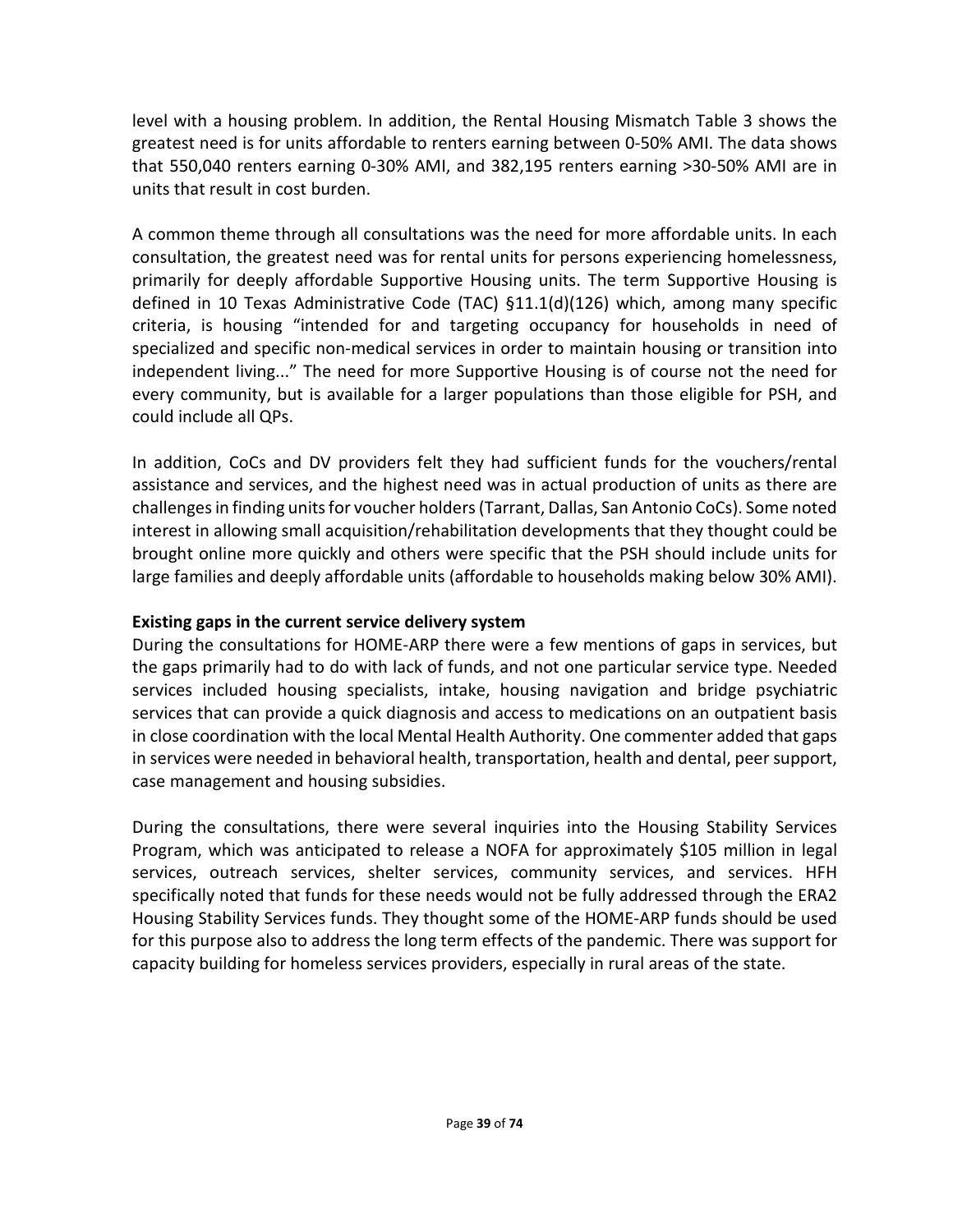*5. Identify the characteristics of housing associated with instability and an increased risk of homelessness if the PJ will include such conditions in its definition of "other populations" as established in the HOME-ARP Notice:*

The State of Texas is not suggesting expanding the program eligibility beyond the populations noted above and those at greatest risk of housing instability (under 30% AMI and severely cost burdened) as provided by HUD in CPD Notice 21-10.

## *6. Identify priority needs for qualifying populations:*

Based on the consultations, priority needs include:

- Deeply affordable quality housing (particularly for those with 0-30% MFI);
- Accessible units;
- Housing subsidies so that no more than 30% of income goes to housing (not housing cost burdened);
- Reduced barriers to entry to rental housing;
- Mental health and behavioral health services;
- Transportation services;
- Health and dental care; and
- Case management (geriatric case management, crisis case management, housing stability case management, financial case management, coordinating basic needs).

The priority needs above may apply to each qualified population, as the issues can affect households who are unstably housed. One additional priority need and further detail on the priority needs per qualified population is also included below.

#### **(1) Homeless, as defined in 24 CFR 91.5**

- Priority Needs:
	- $\circ$  One priority need not listed above is emergency shelter, which is not applicable to all QPs, but is especially applicable to persons experiencing homelessness while determining if transitional or permanent housing is available.
	- o All priority needs listed above also apply to persons experiencing homelessness.
	- $\circ$  While already included in the priority needs listed above, the need for reduced barriers to rental housing may apply especially to the homeless population, as persons exiting incarceration have a higher rate of homelessness than the general population. According to a report released in 2018, the National Low Income Housing Coalition found that formerly incarcerated persons are almost ten times more likely to experience homelessness (https://nlihc.org/resource/formerly-incarcerated-people-are-nearly-10 times-more-likely-be-homeless). Tenant leasing criteria with shorter look-back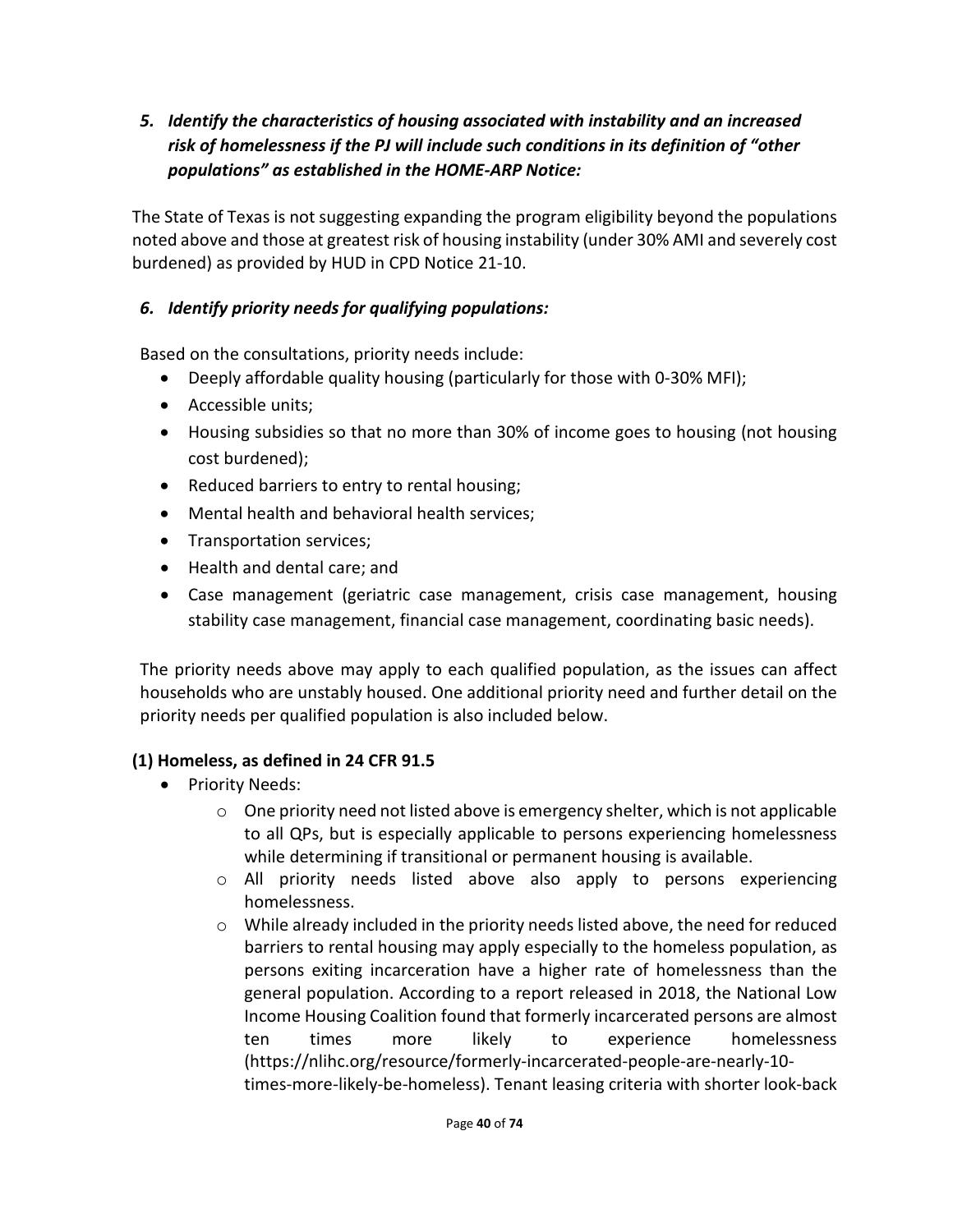periods or that allows for mitigating factors for persons with criminal backgrounds may benefit this population. Per the definition of Supportive Housing in 10 TAC §11.1(d)(126)(i)(b)(II), "Mitigation [of criminal screening criteria] may include personal statements/certifications, documented drug/alcohol treatment, participation in case management, letters of recommendation from mental health professionals, employers, case managers, or others with personal knowledge of the tenant."

### **(2) At-risk of homelessness (McKinney Act definition at 24 CFR 91.5)**

- Priority Needs:
	- o All priority needs listed above.
	- o While already included above, housing subsidies so that the household pays no more than 30% of their income on rent may be especially relevant to this population since this population has an extremely low-income and has demonstrated housing instability.

### **(3) Fleeing, or Attempting to Flee, Domestic Violence, Dating Violence, Sexual Assault, Stalking, or Human Trafficking**

- Priority Needs
	- o All priority needs listed above.
	- o While already included above, case management may be especially relevant to this population due to safety planning requirements for this population.

### **(4) Other Populations where assistance would:**

#### **(a) Prevent the family's homelessness;**

- Priority Needs:
	- o All priority needs listed above.
	- $\circ$  While already included above, case management may be especially relevant to coordinate services and resources as one funding stream ends and another begins, or in order to create a situation in which the household will no longer need assistance when assistance ends.

#### **(b) serve those with the Greatest Risk of Housing Instability (if applicable)**

- Priority Needs:
	- o All priority needs listed above.
	- o While already included above, deeply affordable housing may be especially relevant to households who are extremely low income and severely cost burdened or households at-risk of homelessness with incomes up 50% AMI since these populations demonstrated housing instability.

## *7. Explain how the level of need and gaps in its shelter and housing inventory and service delivery systems based on the data presented in the plan were determined:*

The level of need and gaps in housing inventory and service delivery systems were determined through careful review and analysis of Census and CHAS data. In addition,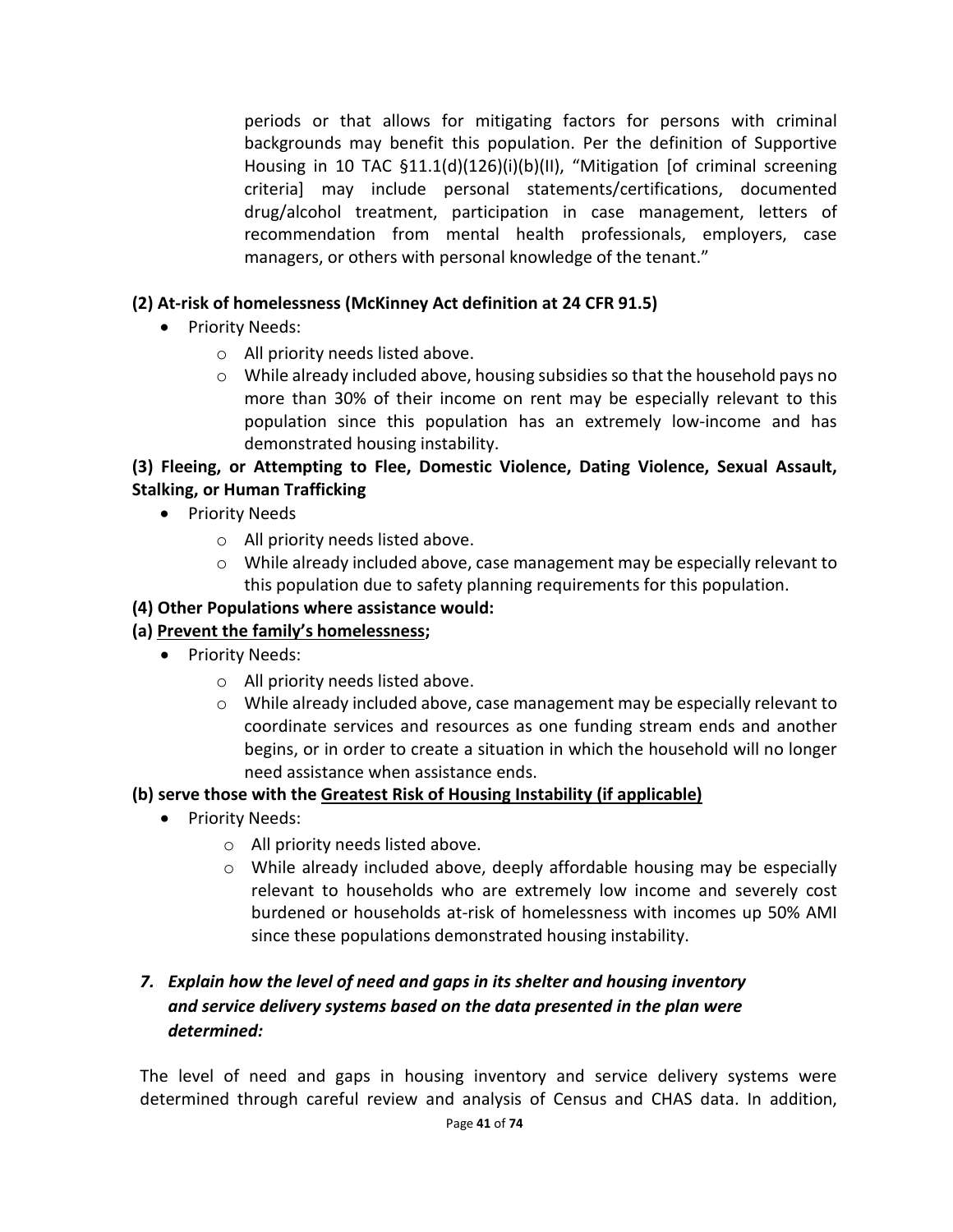qualitative information was provided at all the consultations noted in this plan that assisted in determining the focus of the State of Texas's HOME-ARP funds.

# **IV. HOME-ARP ACTIVITIES**

## *1. Describe the method for soliciting applications for funding and/or selecting developers, service providers, subrecipients and/or contractors and whether the PJ will administer eligible activities directly:*

TDHCA will primarily solicit applications through several NOFAs seeking developers or subrecipients. At this time, TDHCA does not plan to administer activities directly, but would do so if directed by its Board of Directors.

### Rental Housing and Supportive Housing

HOME-ARP Rental Housing and Supportive Housing (RHSH) funds will be made available as follows and as further described in a NOFA:

- Funds will be made available competitively statewide. The allocations may include a set-aside, allocation, or priority for rural applications. Consistent with the guiding HUD Notice, Applicants must demonstrate the unmet need among qualifying populations for the type of housing proposed in their geographical area through a market assessment or other source of data. The Department will conduct outreach to encourage that applications from both urban and rural areas be submitted. Distribution may be affected by State laws or limitations, such as Tex. Gov't Code §2306.111(c), which requires that 95% of the HOME-ARP funds be used in nonparticipating jurisdictions, if existing state waivers of this section expire.
- Applications may be for Supportive Housing or for HOME-ARP Units within Multifamily Developments, including Developments with any Target Population, as defined in 10 TAC §11.1. If Applicants apply for Rental Housing, the NOFA may include additional points for the inclusion of services.
- Applications may be able to be layered with other local, state, or federal funds, including but not limited to HTC (both 9% and 4% credits).Per 24 CFR §92.206(g), there are some limitations on costs incurred before the application for HOME-ARP funds is accepted. National Environmental Protection Act (NEPA) requirements are applicable for these funds.
- Direct Awards of HOME-ARP for National Housing Trust Fund (NHTF) Developments. To expedite delivery of some of the HOME-ARP units into rental developments more quickly than will be the case for new applications, and to preserve existing Department investments in NHTF-funded developments that may otherwise be at risk of not being completed, up to \$10 million of HOME-ARP funds may be directly awarded, without competition, to certain Department awardees of NHTF. These developments will be required to submit an abbreviated application upon approval of the Plan from HUD, but will not be required to compete for funds under the HOME-ARP Rental Development Notice of Funding Availability (NOFA).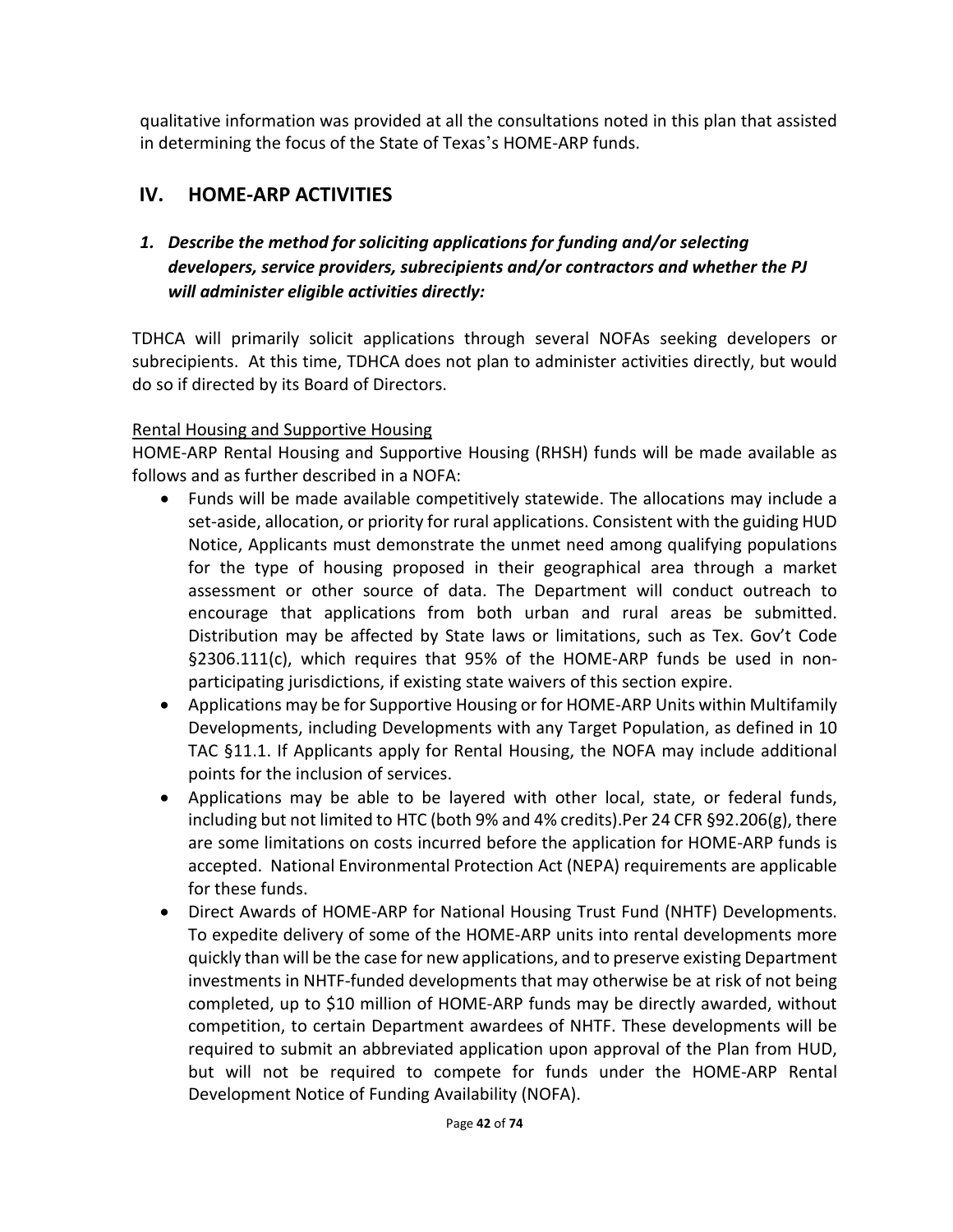Applications for HOME-ARP that are for developments with an active application for, or that were awarded, NHTF from the Department may be submitted directly and awarded non-competitively if the applicant:

- $\circ$  applied for NHTF in 2020 or 2021 and the application was not terminated by staff or voluntarily withdrawn by the applicant;
- $\circ$  can demonstrate cost increases that necessitate the need for additional investment;
- $\circ$  has not started construction or has previously received a 24 CFR Part 58 review if construction has started;
- $\circ$  the deferred developer fee does not decrease and developer fee does not increase; and
- o returns HOME-ARP application materials to the Department within the timeframe provided by the Department and before the application due date of NOFAs for HOME-ARP rental housing.

Up to \$10 million in HOME-ARP funds will be available for NHTF awardees that meet the criteria in this section. If the Department receives less than \$10 million in applications by the time of the rental development NOFA application due date, the remaining funding will be used to increase the amount available for rental development awards. If the applications received for this limited pool exceed the total available, the applications will be processed based on their submission date. In the event that more than \$10 million is requested per application received on the same date, the Development with the lowest HOME-ARP capital cost per unit will be awarded.

In addition, applications layered with NHTF will also be accepted during the application cycle for HOME-ARP rental development. However, there may be programmatic limitations on having HOME-ARP and NHTF in the same unit.

- Units serving Qualified Populations are only able to charge a household 30% of the tenant's income.
- Applications may request and be awarded capitalized operating reserves. Amounts for operating reserves will be established by TDHCA and if approved, the costs may be capitalized at the time of closing or with the first draw. While the operating reserve per unit is not established based on the amount of rent 'lost' by only charging the household 30% of their income, it is estimated that roughly 80% or more of the expenses that would have been covered by those rents are eligible costs to be included in the capitalized operating reserves. Operating reserves for a unit will be for administrative expenses, property management fees, insurance, utilities, property taxes, maintenance of a unit, and other expenses described in HUD CPD Notice 21-10. Operating costs cannot cover debt service for the HOME-ARP units.
- Applications must follow TDHCA's existing rules and policies for rental housing and/or Supportive Housing, unless otherwise described in the NOFA.
- At the end of the HOME-ARP affordability period and depletion of the capitalized operating reserves, units will not be required to only charge 30% of tenant's income, but will still have a state-required affordability period.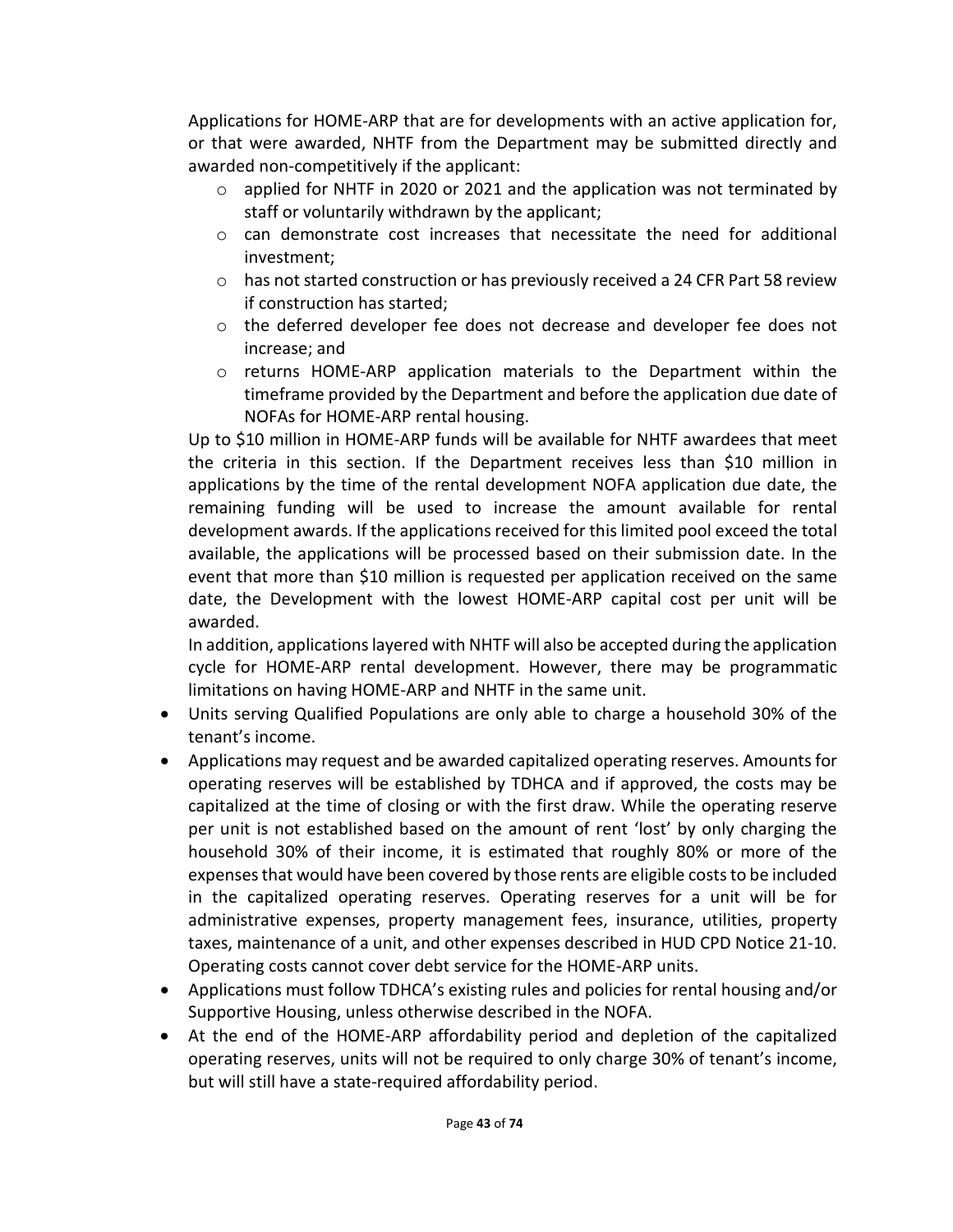- Up to 30% of the HOME-ARP units may be for low-income households that are not Qualified Populations, as allowed by the HUD CPD Notice 21-10.
- HOME-ARP units may float or be fixed in the Developments per 24 CFR §92.252(j). However, the NOFA will outline whether units must be fixed or floating.
- TDHCA may adopt the utility allowance schedule for Developments in which awarded Applicants are using the PHA utility allowances, unless prohibited by other fund sources or any of the other allowable utility methods under TDHCA rules. TDHCA's maximum allowances for utilities and services will be updated annually. Awarded Applicants may choose to use the PHA utility allowance after notification to or approval of TDHCA during the compliance period.
- Minimum Request Amount: \$500,000
- Maximum Request Amount: \$15 million, up to 100% of the HOME-ARP eligible costs, and is inclusive of capitalized operating costs. However, the total maximum request may be further limited in the NOFA.
- Eligible award amounts will be capped at the proportional share of HOME eligible costs for the HOME-ARP units.
- Must designate at least the lesser of 50% of units or 10 units for HOME-ARP assistance.
- Funds may be loaned at amortizing, cash-flow, or deferred terms, and may be interest bearing or at 0% or other interest rate in order to meet underwriting requirements. Loan terms will depend on financial structure of the projects and contract terms.

### Non-Congregate Shelter

- HOME-ARP NCS funds will be made available competitively statewide. The allocations may include a set-aside or priority for rural applications.
- This NOFA may be delayed from 12-18 months from the time of HUD Plan approval to allow nonprofits to first request and utilize capacity building funds to formalize their NCS solutions.
- Applications must show that there are sufficient non-governmental operating funds to support any NCS activity, including ongoing operating, as further described in the NOFA.
- Minimum Request Amounts: \$200,000
- Maximum Request Amount: Up to 100% of the funds allocated in the NOFA and not to exceed 100% of the HOME-ARP eligible costs. However, the total maximum request may be further limited in the NOFA.
- Must designate at least the lesser of 50% of units or 10 units for HOME-ARP assistance.
- Funds may be provided in the form of amortizing, cash flow or deferred term loans, and may be interest bearing or at 0% or other interest rate in order to meet underwriting requirements if the shelter converts to permanent housing. Loan terms will depend on financial structure of the projects and contract terms.

#### Nonprofit Capacity and Operations Assistance

Nonprofit capacity and operations assistance will be made available as follows and as further described in NOFA(s):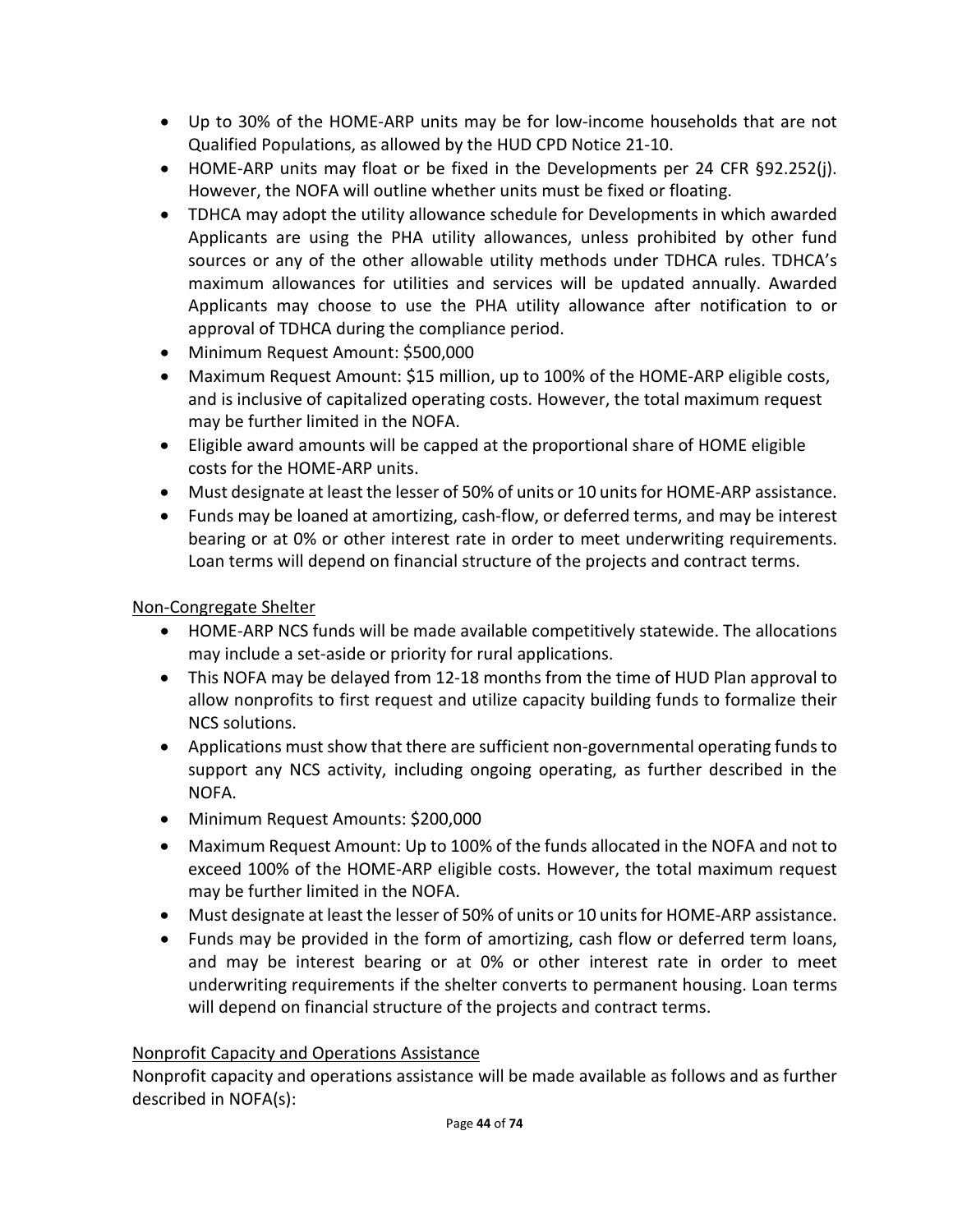- Nonprofit capacity building and operations assistance will be available for competition either combined in NOFAs with RHSH or NCS, or in separate NOFA(s). If nonprofit capacity building or operations assistance is awarded prior to a RHSH or NCS award, the application process will direct awards only to those organization for which it is reasonable to expect that the applicant organization will be provided RHSH or NCS funds within 24 months of award.
- In any fiscal year, nonprofit operating assistance or non-profit capacity building may not exceed the greater of 50% of the general operating expenses of the nonprofit organization, or \$50,000. If an organization applies for both operating assistance and capacity building assistance in any fiscal year, the aggregate total amount of assistance it may receive is the greater of 50 percent of the organization's total operating expenses for that fiscal year or \$75,000.
- Minimum Request Amount: \$50,000
- Maximum Request Amount: \$3,324,229. However, the total minimum and maximum request may be further limited in the NOFA.

*If any portion of the PJ's HOME-ARP administrative funds were provided to a subrecipient or contractor prior to HUD's acceptance of the HOME-ARP allocation plan because the subrecipient or contractor is responsible for the administration of the PJ's entire HOME-ARP grant, identify the subrecipient or contractor and describe its role and responsibilities in administering all of the PJ's HOME-ARP program:* Not applicable

*PJs must indicate the amount of HOME-ARP funding that is planned for each eligible HOME-ARP activity type and demonstrate that any planned funding for nonprofit organization operating assistance, nonprofit capacity building, and administrative costs is within HOME-ARP limits. The following table may be used to meet this requirement.*

|                                                                          | Approx.<br><b>Funding</b><br>Amount* | <b>Percent of</b><br>the<br>Grant | <b>Statutory</b><br>Limit |
|--------------------------------------------------------------------------|--------------------------------------|-----------------------------------|---------------------------|
| Non-Congregate Shelters                                                  | \$56,511,887                         | 42.5%                             | n/a                       |
| Affordable Rental Housing Incl. Capitalized<br><b>Operating Reserves</b> | \$56,511,887                         | 42.5%                             | n/a                       |
| Non-Profit Operating/Non-Profit Capacity<br><b>Building</b>              | \$6,648,458                          | 5%                                | 5%                        |
| <b>Administration and Planning</b>                                       | \$13,296,915                         | 10%                               | 15%                       |
| <b>Total HOME ARP Allocation</b>                                         | \$132,969,147                        | 100%                              |                           |

#### **Use of HOME-ARP Funding**

\* Based on the applications received, these amounts and percentages may fluctuate.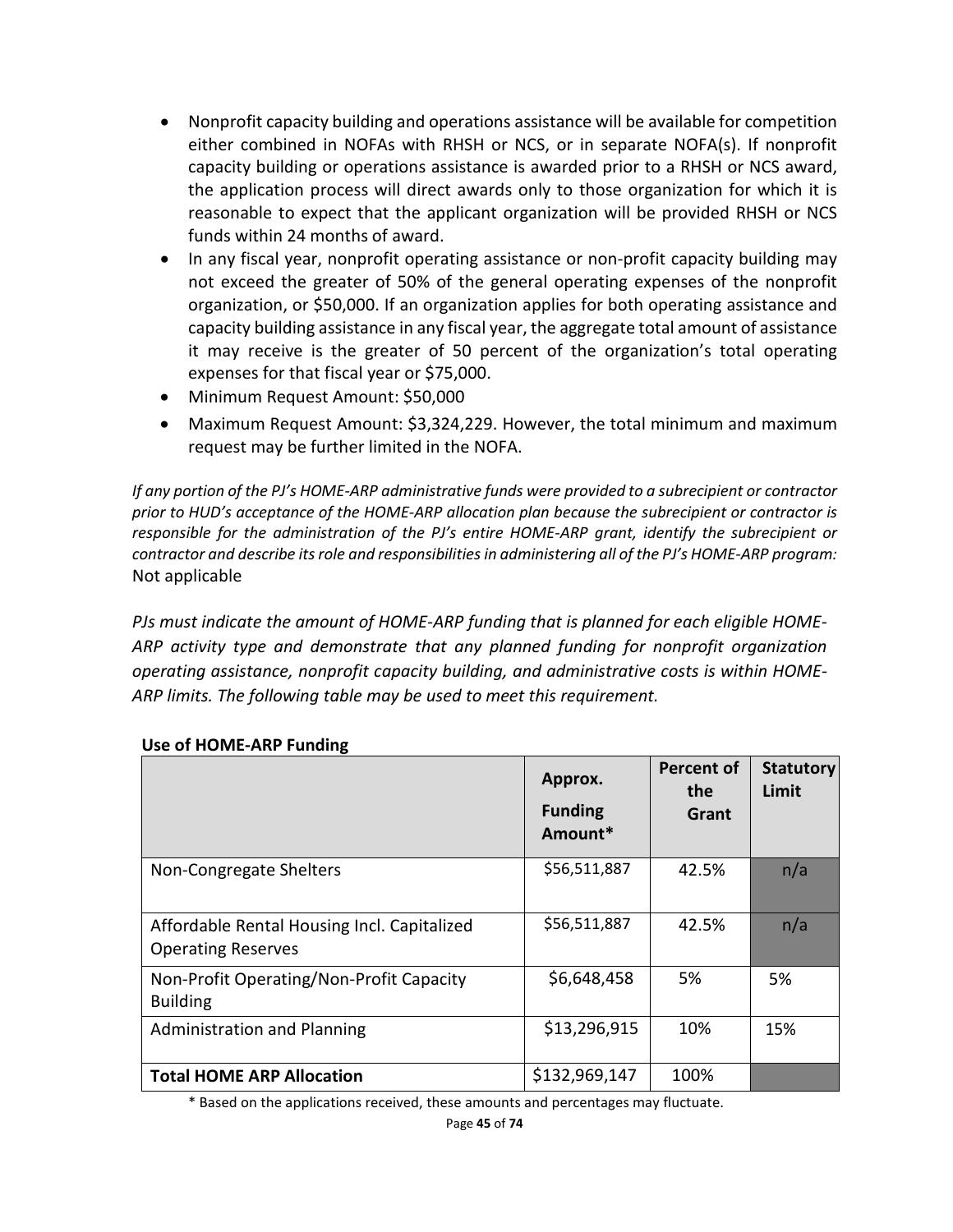### *Additional narrative, if applicable:*

While TDHCA agrees with much of the public input on the need for the variety of requested or suggested activities, unfortunately there is greater need than there are funds available. The consultation input was widely supportive of the need for development of Rental Housing with services, Supportive Housing and Non-Congregate Shelter and the data supports this need.

TDHCA feels these unique one-time funds will have the greatest long-term impact for Texans by being used for acquisition and development of Non-Congregate Shelter (NCS), development of rental housing, and development of Supportive Housing (SH) with associated capitalized operating subsidies. After excluding the funds for Administration/Planning and Non-Profit Capacity/Operating, funds will initially be made available equally proportioned between Non-Congregate Shelter and Rental Housing; if applications received do not fully utilize those funds, funds may be shifted between those two categories.

NP Operating and Capacity Building Assistance will only be awarded to those organizations that it is reasonable to expect will be successful recipients of NCS or RHSH funds within 24 months of award. While the NP Operating and NP Capacity Building is shown as one line item in the table so that funds can be used for both, the Department will commit these activities to each project separately in IDIS as needed. The NP Operating and NP Capacity Building Assistance applications will be released within the NOFAs for NCS and Rental Housing development. If awards for NP Operating and NP Capacity Building do not fully utilize those funds related to building capacity or assisting with operating costs for nonprofits applying for NCS or RHSH, funds may be shifted into NCS or Rental Housing for those activities.

TDHCA will consider revising its rules to provide for a portion of its annual allocation of ESG to be used to support NCS shelter operations funded by HOME-ARP and such planning will be reflected in future One Year Action Plan submissions.

If all funds are not obligated for the activities reflected in the table above, TDHCA may reprogram the funds into Supportive Services and/or TBRA activities; however, it should be noted that any funds obligated later in the performance period with HUD will likely only be available in non-Participating Jurisdictions based on state law.

## *Describe how the characteristics of the shelter and housing inventory, service delivery system, and the needs identified in the gap analysis provided a rationale for the plan to fund eligible activities:*

As noted in the Data Analysis section, Texas has significant need for both shelter and rental housing inventory to serve the eligible population for HOME-ARP. The Homeless Needs Inventory and Gap Analysis Table 1's PIT count shows a homeless population that is greater than the share of emergency shelter and transitional housing units. While PSH can help to address these gaps, the turnover in permanent supportive housing is much lower than emergency shelter and transitional housing by design, and therefore not as widely available.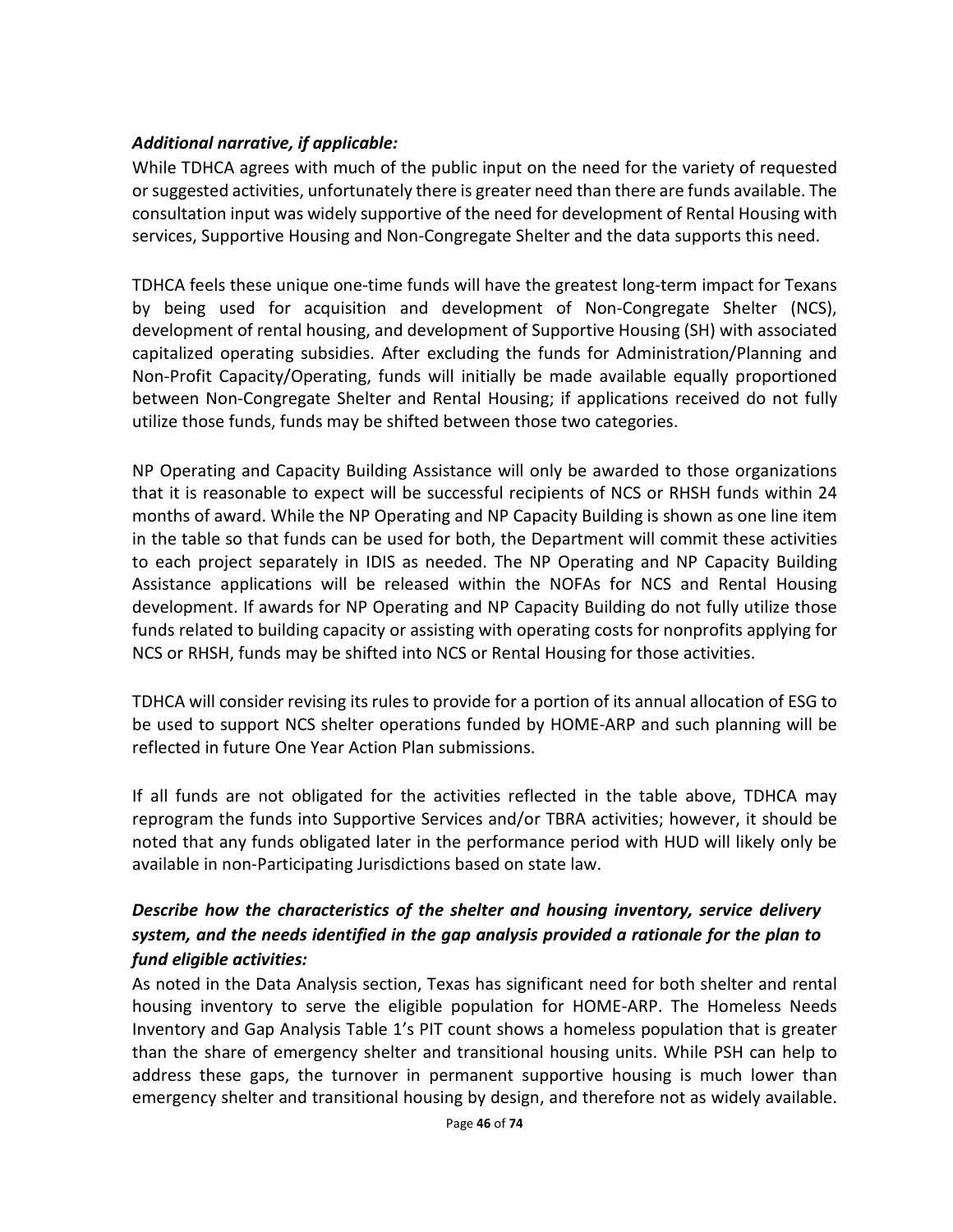This demonstrates a need for more PSH along with emergency shelter, transitional housing, or general rental housing.

In addition, the Rental Housing Mismatch Table 3 shows that about 70% of renters with incomes between 0-30% AMI and about 66% of renter with incomes >30-50% AMI are cost burdened. Cost burden is an issue that the HOME-ARP rental activity is able to address, since QPs will may only 30% of their income toward rent, eliminating the burden.

While the needs for tenant-based rental assistance and supportive services are also strong, there are other one-time recovery funding sources for rental assistance (Emergency Rental Assistance reallocations to Texas Rent Relief and Emergency Housing Vouchers) and supportive services (Housing Stability Services) that are currently in the application or contracting phases. Because HOME-ARP can be used for capital investment and because construction allows for longer-term solutions, HOME-ARP is programmed for rental and shelter activities, with capacity building/nonprofit operating assistance to support these activities. This was supported by the comments heard in the consultations.

However, if HOME-ARP funding is not fully used after offering technical assistance and capacity building/nonprofit operating costs, HOME-ARP may be reprogrammed to supportive services or tenant-based rental assistance. By the time one or more rental or NCS application cycles are completed, the other one-time recovery sources for rental assistance and services may have expired. Reprogramming HOME-ARP funds into TBRA or supportive services will allow for a more gradual ramp down of these activities in communities that were heavily assisted through the other programs. The QP of persons who were formerly homeless but temporarily housed may be the most served QP if this reprogramming should take place.

#### **HOME-ARP Production Housing Goals**

## *Estimate the number of affordable rental housing units for qualifying populations that the PJ will produce or support with its HOME-ARP allocation:*

TDHCA estimates that with the funds programmed as reflected in the table above, 565 units of non-congregate shelter and 202 units of Rental Housing or Supportive Housing (including funded operating reserves) can be produced or supported.

## *Describe the specific affordable rental housing production goal that the PJ hopes to achieve and describe how it will address the PJ's priority needs:*

TDHCA's goal will be to produce or support 202 units of Rental Housing or Supportive Housing, and 565 units of non-congregate shelter helping to create or support more housing across the state.

Priority needs for each of the QP include deeply affordable housing, housing subsidies so that no more than 30% of income goes to housing, and reduced barriers to entry to rental housing, all of which would be provided by TDHCA's rental development programs. Shelter was a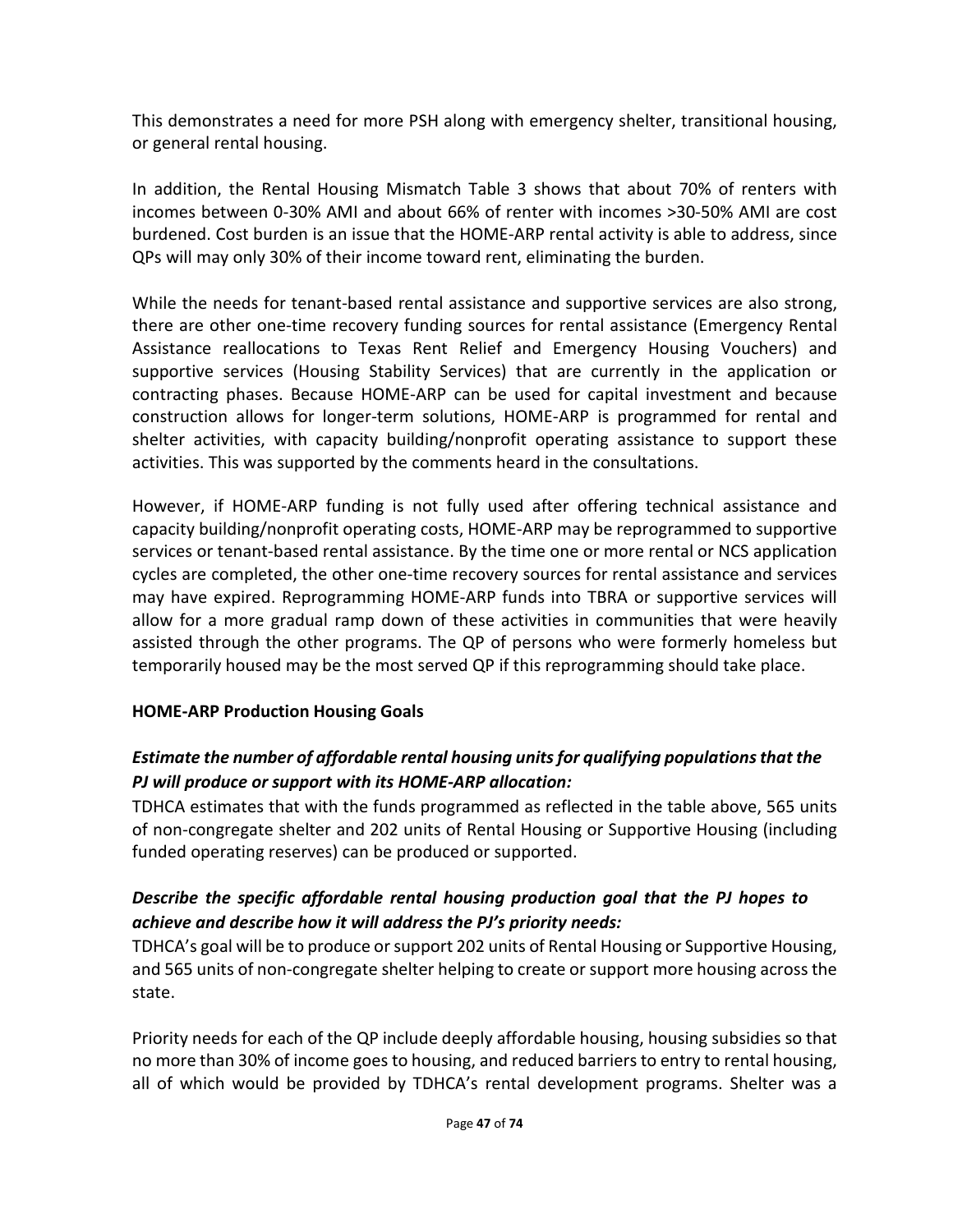priority need specifically identified for persons experiencing homelessness. Funding construction for rental housing and NCS would address several of the priority needs listed for the QPs.

### **Preferences**

### *Other qualifying criteria*

TDHCA does not intend to establish other qualifying criteria for persons to qualify for HOME-ARP.

## *Identify whether the PJ intends to give preference to one or more qualifying populations or a subpopulation within one or more qualifying populations for any eligible activity or project:*

- Preferences cannot violate any applicable fair housing, civil rights, and nondiscrimination requirements, including but not limited to those requirements listed in 24 CFR §5.105(a).
- PJs are not required to describe specific projects to which the preferences will apply.

TDHCA will not require any specific set-asides or preferences that must be applied to all applicants, but may allow each NCS applicant to utilize any one or more of the following preference categories where one member of the household is from one of the categories, including combining categories if so reflected in their application and approved by TDHCA in the written agreement:

- Persons who are experiencing homelessness
- Persons who were formerly homeless but housed with temporary resources
- Persons With Disabilities (which includes Persons with Substance Use Disorders and Persons Living with HIV/AIDS)
- Persons With Violence Against Woman Act (VAWA) Protections and Human Trafficking
- Chronically Homeless
- Homeless or At-Risk of Homelessness Veterans (including Wounded Warriors as defined by the Caring for Wounded Warriors Act of 2008)
- Homeless or At-Risk of Homelessness Families with Children
- Persons At-Risk of Homelessness
- Persons Exiting Institutions or Systems of Care/Reentry
- Persons referred through Coordinated Entry

For Rental Housing and SH, TDHCA will not require any specific set-asides or preferences. Applicants may request to establish a preference to serve the households with at least one member that contains the following special needs populations that will be reflected in the written agreement:

- Persons who are experiencing homelessness
- Persons who were formerly homeless but housed with temporary resources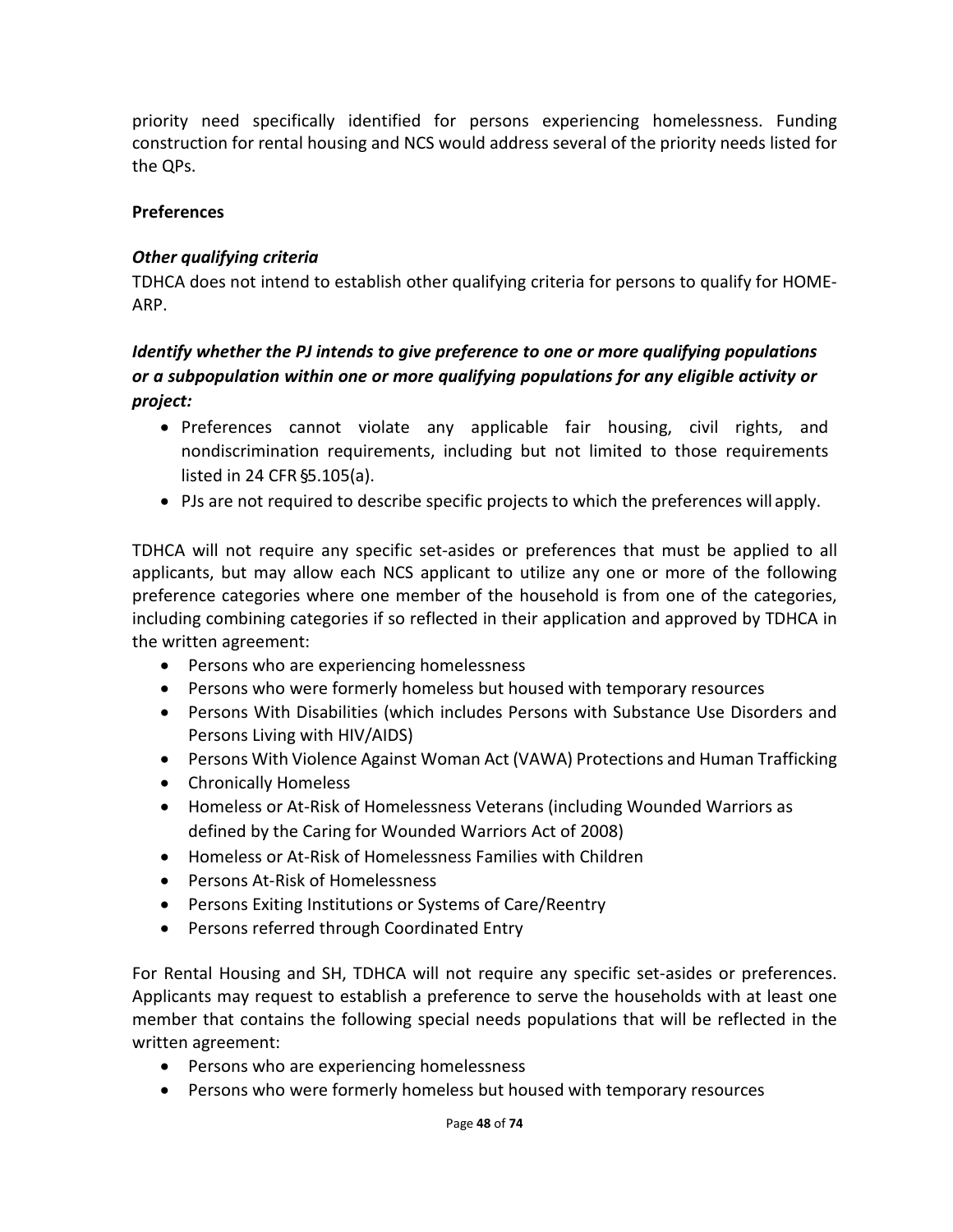- Persons With Disabilities (which includes Persons with Substance Use Disorders and Persons Living with HIV/AIDS)
- Persons With Violence Against Woman Act (VAWA) Protections and Human Trafficking
- Chronically Homeless
- Homeless or At-Risk of Homelessness Veterans (including Wounded Warriors as defined by the Caring for Wounded Warriors Act of 2008)
- Homeless or At-Risk of Homelessness Families with Children
- Persons At-Risk of Homelessness
- Persons Exiting Institutions or Systems of Care/Reentry
- Persons referred through Coordinated Entry

For Rental Housing and SH, Applicants may also request to have a preference required by another federal fund source in the Development such as Veterans or a specific disability such as Persons Living with HIV/AIDS.

If a property is intending to use only Coordinated Entry and not a project-specific waitlist, the system must meet the requirements in HUD CPD Notice 21-10, which requires that Coordinated Entry provide sufficient referrals for the project and that all qualifying populations have an opportunity to participate within the project's geographic region. If any of these factors are not met, then a project-specific waitlist must also be used. This may mean before Coordinated Entry can be used as the basis for a property's waitlist, the local system may have to add:

- persons who are at-risk of homelessness with incomes up to 50% AMI (not under 30% AMI, as is common in other federal homeless programs);
- persons who have income at or below 30% AMI and are paying more than 50% of monthly household income toward housing costs; and
- households who have qualified as homeless previously, are housed with temporary/emergency assistance, and who need additional housing assistance or supportive services to avoid a return to homelessness.

These three HOME-ARP qualifying populations are unique, and may not be included in other homelessness assistance programs; therefore, they may not already be incorporated into Coordinated Entry. In addition, the geographic region for the project will include the entire primary market area of the rental development, as defined in 10 TAC §11.303(d)(8).

If Coordinated Entry is used with other referral methods, the Owner would establish prioritization criteria between the Coordinated Entry and other referral methods and maintain any waitlists in chronological order. If using Coordinated Entry alone, with other referral methods, or in coordination with a project-specific waitlist, the waitlist must take persons in chronological order, with priority given to those with preferences stated in the written agreement between the Owner and the Department. In addition, if up to 30% of the HOME-ARP units are reserved for low-income household who are not qualifying populations, a project-specific waitlist must be used for these units.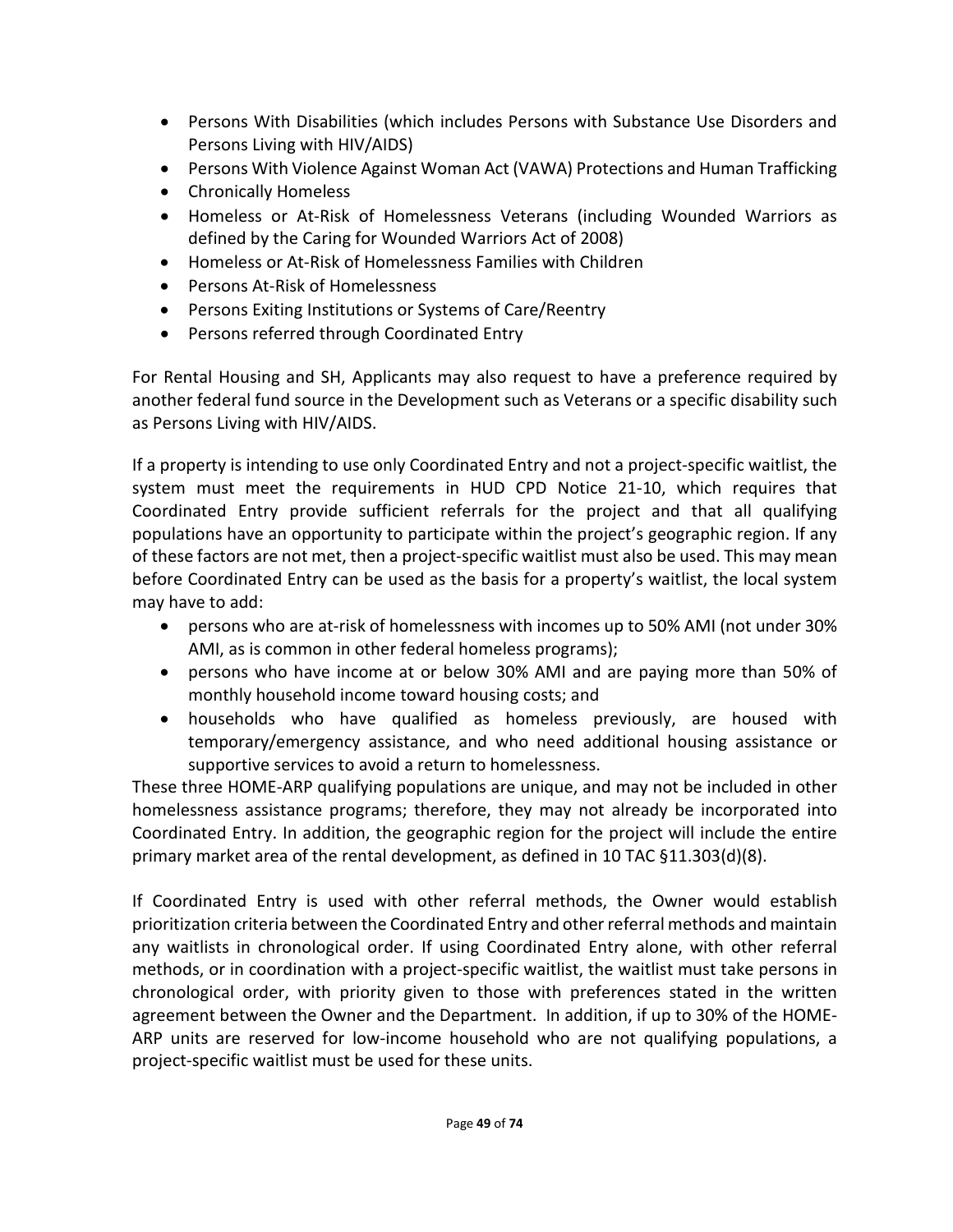HOME-ARP may allow development of housing that meets requirements under the Housing for Older Persons Act. TDHCA may also consider permitting rental housing owners to give a preference or limitation as indicated in this section and may allow a preference or limitation that is not described in this section to encourage leveraging of federal or state funding, provided that another federal or state funding source for the rental housing requires a limitation or preference.

For NCS, and RHSH, no otherwise eligible individuals with disabilities or families including an individual with a disability who may benefit from the services provided may be excluded on the grounds that they do not have a particular disability.

## *If a preference was identified, explain how the use of a preference or method of prioritization will address the unmet need or gap in benefits and services received by individuals and families in the qualifying population or category of qualifying population, consistent with the PJ's needs assessment and gap analysis:*

Consultations revealed that those populations listed above for a preference are often challenging to serve in a congregate shelter setting and are best able to be housed in NCS.

The ability for several of the QPs to be a preference would aid them with meeting a priority need, such as deeply affordable quality housing or housing subsidies so no more than 30% of income goes to housing. These QPs are persons who are experiencing homelessness, persons at-risk of homelessness, persons with Violence against Woman Act (VAWA) Protections and Human Trafficking, and persons who were formerly homeless but housed with temporary resources.

Several homeless subpopulations were also included as a preference. Persons who meet the definition of chronically homeless were identified through the consultation process as often being the hardest to reach and hardest to assist of the homeless population. Homeless or At-Risk of Homelessness Veterans are overrepresented among the homeless population compared to the general population. Finally, at least one consultation identified homeless families with children as having an unmet need, since many of this population were newly homeless or doubled up, and did not rank highly on CE.

Persons with disabilities were recommended to be listed as a priority by several consulted groups, including homeless service providers, developers of permanent supportive housing, and fair housing/disability advocates. Discussion topics included persons with dual diagnoses (Mental Health Disorder and Intellectual/Developmental Disabilities) and seniors with disabilities that Medicaid are not able to assist. Because fair housing laws require that eligible individuals with disabilities who may benefit from the services may not be excluded on the grounds that they do not have a particular disability, specific disabilities were not listed as a preference. As a result, Persons with Disabilities (which includes Persons with Substance Use Disorders and Persons Living with HIV/AIDS) was included as a preference.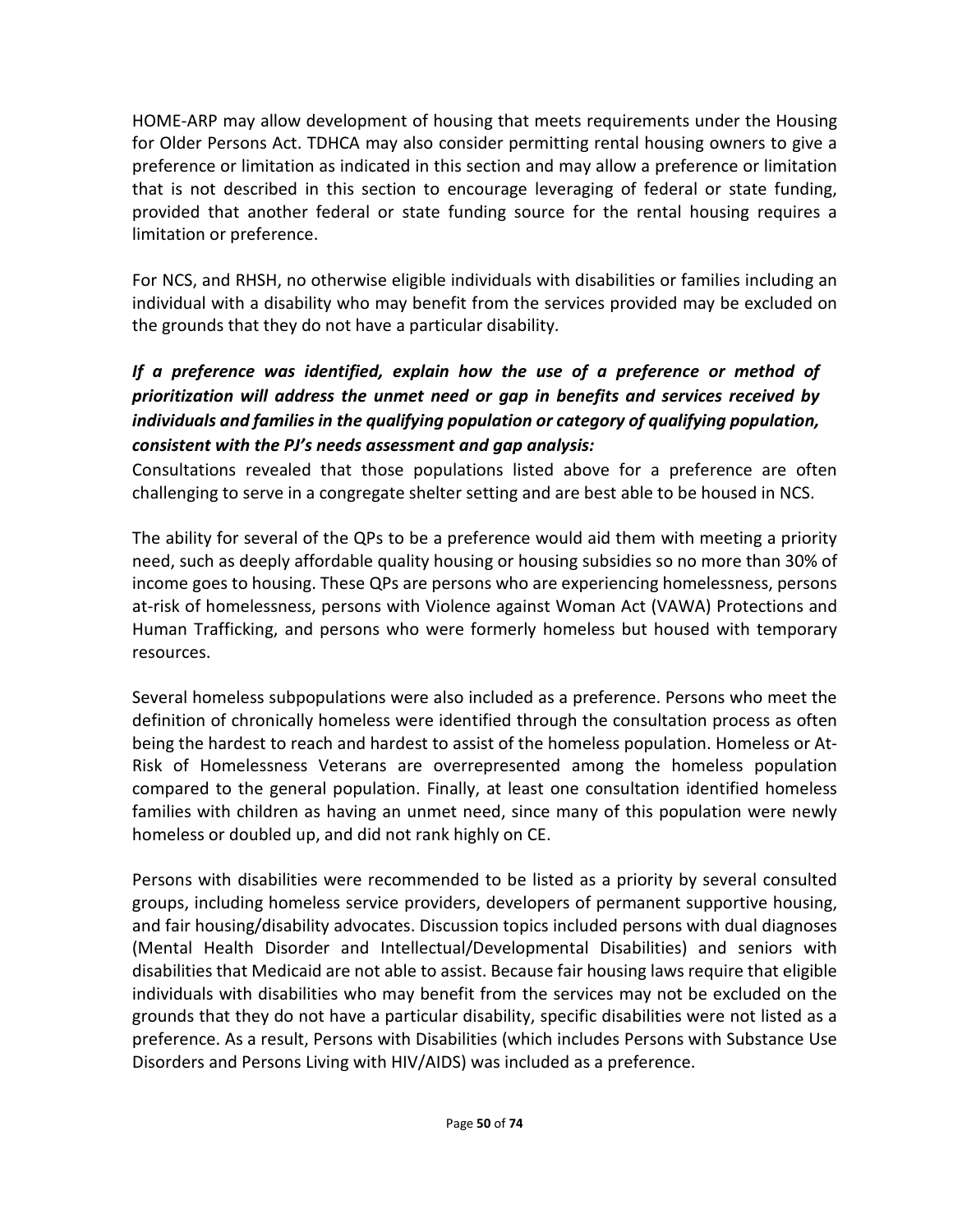Several CoCs commented during their consultation that there needed to be ways to incentivize the developers to give second chances for criminal history. The preference for Persons Exiting Institutions or Systems of Care/Reentry would address that need. In addition, youth exiting foster care would be addressed with this preference, which could reduce rates of unaccompanied children and youth experiencing homelessness.

Just as HOME-ARP is based on the framework of the HOME annual program, with additional flexibilities and alternative requirements, the HOME-ARP Allocation Plan is an amendment to the Fiscal Year 2021 Action Plan which is based on the needs assessment of the 2020-2024 Consolidated Plan. Regarding Colonia residents, farmworkers, or persons affected by disasters, while not a specified preference population they would be eligible for HOME-ARP if they meet the eligibility criteria.

Finally, during the consultations Coordinated Entry (CE) was seen as a tool for determining eligibility and preference, though many of the consulted agencies did not want to be limited to only CE. Allowing persons referred through CE to be a preference allows the use of a project-specific wait list in chronological order with the benefit of using the vulnerability assessment tools in the CE, and without the need to expand the CE for this funding source.

## *If a preference was identified, describe how the PJ will use HOME-ARP funds to address the unmet needs or gaps in benefits and services of the other qualifying populations that are not included in the preference:*

The state is not establishing a statewide preference and across all providers different preferences will be utilized. The two QPs not included as optional preferences were persons at greatest risk of housing instability: extremely low-income households with severe cost burden, and households that met the definition of at-risk of homelessness with an alternative requirement of incomes up to 50% AMI. These QPs had fewer barriers to housing or needs for case management, or had higher incomes than the other QPs. Other state and local funds will assist other low-income households including, but not limited to, Housing Tax Credits, HOME, ESG, ERA2 Housing Stability Services funds, and 811 PRA.

## **HOME-ARP Refinancing Guidelines**

*If the PJ intends to use HOME-ARP funds to refinance existing debt secured by multifamily rental housing that is being rehabilitated with HOME-ARP funds, the PJ must state its HOME-ARP refinancing guidelines in accordance with [24 CFR 92.206\(b\).](https://www.ecfr.gov/cgi-bin/text-idx?SID=273620a3dcadf1c5e247ef949a4fd87c&mc=true&node=se24.1.92_1206&rgn=div8) The guidelines must describe the conditions under with the PJ will refinance existing debt for a HOME-ARP rental project, including:*

• *Establish a minimum level of rehabilitation per unit or a required ratio between rehabilitation and refinancing to demonstrate that rehabilitation of HOME-ARP rental housing is the primary eligible activity*

TDHCA will follow its guidelines found in 10 TAC Chapter[s 10,](https://texreg.sos.state.tx.us/public/readtac$ext.ViewTAC?tac_view=4&ti=10&pt=1&ch=10) [11,](https://texreg.sos.state.tx.us/public/readtac$ext.ViewTAC?tac_view=4&ti=10&pt=1&ch=11) an[d 13](https://texreg.sos.state.tx.us/public/readtac$ext.ViewTAC?tac_view=4&ti=10&pt=1&ch=13&rl=Y) for any rental housing or SH involving refinancing, unless otherwise described in the NOFA. The 10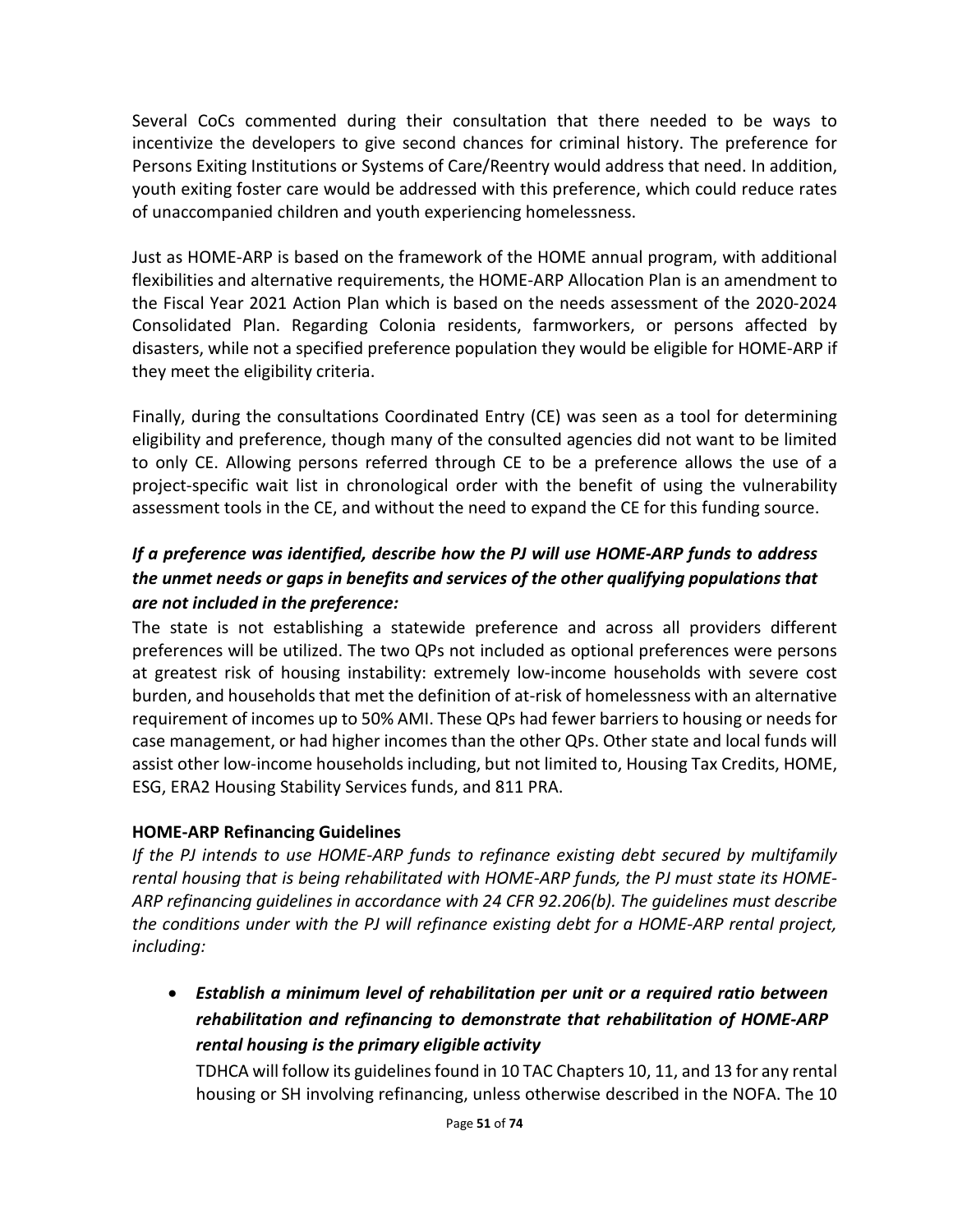.

TDHCA may use HOME-ARP funds to refinance existing debt secured by multifamily housing that is being rehabilitated with HOME-ARP funds as described in 24 CFR §92.206(b)(2). TDHCA shall use its underwriting and evaluation standards, site and development requirements, and application and submission requirements found in 10 TAC, Chapter 10, 11 and 13, for refinanced properties in accordance with its administrative rules. TDHCA may allow for lower per-unit rehabilitation costs than those required in 10 TAC §11.101(b)(3), potentially allowing rehabilitation costs as low as \$1,000 per unit provided:

(1) the minimal rehabilitation costs can be supported in a Scope and Cost Review;

(2) the request is in accordance with the HOME-ARP Allocation Plan, TDHCA's rules, and the applicable NOFA;

(3) the HOME-ARP eligible rehabilitation costs – whether funded entirely or partially by TDHCA's HOME-ARP funds – are greater than the refinancing costs (i.e. payoff amount plus closing and title costs);

(4) That a minimum funding level – minimal rehabilitation costs as described above, or the applicable per unit costs in 10 TAC  $$11.101(b)(3) - is set for$ rehabilitation on a per unit basis;

(5) that a review of management practices demonstrates disinvestments in the property has not occurred;

(6) That long-term needs of the project can be met;

(7) That the financial feasibility of the development will be maintained over an extended affordability period;

(8) That whether new investment is being made to maintain current affordable units and/or creates additional affordable units is stated;

(9) That the required period of affordability is specified;

(10) That the HOME-ARP funds may be used throughout the entire jurisdiction (except as TDHCA may be limited by the Texas Government Code) is specified; and

(11) That HOME-ARP funds cannot be used to refinance multifamily loans made or insured by any Federal program, including CDBG, is stated.

• *Require a review of management practices to demonstrate that disinvestment in the property has not occurred; that the long-term needs of the project can be met; and that the feasibility of serving qualified populations for the minimum compliance period can be demonstrated.*

The TDHCA staff review of HOME-ARP RHSH applicants involving refinancing and rehabilitation of an existing property will include a review of management practices and establish feasibility for the HUD-ARP affordability period.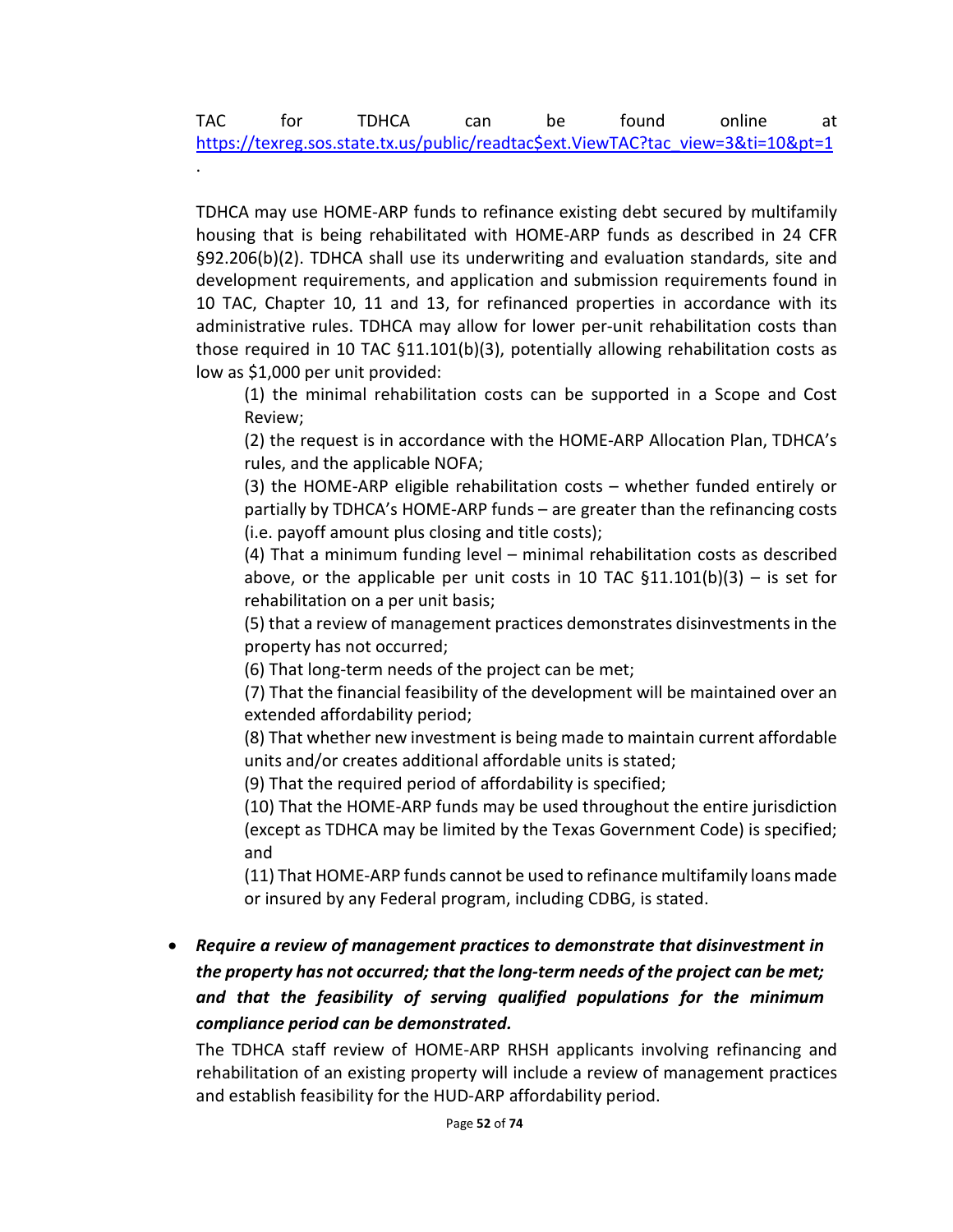• *State whether the new investment is being made to maintain current affordable units, create additional affordable units, or both.*

The TDHCA HOME-ARP RHSH program will support both creation of new affordable units, and acquisition and rehab of current affordable units.

• *Specify the required compliance period, whether it is the minimum 15 years or longer.*

The minimum HUD affordability periods will be used for NCS and RHSH, and HUD compliance requirements will be considered satisfied at the end of that term. For RHSH, TDHCA will require the property to remain affordable for at least a 30 year state affordability period per Texas Gov't Code §2306.185(c). The level of affordability required for the portion of the state affordability period that follows after the HOME-ARP period is over will be provided for in the NOFA.

• *State that HOME-ARP funds cannot be used to refinance multifamily loans made or insured by any federal program, including CDBG*.

TDHCA will not allow HOME-ARP funds to be used to refinance multifamily loans made or insured by any federal program including CDBG.

### • *Other requirements in the PJ's guidelines, if applicable:*

RHSH Properties will be allowed to use methods other than Coordinated Entry for selecting tenants.

Tiny homes are not prohibited in and of themselves, but must meet all requirements of either being NCS, rental housing, or SH (including not charging more than 30% of household's income).

Units cannot receive HOME-ARP operating subsidy on units that are receiving an operating subsidy or project-based rental assistance from another source.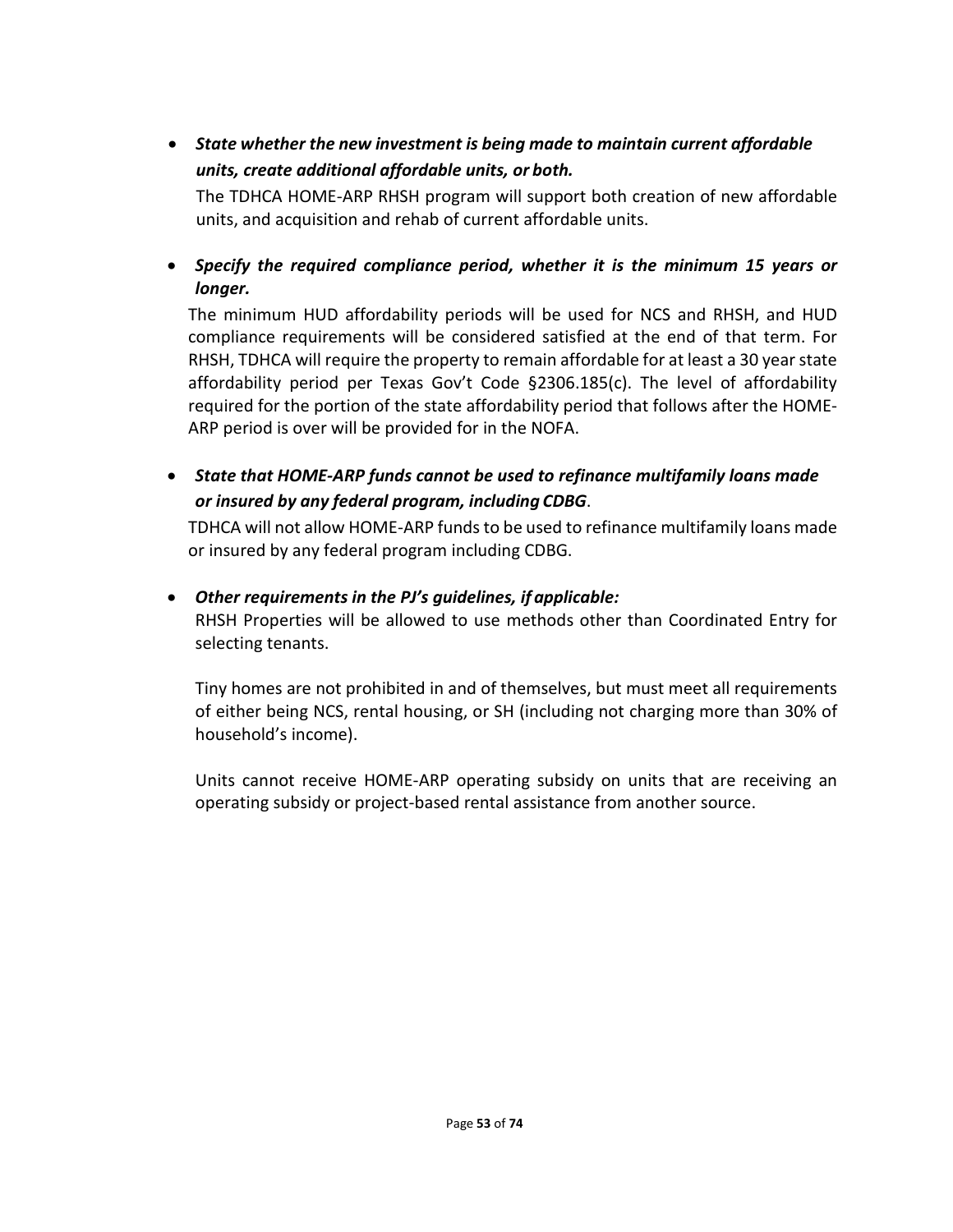# **Appendix A. Organizations that Participated in the HOME-ARP Consultations**

| #              | Organization                                                 | Consultation                                                                                                                        | <b>First Name</b> | Last Name  | City        |
|----------------|--------------------------------------------------------------|-------------------------------------------------------------------------------------------------------------------------------------|-------------------|------------|-------------|
| 1              | <b>Accessible Housing Austin</b>                             | Fair Housing and Disability Advocate<br>Consultation                                                                                | Jolene            | Keene      | Austin      |
| $\overline{2}$ | Affordable Home of South Texas,<br>Inc.                      | Veteran Service Provider Consultation                                                                                               | Karla             | Montemayor | McAllen     |
| 3              | <b>Alliance of Community</b><br><b>Assistance Ministries</b> | Homeless Service Providers/Domestic<br><b>Service Provider Consultation</b>                                                         | Sarah             | Malcolm    | Houston     |
| 4              | <b>Alliance of Community</b><br><b>Assistance Ministries</b> | Homeless Service Providers/Domestic<br>Service Provider Consultation                                                                | Sharon            | Zachary    | Houston     |
| 5              | American GI Forum National<br>Veterans Outreach Program Inc. | Fair Housing and Disability Advocate<br>Consultation                                                                                | Monica            | Alexander  | San Antonio |
| 6              | American GI Forum National<br>Veterans Outreach Program Inc. | Fair Housing and Disability Advocate<br>Consultation                                                                                | Sergio            | Dickerson  | San Antonio |
| $\overline{7}$ | American GI Forum National<br>Veterans Outreach Program Inc. | Fair Housing and Disability Advocate<br>Consultation                                                                                | <b>Dixie</b>      | Maddox     | San Antonio |
| 8              | <b>ArkTex Council of Governments</b>                         | Homeless Service Providers/Domestic<br><b>Violence Providers Consultation</b>                                                       | Mae               | Lewis      | Texarkana   |
| 9              | <b>Arlington Housing Authority</b>                           | Homeless Service Providers/Domestic<br><b>Service Provider Consultation</b>                                                         | Lydia             | Willingham | Arlington   |
| 10             | Austin Area Urban League                                     | <b>Public Housing Agency</b><br>Consultation/Fair Housing and<br><b>Disability Advocate Consultation</b>                            | Quincy            | Dunlap     | Austin      |
| 11             | Austin Area Urban League                                     | Fair Housing and Disability Advocate<br><b>Consultation/Homeless Service</b><br>Providers/Domestic Service Provider<br>Consultation | Earl              | Grant      | Austin      |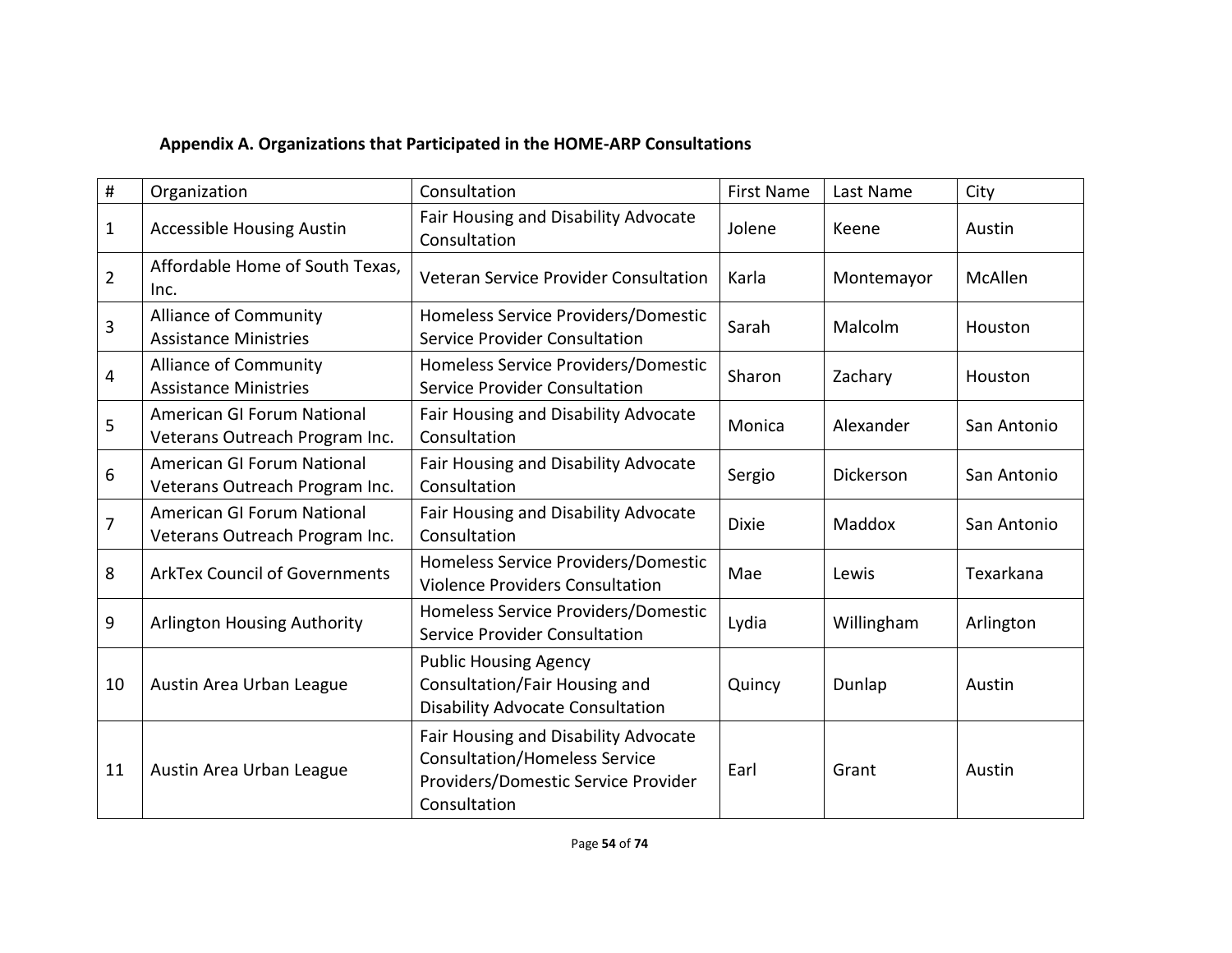| #  | Organization                                                      | Consultation                                                                | <b>First Name</b> | Last Name      | City        |
|----|-------------------------------------------------------------------|-----------------------------------------------------------------------------|-------------------|----------------|-------------|
| 12 | <b>Beat Aids</b>                                                  | Homeless Service Providers/Domestic<br><b>Service Provider Consultation</b> | Syed              | Qadri          | San Antonio |
| 13 | <b>Brazos</b><br>Valley Center for Independent<br>Living          | Fair Housing and Disability Advocate<br>Consultation                        | Jackie            | Pacha          | Bryan       |
| 14 | <b>Briones Consulting &amp; Engineering</b>                       | Fair Housing and Disability Advocate<br>Consultation                        | Sophia            | <b>Briones</b> | San Antonio |
| 15 | Career and Recovery Resources,<br>Inc.                            | Homeless Service Providers/Domestic<br>Service Provider Consultation        | Nkechi            | Agwuenu        | Houston     |
| 16 | Career and Recovery Resources,<br>Inc.                            | Homeless Service Providers/Domestic<br>Service Provider Consultation        | Kelly             | Young          | Houston     |
| 17 | Catholic Charities of the<br>Archdiocese of Galveston-<br>Houston | Homeless Service Providers/Domestic<br>Service Provider Consultation        | Steve             | Mikelman       | Houston     |
| 18 | <b>Catholic Diocese of Brownsville</b>                            | Homeless Service Providers/Domestic<br><b>Service Provider Consultation</b> | Nadia             | de Ramirez     | Brownsville |
| 19 | <b>Central County Services</b>                                    | Fair Housing and Disability Advocate<br>Consultation                        | Felicia           | <b>Burden</b>  | Temple      |
| 20 | <b>Central County Services</b>                                    | Fair Housing and Disability Advocate<br>Consultation                        | Paola             | McIntosh       | Temple      |
| 21 | <b>Christian Community Action</b>                                 | Homeless Service Providers/Domestic<br>Service Provider Consultation        | Daphne'           | Adams          | Lewisville  |
| 22 | <b>City House</b>                                                 | Homeless Service Providers/Domestic<br><b>Service Provider Consultation</b> | Donna             | Melton         | Plano       |
| 23 | City of Amarillo                                                  | Homeless Service Providers/Domestic<br>Service Provider Consultation        | Lauren            | Ebben          | Amarillo    |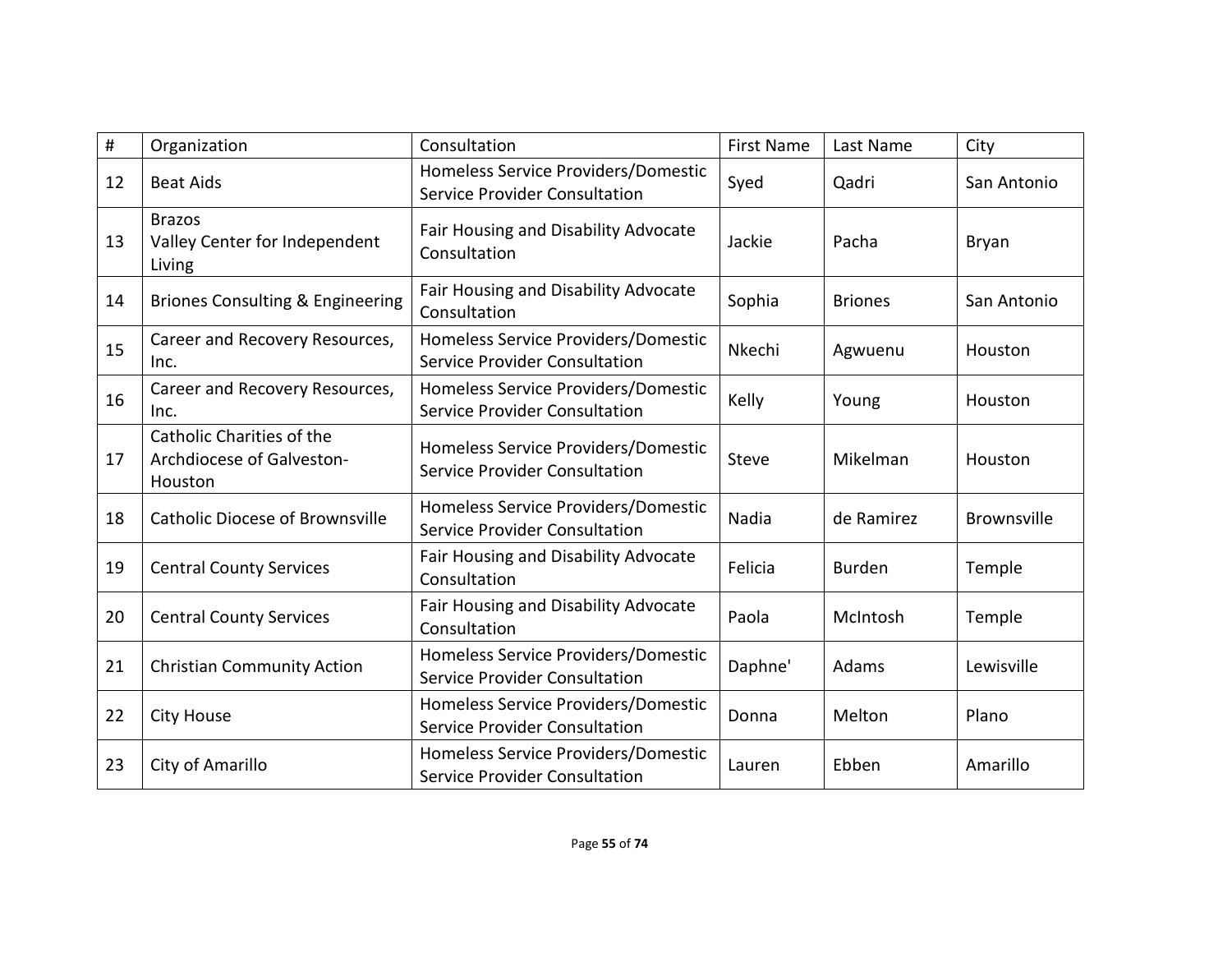| #  | Organization                             | Consultation                                                                   | <b>First Name</b> | Last Name     | City           |
|----|------------------------------------------|--------------------------------------------------------------------------------|-------------------|---------------|----------------|
| 24 | City of Austin                           | Fair Housing and Disability Advocate<br>Consultation                           | Dianna            | Grey          | Austin         |
| 25 | City of Austin                           | Fair Housing and Disability Advocate<br>Consultation                           | Patrick           | Russell       | Austin         |
| 26 | City of Austin                           | Fair Housing and Disability Advocate<br>Consultation                           | Letitia           | <b>Brown</b>  | Austin         |
| 27 | City of Austin                           | Fair Housing and Disability Advocate<br>Consultation                           | Dawn              | Perkins       | Austin         |
| 28 | City of Denton                           | Homeless Service Providers/Domestic<br>Service Provider Consultation           | Alma              | Espino        | Denton         |
| 29 | City of Fort Worth                       | Homeless Service Providers/Domestic<br><b>Service Provider Consultation</b>    | Tara              | Perez         | Fort Worth     |
| 30 | City of Houston                          | Fair Housing and Disability Advocate<br>Consultation                           | <b>Alan</b>       | Isa           | Houston        |
| 31 | City of Houston                          | Fair Housing and Disability Advocate<br>Consultation                           | Kristingail       | Robinson      | <b>HOUSTON</b> |
| 32 | City of Houston                          | Homeless Service Providers/Domestic<br><b>Service Provider Consultation</b>    | Jared             | <b>Briggs</b> | Houston        |
| 33 | City of Plano                            | Homeless Service Providers/Domestic<br>Service Provider Consultation           | Sarah             | Carroll       | Plano          |
| 34 | City of San Antonio                      | Fair Housing and Disability Advocate<br>Consultation                           | Anabel            | Villa         | San Antonio    |
| 35 | City of Socorro                          | Fair Housing and Disability Advocate<br>Consultation                           | Alejandra         | Valadez       | Socorro        |
| 36 | Coalition for the Homeless of<br>Houston | <b>Public Housing Agency</b><br>Consultation/Continuum of Care<br>Consultation | Jessica           | Preheim       | Houston        |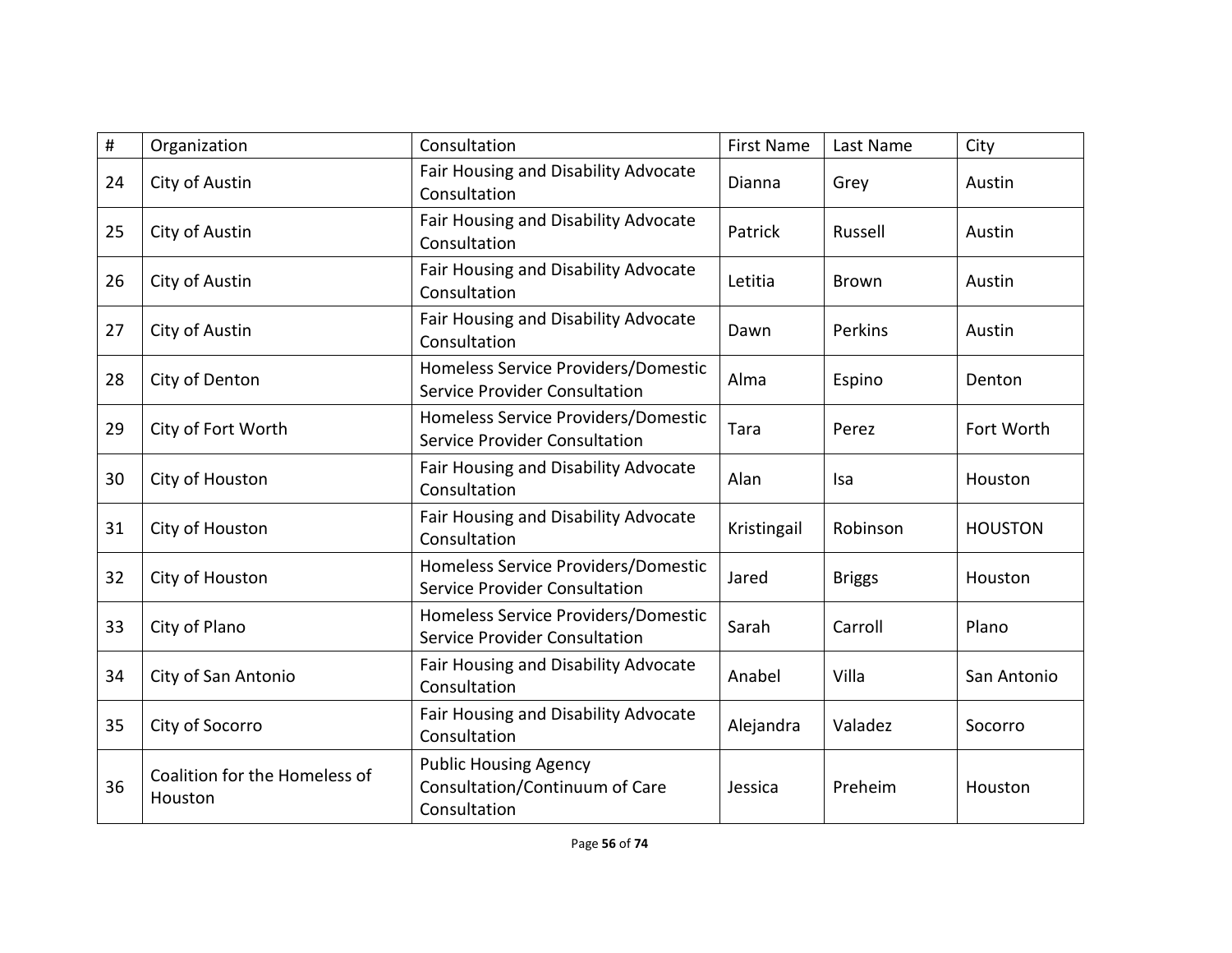| $\#$ | Organization                                                | Consultation                                                                                                                   | <b>First Name</b> | Last Name    | City                           |
|------|-------------------------------------------------------------|--------------------------------------------------------------------------------------------------------------------------------|-------------------|--------------|--------------------------------|
| 37   | Coalition for the Homeless of<br>Houston                    | Fair Housing and Disability Advocate<br>Consultation                                                                           | Caybryn           | Southern     | Houston                        |
| 38   | Coalition for the Homeless of<br>Houston                    | Continuum of Care Consultation                                                                                                 | Renee             | Cavazos      | Houston                        |
| 39   | <b>Coastal Bend Center for</b><br>Independent Living        | Fair Housing and Disability Advocate<br>Consultation                                                                           | Atlee             | McCampbell   | Corpus Christi                 |
| 40   | <b>Coastal Bend Center for</b><br>Independent Living        | Fair Housing and Disability Advocate<br>Consultation                                                                           | Judy              | Telge        | Corpus Christi                 |
| 41   | Combined Community Action,<br>Inc.                          | Homeless Service Providers/Domestic<br><b>Service Provider Consultation</b>                                                    | Kelly             | Franke       | Giddings                       |
| 42   | Combined Community Action,<br>Inc.                          | Homeless Service Providers/Domestic<br>Service Provider Consultation                                                           | Deanna            | Lowrey-Green | La Grange                      |
| 43   | Community Action Committee in<br>Victoria                   | Fair Housing and Disability Advocate<br>Consultation                                                                           | Tiffany           | Ross         | Victoria                       |
| 44   | <b>Community Council of South</b><br><b>Central Texas</b>   | <b>Public Housing Agency Consultation</b>                                                                                      | Belinda           | Lacey        | <b>New</b><br><b>Braunfels</b> |
| 45   | <b>Community Council of South</b><br><b>Central Texas</b>   | Fair Housing and Disability Advocate<br>Consultation                                                                           | Belinda           | Lacey        | <b>New</b><br><b>Braunfels</b> |
| 46   | <b>Community Council of South</b><br><b>Central Texas</b>   | Homeless Service Providers/Domestic<br>Service Provider Consultation                                                           | Virginia          | Lemeilleur   | Kerrville                      |
| 47   | <b>Community Council of South</b><br><b>Central Texas</b>   | Homeless Service Providers/Domestic<br>Service Provider<br><b>Consultation/Veteran Service</b><br><b>Provider Consultation</b> | Belinda           | Lacey        | <b>New</b><br><b>Braunfels</b> |
| 48   | <b>Community for Permanent</b><br><b>Supportive Housing</b> | Fair Housing and Disability Advocate<br>Consultation                                                                           | Robin             | LeoGrande    | Plano                          |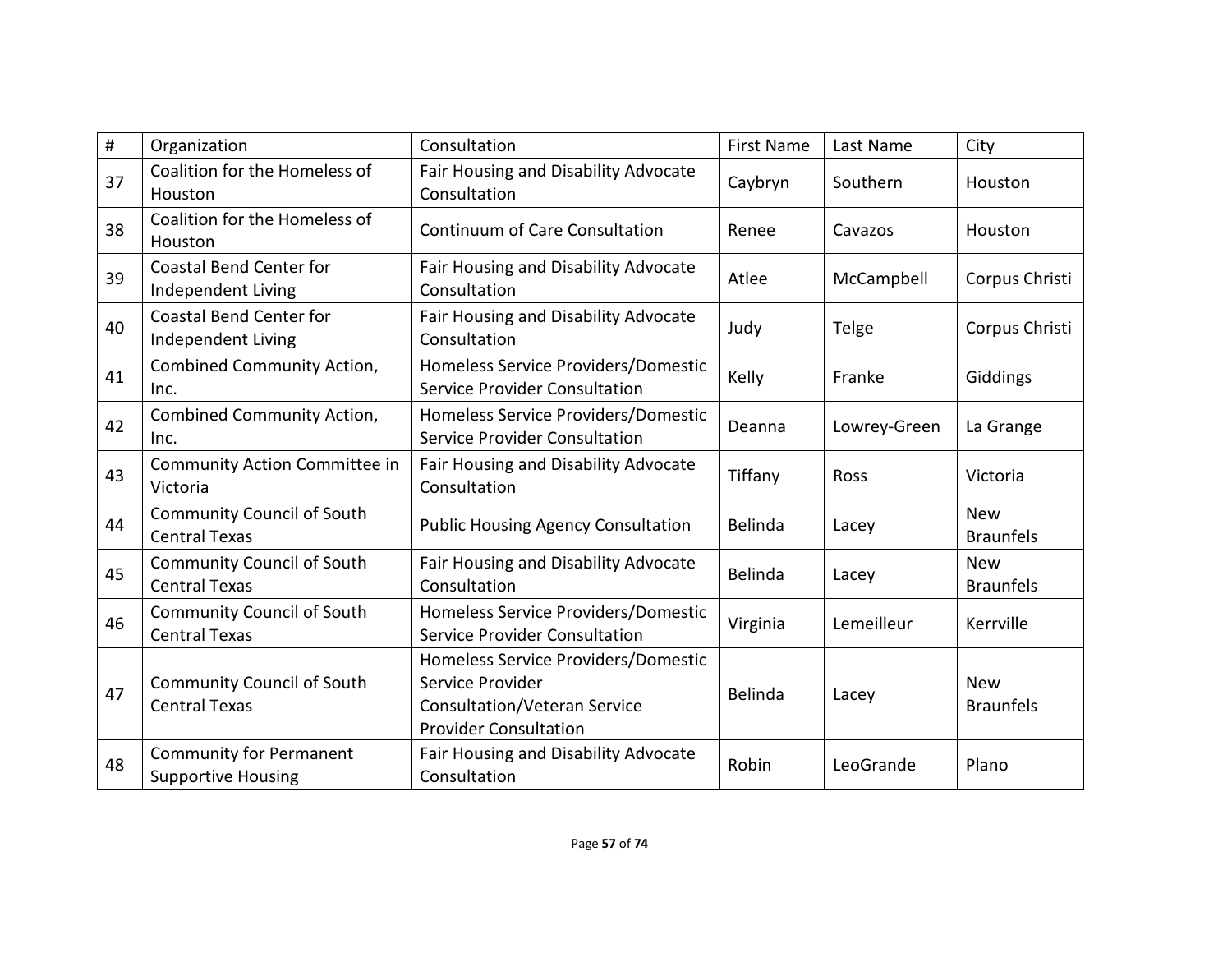| #  | Organization                                           | Consultation                                                                | <b>First Name</b> | Last Name        | City            |
|----|--------------------------------------------------------|-----------------------------------------------------------------------------|-------------------|------------------|-----------------|
| 49 | <b>Community Healthcore</b>                            | Homeless Service Providers/Domestic<br>Service Provider Consultation        | Marijobeth        | Faries           | Longview        |
| 50 | <b>Community Healthcore</b>                            | Homeless Service Providers/Domestic<br><b>Service Provider Consultation</b> | Chesley           | Knowles          | Longview        |
| 51 | <b>Concho Valley Community</b><br><b>Action Agency</b> | Fair Housing and Disability Advocate<br>Consultation                        | Sarah             | Eckel            | San Angelo      |
| 52 | <b>Concho Valley Community</b><br><b>Action Agency</b> | Homeless Service Providers/Domestic<br><b>Service Provider Consultation</b> | Mark              | <b>Bethune</b>   | San Angelo      |
| 53 | <b>Concho Valley Community</b><br><b>Action Agency</b> | Homeless Service Providers/Domestic<br><b>Service Provider Consultation</b> | Sarah             | Eckel            | San Angelo      |
| 54 | <b>Cornerstone Community Action</b><br>Agency          | Homeless Service Providers/Domestic<br><b>Service Provider Consultation</b> | Shenika           | Arredodno        | Coleman, TX     |
| 55 | <b>Corpus Christi Housing Authority</b>                | <b>Public Housing Agency Consultation</b>                                   | Gary              | Allsup           | Corpus Christi  |
| 56 | <b>Covenant House</b>                                  | Homeless Service Providers/Domestic<br><b>Service Provider Consultation</b> | Felicia           | <b>Broussard</b> | Houston         |
| 57 | <b>CSH</b>                                             | Fair Housing and Disability Advocate<br>Consultation                        | <b>Brooke</b>     | Page             | Regional        |
| 58 | <b>Dallas City Homes</b>                               | Fair Housing and Disability Advocate<br>Consultation                        | Kristen           | Williams         | <b>Dallas</b>   |
| 59 | Denton County Friends of Family                        | Homeless Service Providers/Domestic<br><b>Service Provider Consultation</b> | Katherine         | <b>Boswell</b>   | Denton          |
| 60 | <b>Denton County MHMR</b>                              | Fair Housing and Disability Advocate<br>Consultation                        | Jessica           | Logar            | Flower<br>Mound |
| 61 | <b>Denton County MHMR</b>                              | Fair Housing and Disability Advocate<br>Consultation                        | Jennifer          | Meyer            | Denton          |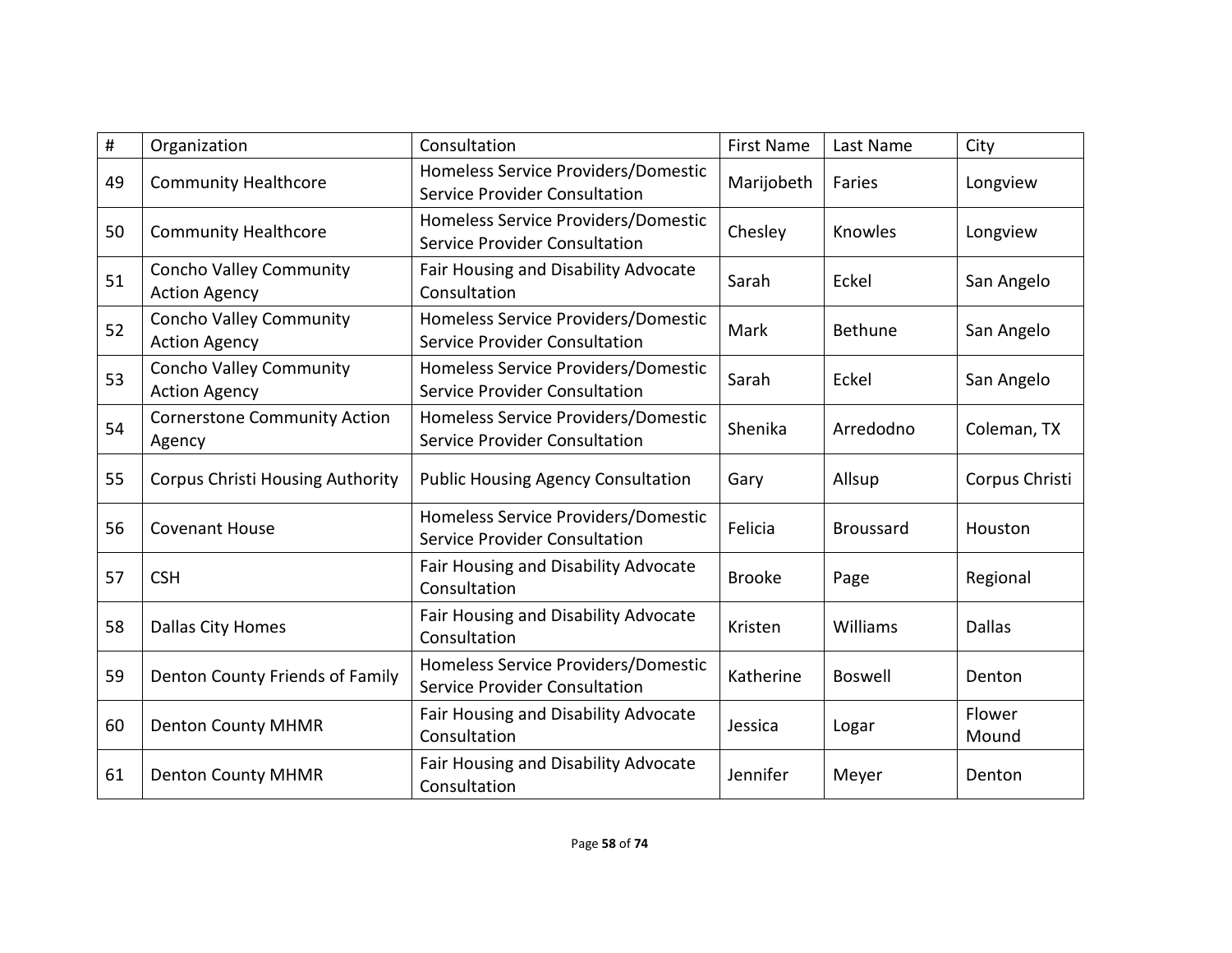| #  | Organization                          | Consultation                                                                                              | <b>First Name</b> | Last Name    | City          |
|----|---------------------------------------|-----------------------------------------------------------------------------------------------------------|-------------------|--------------|---------------|
| 62 | <b>Disability Rights Texas</b>        | Fair Housing and Disability Advocate<br>Consultation                                                      | Stephanie         | <b>Duke</b>  | Houston       |
| 63 | <b>Disability Rights Texas</b>        | Fair Housing and Disability Advocate<br>Consultation                                                      | Tanya             | Lavelle      | Austin        |
| 64 | Eagle Pass Housing Authority          | <b>Public Housing Agency Consultation</b>                                                                 | Mary              | Velasquez    | Eagle Pass    |
| 65 | <b>ECHO</b>                           | Homeless Service Providers/Domestic<br><b>Service Provider Consultation</b>                               | Andrew            | Willard      | Austin        |
| 66 | <b>Edgewood Housing Authority</b>     | <b>Public Housing Agency Consultation</b>                                                                 | Janice            | Wingo        | Edgewood      |
| 67 | El Paso Coalition for the<br>Homeless | Homeless Service Providers/Domestic<br>Service Provider<br>Consultation/Continuum of Care<br>Consultation | Camille           | Castillo     | El Paso       |
| 68 | Endeavors                             | Homeless Service Providers/Domestic<br><b>Service Provider Consultation</b>                               | Alanah            | Lavinier     | San Antonio   |
| 69 | <b>Envolve LLC</b>                    | Fair Housing and Disability Advocate<br>Consultation                                                      | Deidra            | <b>Bugg</b>  | Memphis       |
| 70 | <b>Families in Crisis</b>             | Homeless Service Providers/Domestic<br><b>Service Provider Consultation</b>                               | William           | Hall         | Killeen       |
| 71 | <b>Families in Crisis</b>             | Veteran Service Provider Consultation                                                                     | William           | Hall         | Killeen       |
| 72 | <b>Family Gateway</b>                 | Homeless Service Providers/Domestic<br><b>Service Provider Consultation</b>                               | Amanda            | <b>Dycus</b> | <b>Dallas</b> |
| 73 | <b>Family Gateway</b>                 | Homeless Service Providers/Domestic<br><b>Service Provider Consultation</b>                               | Ellen             | Magnis       | <b>Dallas</b> |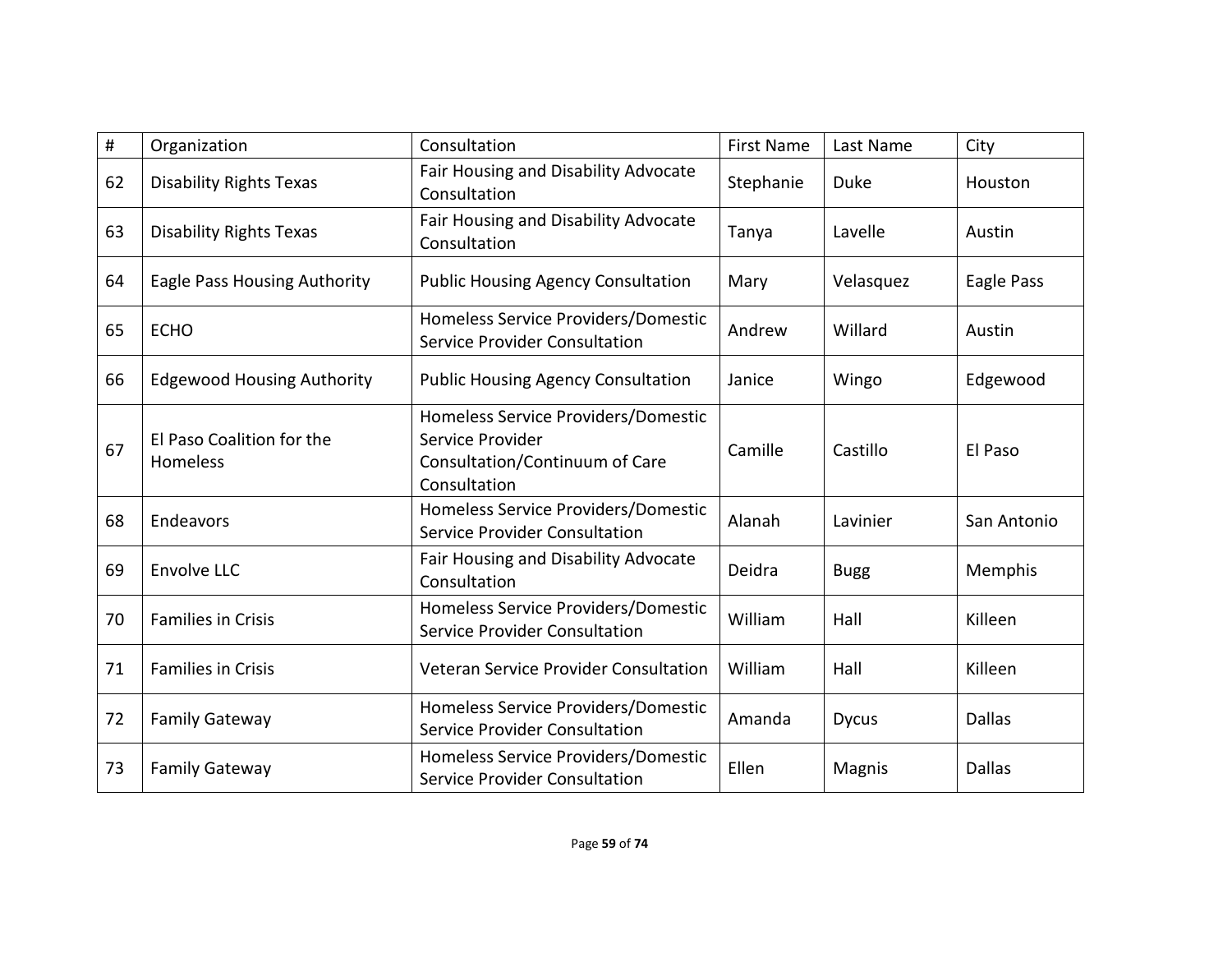| #  | Organization                                                 | Consultation                                                                | <b>First Name</b> | Last Name  | City       |
|----|--------------------------------------------------------------|-----------------------------------------------------------------------------|-------------------|------------|------------|
| 74 | Family Promise of Lubbock                                    | Homeless Service Providers/Domestic<br>Service Provider Consultation        | Kris              | Michaels   | Lubbock    |
| 75 | Fayette County Habitat for<br>Humanity                       | Homeless Service Providers/Domestic<br>Service Provider Consultation        | Kenny             | Couch      | La Grange  |
| 76 | Fishpond Development, LLC                                    | Homeless Service Providers/Domestic<br>Service Provider Consultation        | Lisa              | Vecchietti | Austin     |
| 77 | Fishpond Development, LLC                                    | Homeless Service Providers/Domestic<br><b>Service Provider Consultation</b> | Clint             | Ivy        | Austin     |
| 78 | Foley Jones & Associates                                     | Homeless Service Providers/Domestic<br>Service Provider Consultation        | MaryEllen         | Forgay     | Houston    |
| 79 | Fort Hood Area Habitat for<br>Humanity                       | Homeless Service Providers/Domestic<br><b>Service Provider Consultation</b> | Ken               | Cates      | Killeen    |
| 80 | Fort Hood Area Habitat for<br>Humanity                       | Veteran Service Provider Consultation                                       | Kristin           | Hannibal   | Killeen    |
| 81 | Fort Worth Housing Solutions                                 | <b>Public Housing Agency Consultation</b>                                   | <b>Brian</b>      | Dennison   | Fort Worth |
| 82 | <b>Foundation for the Homeless</b>                           | Homeless Service Providers/Domestic<br>Service Provider Consultation        | Charisse          | Damiani    | Austin     |
| 83 | <b>Front Steps Inc</b>                                       | Fair Housing and Disability Advocate<br>Consultation                        | Jessica           | Cochran    | Austin     |
| 84 | <b>Galveston County</b>                                      | Homeless Service Providers/Domestic<br>Service Provider Consultation        | Francis           | Aguillon   | Galveston  |
| 85 | <b>Galveston County</b>                                      | Homeless Service Providers/Domestic<br><b>Service Provider Consultation</b> | James             | Gentile    | Galveston  |
| 86 | Golden Crescent Aging &<br><b>Disability Resource Center</b> | Fair Housing and Disability Advocate<br>Consultation                        | Angelique         | Rodriguez  | Victoria   |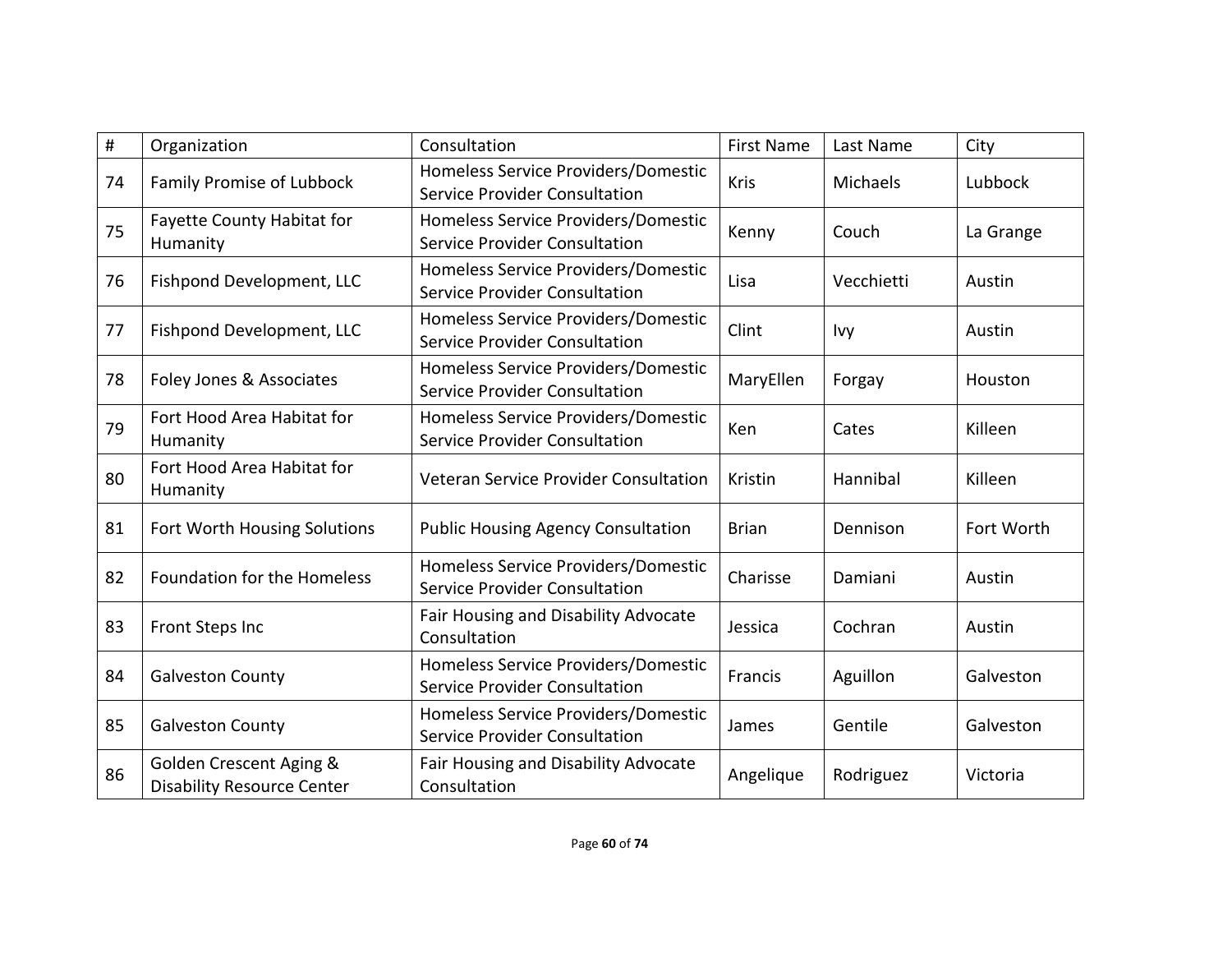| #  | Organization                                       | Consultation                                                                | <b>First Name</b> | Last Name                  | City                 |
|----|----------------------------------------------------|-----------------------------------------------------------------------------|-------------------|----------------------------|----------------------|
| 87 | Grace Like Rain                                    | Fair Housing and Disability Advocate<br>Consultation                        | Amy               | <b>Brock</b>               | Denton               |
| 88 | GrantWorks, Inc.                                   | Veteran Service Provider Consultation                                       | Donna             | Johnson                    | Austin               |
| 89 | <b>Gulf Coast Center</b>                           | Homeless Service Providers/Domestic<br>Service Provider Consultation        | Deinisha          | <b>Tryals</b>              | Galveston            |
| 90 | <b>Gulf Coast Housing Partnership</b>              | <b>Fair Housing and Disability Advocate</b><br>Consultation                 | Anna              | Labadie                    | <b>New Orleans</b>   |
| 91 | H.O.P.E. Haven                                     | Homeless Service Providers/Domestic<br>Service Provider Consultation        | Kristyn           | Stillwell                  | Houston              |
| 92 | Haven for Hope                                     | Homeless Service Providers/Domestic<br>Service Provider Consultation        | Katherine         | <b>Dillard</b><br>Gonzalez | San Antonio          |
| 93 | <b>Heart of Texas Behavioral Health</b><br>Network | Homeless Service Providers/Domestic<br>Service Provider Consultation        | Shaun             | Lee                        | Waco                 |
| 94 | Helen Farabee Center                               | Fair Housing and Disability Advocate<br>Consultation                        | Lauren            | Hargrove                   | <b>Wichita Falls</b> |
| 95 | Hope's Door New Beginning<br>Center                | Homeless Service Providers/Domestic<br><b>Service Provider Consultation</b> | Christina         | Coultas                    | Plano                |
| 96 | Housing Authority City of<br>Arlington             | Homeless Service Providers/Domestic<br>Service Provider Consultation        | Mindy             | Cochran                    | Arlington            |
| 97 | Housing Authority of Bexar<br>County               | <b>Public Housing Agency Consultation</b>                                   | <b>Terry</b>      | Trevino                    | San Antonio          |
| 98 | Housing Authority of La Joya                       | <b>Public Housing Agency Consultation</b>                                   | Lulu              | Cardenas                   | La Joya              |
| 99 | Housing Authority of Lubbock<br>Texas              | <b>Public Housing Agency Consultation</b>                                   | Michael           | Chapman                    | Lubbock              |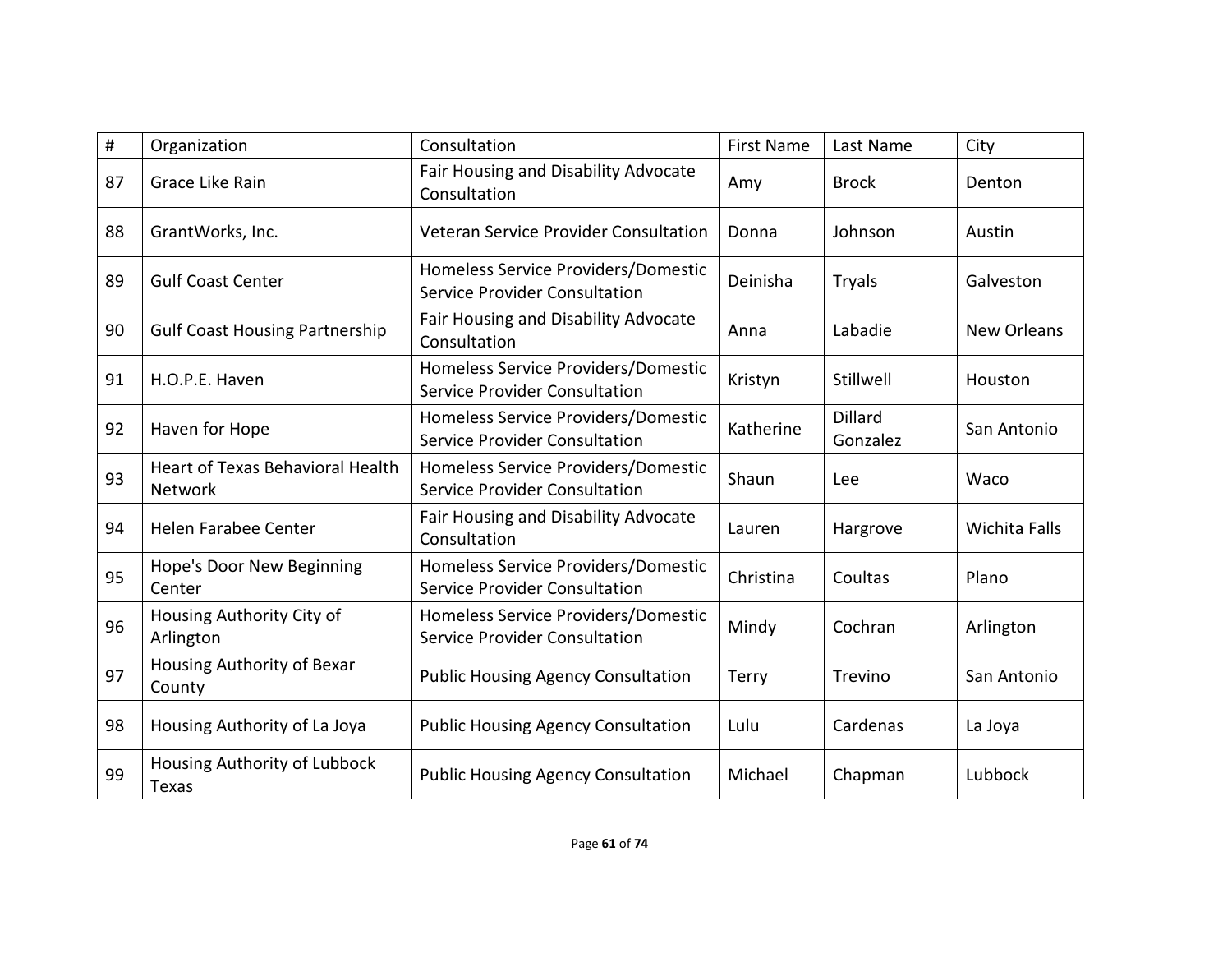| #   | Organization                                 | Consultation                                                                | <b>First Name</b> | Last Name       | City     |
|-----|----------------------------------------------|-----------------------------------------------------------------------------|-------------------|-----------------|----------|
| 100 | Housing Authority of the City of<br>Beaumont | <b>Public Housing Agency Consultation</b>                                   | Jackie            | Sostand         | Beaumont |
| 101 | <b>Housing Trust Group</b>                   | Fair Housing and Disability Advocate<br>Consultation                        | Katelyn           | Cutler          | Miami    |
| 102 | <b>Housing Trust Group</b>                   | Fair Housing and Disability Advocate<br>Consultation                        | Quinn             | Gormley         | Austin   |
| 103 | <b>Housing Trust Group</b>                   | <b>Fair Housing and Disability Advocate</b><br>Consultation                 | Taylor            | Thomas          | Austin   |
| 104 | <b>Houston Area Women's Center</b>           | Homeless Service Providers/Domestic<br>Service Provider Consultation        | <b>Nike</b>       | Blue            | Houston  |
| 105 | <b>Houston Area Women's Center</b>           | Homeless Service Providers/Domestic<br>Service Provider Consultation        | Lourdes           | Calderon        | Houston  |
| 106 | <b>Houston Area Women's Center</b>           | Homeless Service Providers/Domestic<br>Service Provider Consultation        | Lan               | Nguyen          | Houston  |
| 107 | <b>Houston Area Women's Center</b>           | Homeless Service Providers/Domestic<br><b>Service Provider Consultation</b> | Benita            | Slater          | Houston  |
| 108 | <b>Houston Area Women's Center</b>           | Homeless Service Providers/Domestic<br><b>Service Provider Consultation</b> | Selah             | Tacconi         | Houston  |
| 109 | <b>Houston Housing Authority</b>             | <b>Public Housing Agency Consultation</b>                                   | Mark              | Thiele          | Houston  |
| 110 | <b>Hudson County Latino</b><br>Foundation    | Fair Housing and Disability Advocate<br>Consultation                        | McKensie          | Sprow           | Hudson   |
| 111 | <b>Integral Care Austin</b>                  | Fair Housing and Disability Advocate<br>Consultation                        | Marlene           | <b>Buchanan</b> | Austin   |
| 112 | <b>Integral Care Austin</b>                  | Fair Housing and Disability Advocate<br>Consultation                        | Kali              | Holyfield       | Austin   |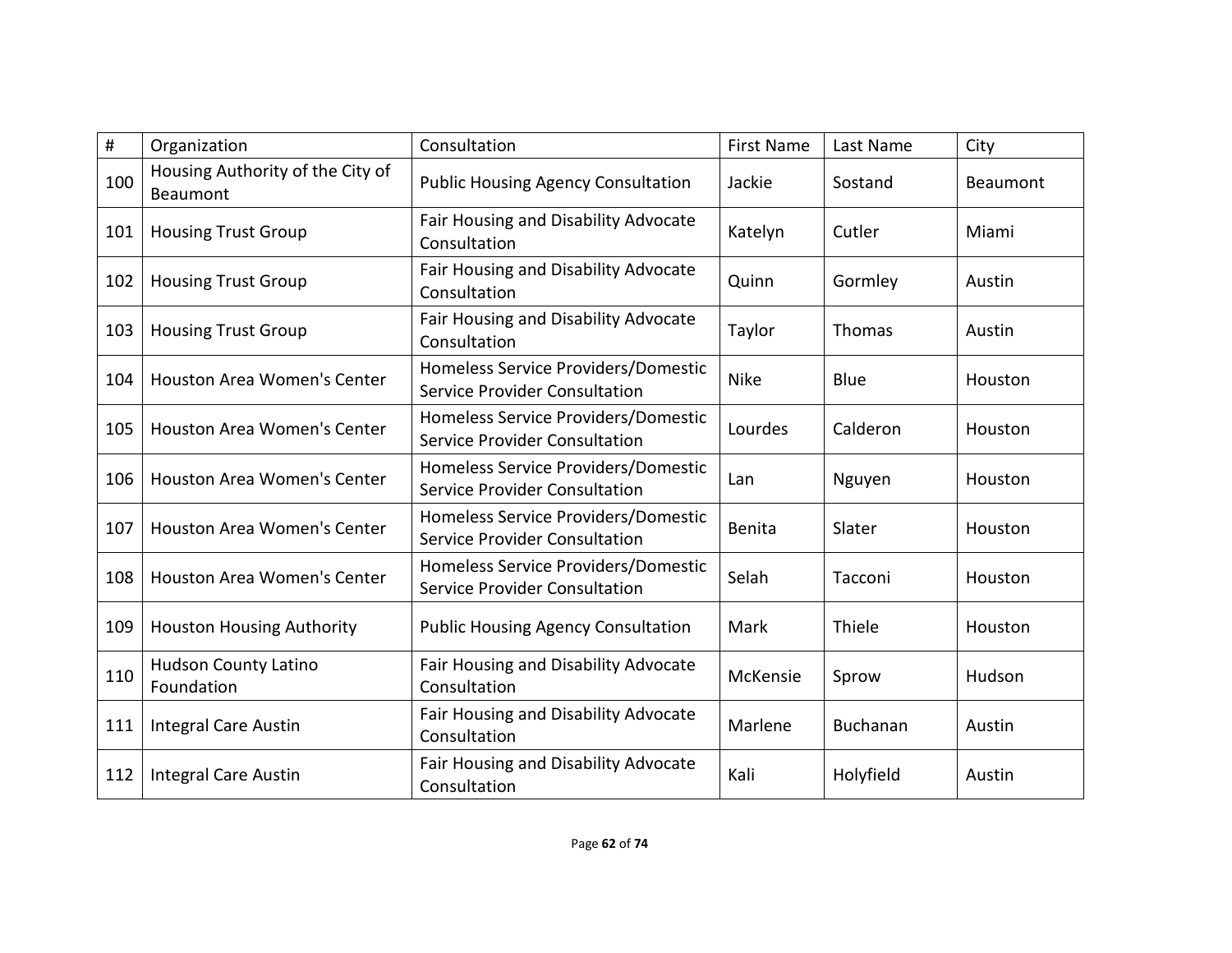| #   | Organization                                | Consultation                                                                | <b>First Name</b> | Last Name      | City                            |
|-----|---------------------------------------------|-----------------------------------------------------------------------------|-------------------|----------------|---------------------------------|
| 113 | <b>LDG Development</b>                      | Fair Housing and Disability Advocate<br>Consultation                        | Dru               | Childre        | Austin                          |
| 114 | <b>Legacy Community Development</b><br>Corp | Fair Housing and Disability Advocate<br>Consultation                        | Marie             | Nguyen         | Port Arthur                     |
| 115 | Legacy Health                               | <b>Public Housing Agency Consultation</b>                                   | Sherri L          | King           | Waco                            |
| 116 | Legal Aid of North West Texas               | Fair Housing and Disability Advocate<br>Consultation                        | K'Lisha           | Rutledge       | <b>Dallas</b>                   |
| 117 | LifeWorks Austin                            | Homeless Service Providers/Domestic<br>Service Provider Consultation        | Kate              | <b>Bennett</b> | Austin                          |
| 118 | LifeWorks Austin                            | Homeless Service Providers/Domestic<br><b>Service Provider Consultation</b> | Darcy             | Rendon         | Austin                          |
| 119 | LifeWorks Austin                            | Homeless Service Providers/Domestic<br>Service Provider Consultation        | Erin              | Whelan         | Austin                          |
| 120 | McCormack Baron Salazar<br>Developers       | <b>Public Housing Agency Consultation</b>                                   | Louis             | Bernardy       | San Antonio                     |
| 121 | <b>Metro Dallas Homeless Alliance</b>       | Homeless Service Providers/Domestic<br><b>Service Provider Consultation</b> | Mackeshia         | <b>Brown</b>   | <b>Dallas</b>                   |
| 122 | <b>Metro Dallas Homeless Alliance</b>       | <b>Continuum of Care Consultation</b>                                       | Trudy             | Hernandez      | <b>Dallas</b>                   |
| 123 | <b>Metro Dallas Homeless Alliance</b>       | <b>Continuum of Care Consultation</b>                                       | Sarah             | Kahn           | <b>Dallas</b>                   |
| 124 | <b>Metrocrest Services</b>                  | Homeless Service Providers/Domestic<br>Service Provider Consultation        | <b>Tracy</b>      | Eubanks        | <b>Farmers</b><br><b>Branch</b> |
| 125 | <b>Metrocrest Services</b>                  | Homeless Service Providers/Domestic<br>Service Provider Consultation        | Mike              | Harris         | Farmers<br><b>Branch</b>        |
| 126 | <b>Metrocrest Services</b>                  | Homeless Service Providers/Domestic<br>Service Provider Consultation        | Jennifer          | Lajoie         | Farmers<br><b>Branch</b>        |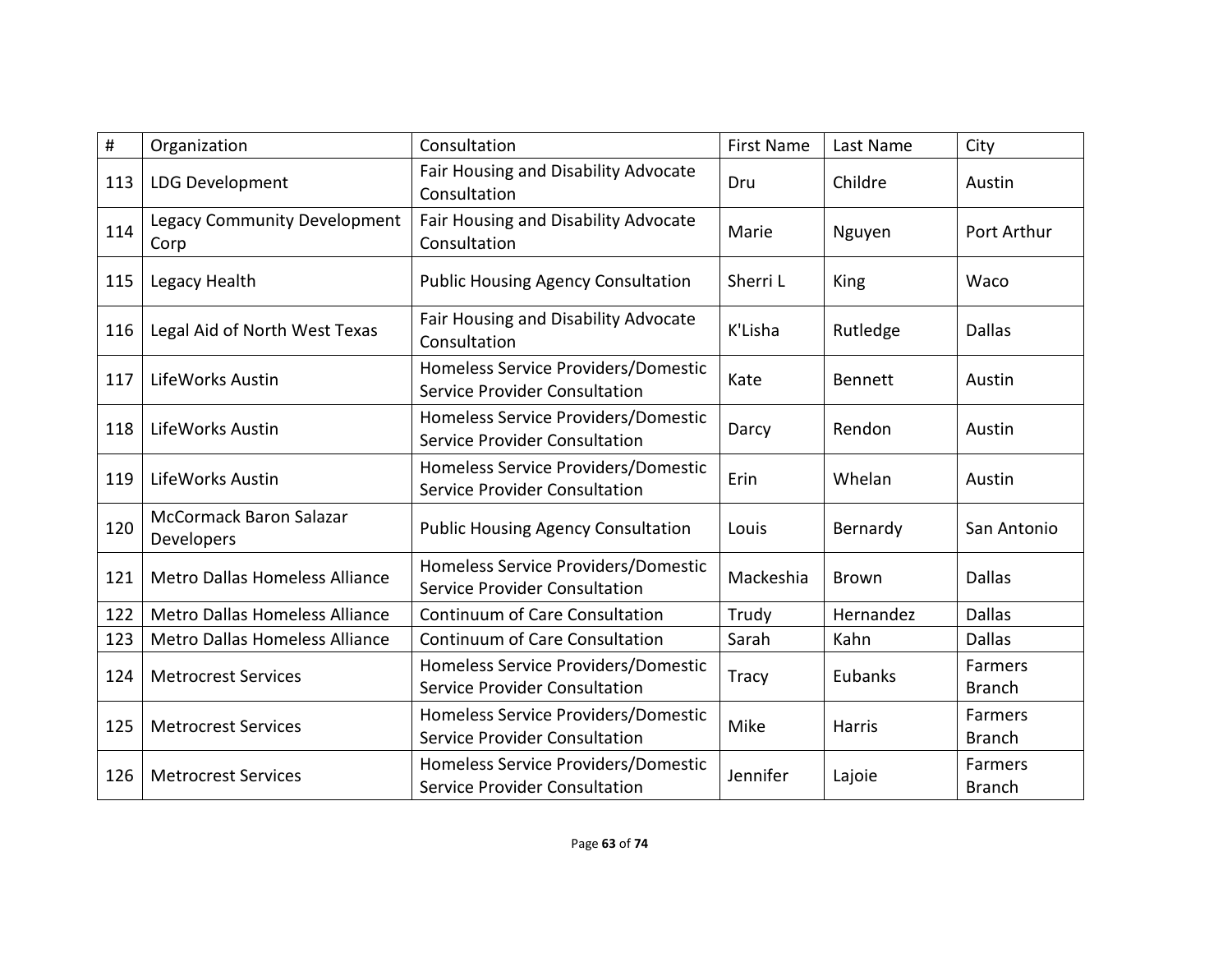| #   | Organization                        | Consultation                                                         | <b>First Name</b> | Last Name      | City              |
|-----|-------------------------------------|----------------------------------------------------------------------|-------------------|----------------|-------------------|
| 127 | <b>MHMR Tarrant County</b>          | Fair Housing and Disability Advocate<br>Consultation                 | <b>Brian</b>      | Wall           | Fort Worth        |
| 128 | <b>Mid-Coast Family Services</b>    | Homeless Service Providers/Domestic<br>Service Provider Consultation | Lisa              | Griffin        | Victoria          |
| 129 | <b>Mid-Coast Family Services</b>    | Homeless Service Providers/Domestic<br>Service Provider Consultation | Mallory           | Thurman        | Victoria          |
| 130 | <b>Midwest Housing Equity Group</b> | Fair Housing and Disability Advocate<br>Consultation                 | Andrea            | Frymire        | OKC               |
| 131 | <b>MVAH Partners</b>                | Fair Housing and Disability Advocate<br>Consultation                 | Misty             | Middleton      | Hillsboro         |
| 132 | N/A                                 | <b>Public Housing Agency Consultation</b>                            | Carrie            | Kline          | N/A               |
| 133 | N/A                                 | <b>Public Housing Agency Consultation</b>                            | Virginia          | LeMeilleur     | N/A               |
| 134 | N/A                                 | <b>Public Housing Agency Consultation</b>                            | Monica            | Washington     | <b>Round Rock</b> |
| 135 | N/A                                 | <b>Public Housing Agency Consultation</b>                            | Ramonia           | Williams       | Highlands         |
| 136 | N/A                                 | Fair Housing and Disability Advocate<br>Consultation                 | Ginger            | <b>Bennett</b> | Austin            |
| 137 | N/A                                 | Fair Housing and Disability Advocate<br>Consultation                 | Roger             | Canales        | Cibolo            |
| 138 | N/A                                 | Fair Housing and Disability Advocate<br>Consultation                 | Robin             | Freeman        | Beaumont          |
| 139 | N/A                                 | Fair Housing and Disability Advocate<br>Consultation                 | Jimi              | Gibson         | Bay City          |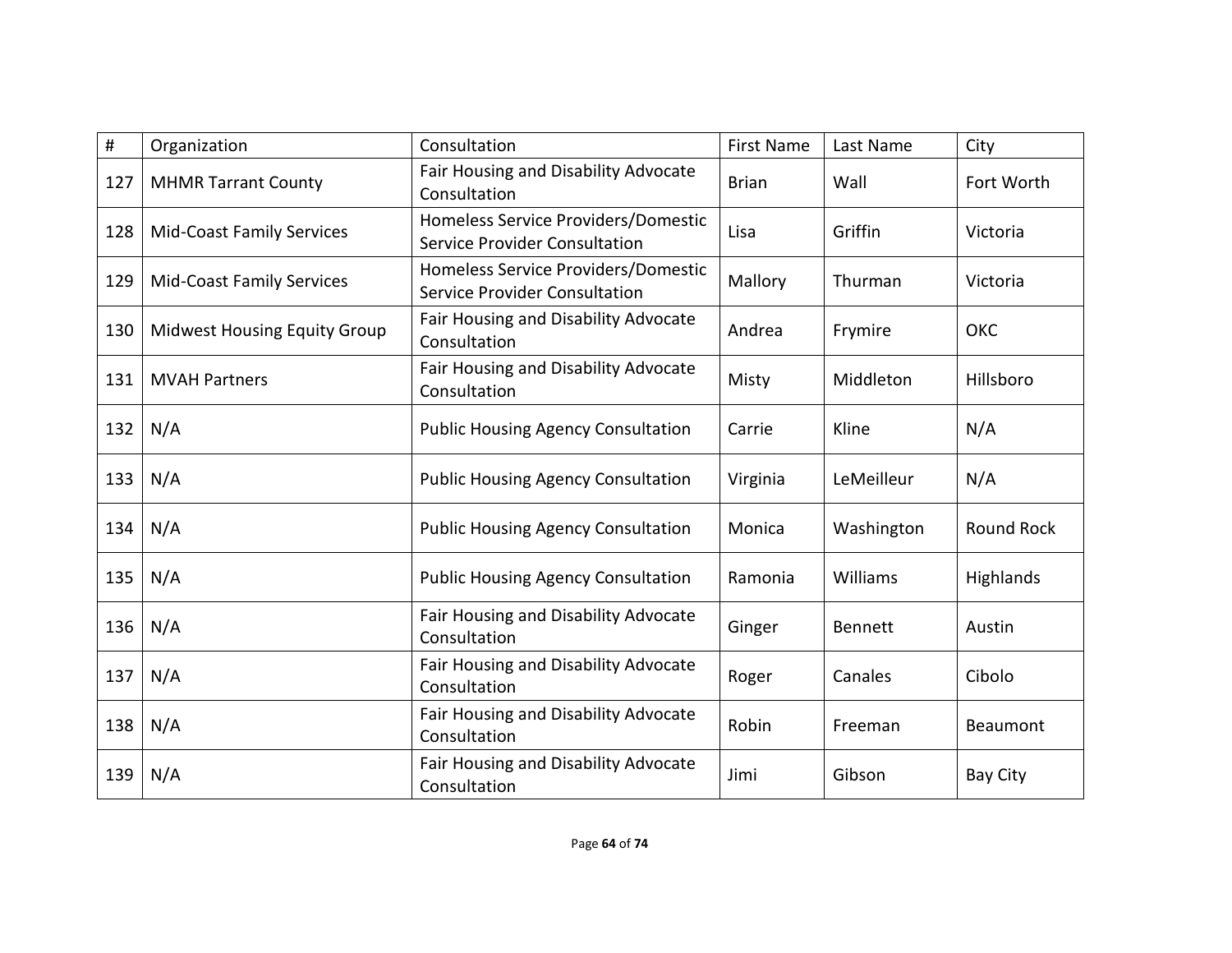| $\#$ | Organization                          | Consultation                                                                | <b>First Name</b> | Last Name         | City          |
|------|---------------------------------------|-----------------------------------------------------------------------------|-------------------|-------------------|---------------|
| 140  | N/A                                   | Fair Housing and Disability Advocate<br>Consultation                        | Marilyn           | Hartman           | Austin        |
| 141  | N/A                                   | Fair Housing and Disability Advocate<br>Consultation                        | Sherri L          | King              | Denton        |
| 142  | N/A                                   | Fair Housing and Disability Advocate<br>Consultation                        | Cecil             | King              | San Antonio   |
| 143  | N/A                                   | Fair Housing and Disability Advocate<br>Consultation                        | Marie             | Lopez             | N/A           |
| 144  | N/A                                   | Fair Housing and Disability Advocate<br>Consultation                        | Katherine         | Owens             | Longview      |
| 145  | N/A                                   | Fair Housing and Disability Advocate<br>Consultation                        | Libby             | Rivera            | Edinburg      |
| 146  | N/A                                   | Fair Housing and Disability Advocate<br>Consultation                        | Renee             | Lopez             | Hutto         |
| 147  | N/A                                   | Homeless Service Providers/Domestic<br>Service Provider Consultation        | Monica            | <b>Barrera</b>    | El Paso       |
| 148  | N/A                                   | Homeless Service Providers/Domestic<br>Service Provider Consultation        | Renee             | <b>Buffington</b> | Houston       |
| 149  | <b>National Housing Advisors, LLC</b> | Homeless Service Providers/Domestic<br><b>Service Provider Consultation</b> | Ellen             | Rourke            | <b>Dallas</b> |
| 150  | New Hope Housing                      | <b>Service Providers</b>                                                    | Shamika           | Piggee            | Houston       |
| 151  | <b>New Hope Housing</b>               | Homeless Service Providers/Domestic<br><b>Service Provider Consultation</b> | Tweenzett<br>e    | Ross              | Houston       |
| 152  | Northwest Assistance Ministries       | Homeless Service Providers/Domestic<br>Service Provider Consultation        | Allison           | <b>Brooks</b>     | Houston       |
| 153  | Omni Properties & Investments,<br>LLC | Homeless Service Providers/Domestic<br>Service Provider Consultation        | Geneva            | Murphy            | San Antonio   |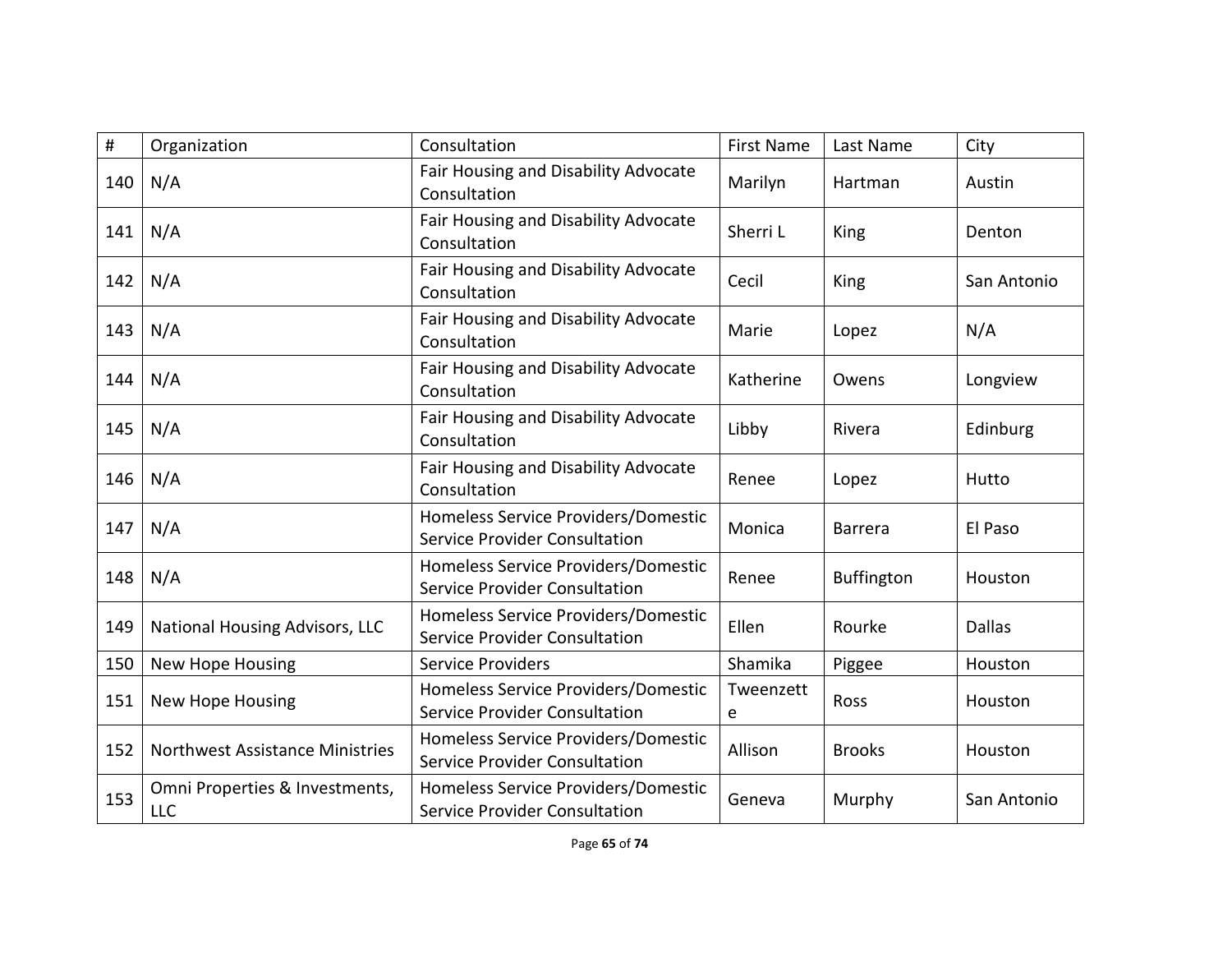| #   | Organization                              | Consultation                                                                | <b>First Name</b> | Last Name     | City          |
|-----|-------------------------------------------|-----------------------------------------------------------------------------|-------------------|---------------|---------------|
| 154 | Palladium USA                             | Fair Housing and Disability Advocate<br>Consultation                        | Avis              | Chaisson      | <b>Dallas</b> |
| 155 | Palladium USA                             | Fair Housing and Disability Advocate<br>Consultation                        | Cody              | Hunt          | <b>Dallas</b> |
| 156 | <b>Panhandle Community Services</b>       | <b>Public Housing Agency Consultation</b>                                   | Audra             | Rea           | Amarillo      |
| 157 | <b>Panhandle Community Services</b>       | <b>Public Housing Agency Consultation</b>                                   | Magi              | York          | Amarillo      |
| 158 | Panhandle Regional Planning<br>Commission | Fair Housing and Disability Advocate<br>Consultation                        | Isabell           | Villarreal    | Amarillo      |
| 159 | Paulos Properties, LLC                    | Homeless Service Providers/Domestic<br><b>Service Provider Consultation</b> | Flora             | <b>Brewer</b> | Fort Worth    |
| 160 | Pay It Forward                            | Homeless Service Providers/Domestic<br>Service Provider Consultation        | Genny             | Slater        | San Antonio   |
| 161 | Presbyterian Night Shelter                | Homeless Service Providers/Domestic<br>Service Provider Consultation        | Debbi             | Rabalais      | Fort Worth    |
| 162 | Project Vida                              | Homeless Service Providers/Domestic<br>Service Provider Consultation        | Maribel           | Miranda       | El Paso       |
| 163 | <b>Promise House</b>                      | Homeless Service Providers/Domestic<br>Service Provider Consultation        | Charles           | Wolford       | <b>Dallas</b> |
| 164 | <b>Recovery Resource Council</b>          | Homeless Service Providers/Domestic<br>Service Provider Consultation        | Kelvin            | Divinity      | <b>Dallas</b> |
| 165 | Recovery Resource Council                 | Homeless Service Providers/Domestic<br>Service Provider Consultation        | Tamieka           | McLaurin      | Fort Worth    |
| 166 | <b>Rockdale Housing Authority</b>         | <b>Public Housing Agency Consultation</b>                                   | Mario             | Casarez       | Rockdale      |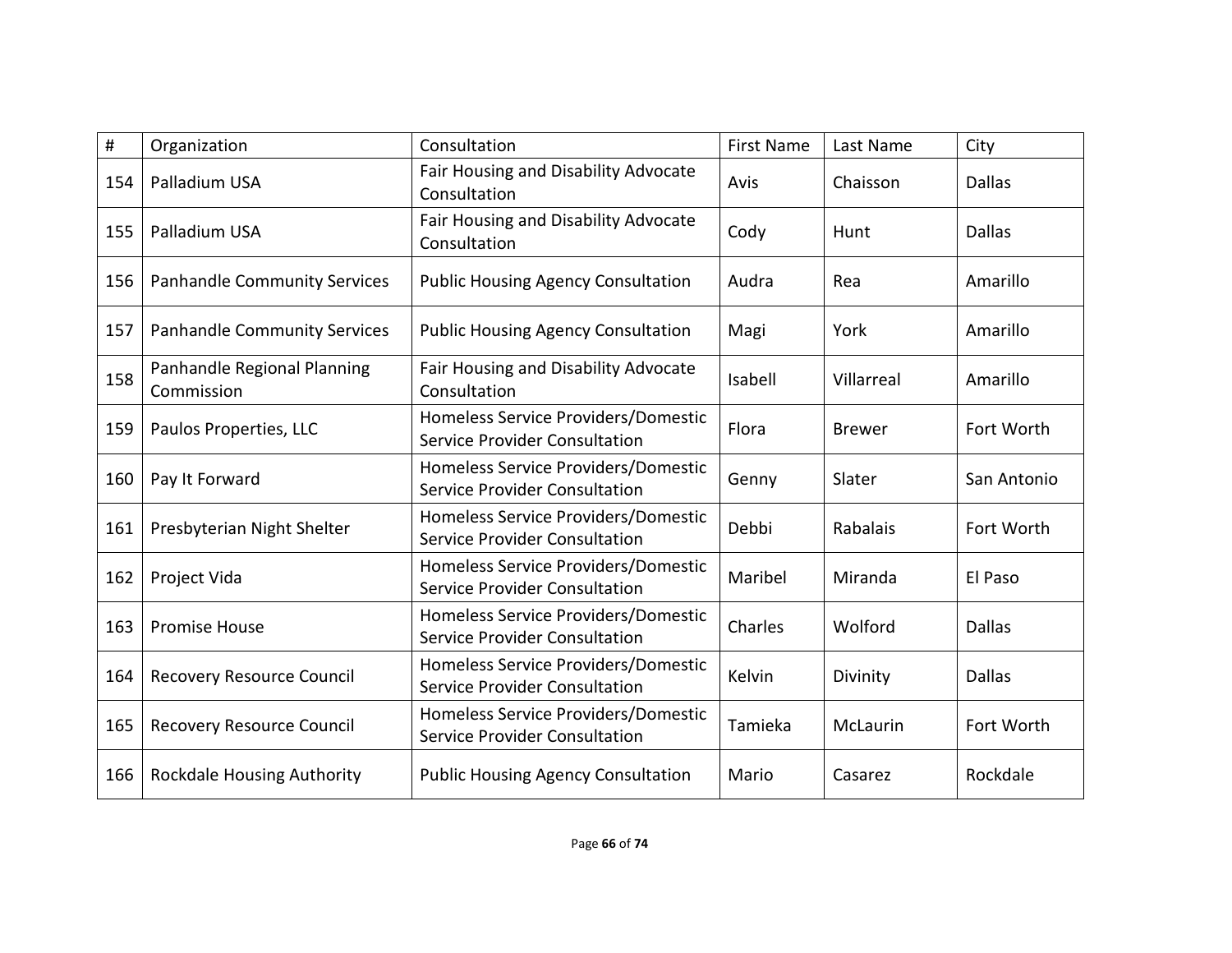| #   | Organization             | Consultation                                                                | <b>First Name</b> | Last Name            | City           |
|-----|--------------------------|-----------------------------------------------------------------------------|-------------------|----------------------|----------------|
| 167 | Roommateme Network       | Fair Housing and Disability Advocate<br>Consultation                        | George            | Farhat               | <b>Dallas</b>  |
| 168 | Safehaven Tarrant County | Homeless Service Providers/Domestic<br>Service Provider Consultation        | Sheri             | Campbell-<br>Husband | Arlington      |
| 169 | Safehaven Tarrant County | Homeless Service Providers/Domestic<br>Service Provider Consultation        | Nichole           | Masters-Henry        | Arlington      |
| 170 | <b>Salvation Army</b>    | Homeless Service Providers/Domestic<br><b>Service Provider Consultation</b> | Mario             | Cuevas               | San Antonio    |
| 171 | <b>Salvation Army</b>    | Homeless Service Providers/Domestic<br><b>Service Provider Consultation</b> | Meredith          | Donovan              | Woodway        |
| 172 | Salvation Army           | Homeless Service Providers/Domestic<br><b>Service Provider Consultation</b> | Suzanne           | Kanon                | Fort Worth     |
| 173 | Salvation Army           | Homeless Service Providers/Domestic<br>Service Provider Consultation        | Crystal           | Lenz                 | Beaumont       |
| 174 | <b>Salvation Army</b>    | Homeless Service Providers/Domestic<br>Service Provider Consultation        | Holly             | McDonald             | Galveston      |
| 175 | <b>Salvation Army</b>    | Homeless Service Providers/Domestic<br>Service Provider Consultation        | Jason             | Moore                | Beaumont       |
| 176 | <b>Salvation Army</b>    | Homeless Service Providers/Domestic<br><b>Service Provider Consultation</b> | Elizabeth         | Rodriguez            | Beaumont       |
| 177 | Salvation Army           | Homeless Service Providers/Domestic<br>Service Provider Consultation        | Betty Kay         | Schlesinger          | Sherman        |
| 178 | Salvation Army           | Homeless Service Providers/Domestic<br>Service Provider Consultation        | Emily             | Shafer               | Corpus Christi |
| 179 | <b>Salvation Army</b>    | Homeless Service Providers/Domestic<br><b>Service Provider Consultation</b> | Roxanne           | Vilanova             | San Antonio    |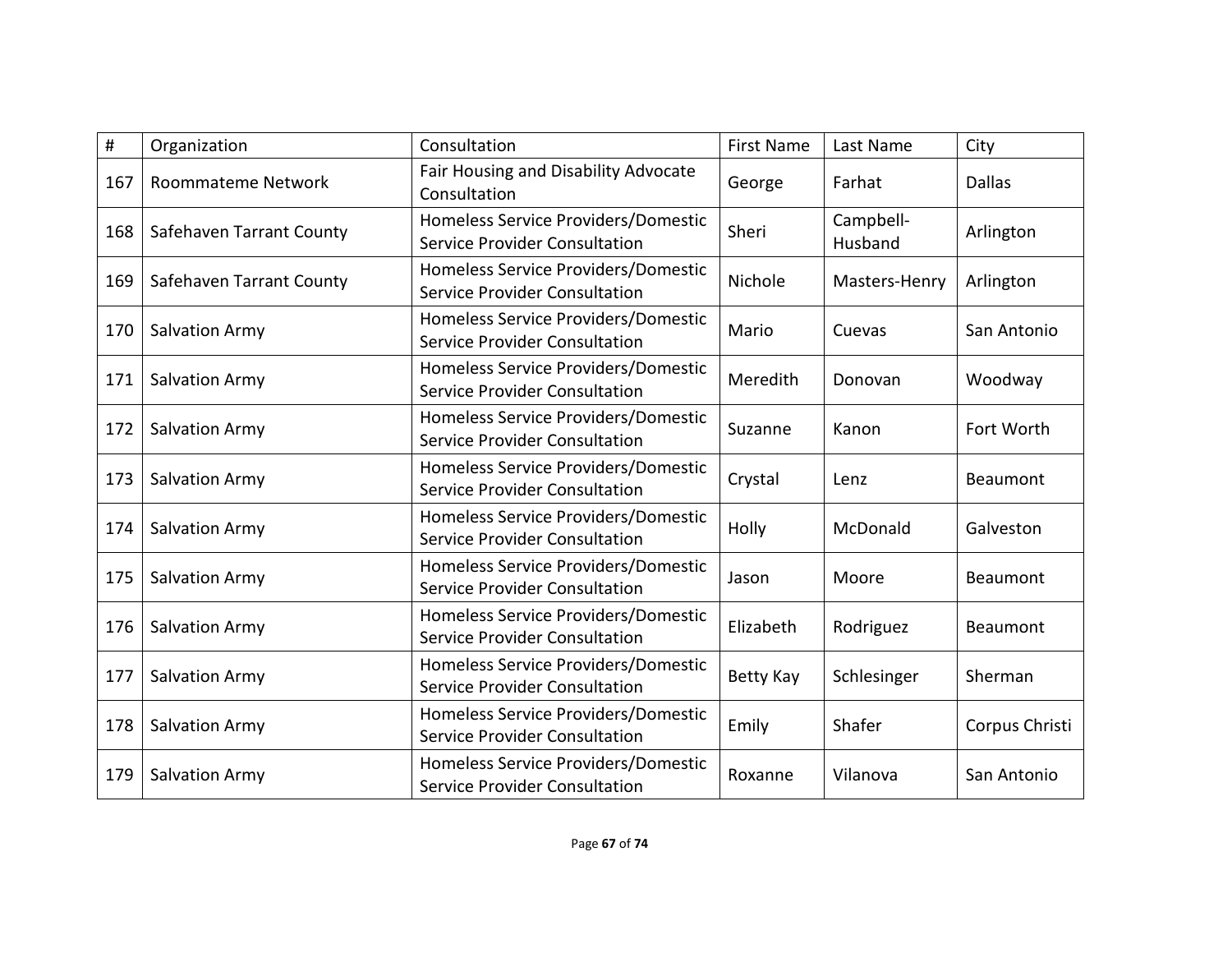| #   | Organization                  | Consultation                                                                | <b>First Name</b> | Last Name     | City           |
|-----|-------------------------------|-----------------------------------------------------------------------------|-------------------|---------------|----------------|
| 180 | Salvation Army                | Homeless Service Providers/Domestic<br><b>Service Provider Consultation</b> | Samantha          | Wyman         | <b>Dallas</b>  |
| 181 | Salvation Army                | Veteran Service Provider Consultation                                       | Meredith          | Donovan       | Waco           |
| 182 | <b>Salvation Army</b>         | Veteran Service Provider Consultation                                       | Hilda             | Hilda Moreno  | <b>EL PASO</b> |
| 183 | SAMMinistries                 | Fair Housing and Disability Advocate<br>Consultation                        | Rex               | <b>Brien</b>  | San Antonio    |
| 184 | SAMMinistries                 | Fair Housing and Disability Advocate<br>Consultation                        | Elizabeth         | de los Santos | San Antonio    |
| 185 | SAMMinistries                 | Homeless Service Providers/Domestic<br>Service Provider Consultation        | <b>Nikisha</b>    | <b>Baker</b>  | San Antonio    |
| 186 | SAMMinistries                 | Homeless Service Providers/Domestic<br>Service Provider Consultation        | Curtis            | Ruder         | San Antonio    |
| 187 | SAMMinistries                 | Homeless Service Providers/Domestic<br><b>Service Provider Consultation</b> | Gay Lynn          | Schwenk       | San Antonio    |
| 188 | SAMMinistries                 | Homeless Service Providers/Domestic<br><b>Service Provider Consultation</b> | Elizabeth         | de los Santos | San Antonio    |
| 189 | San Angelo Housing Authority  | <b>Public Housing Agency Consultation</b>                                   | Rebecca           | Salandy       | San Angelo     |
| 190 | San Antonio Housing Authority | <b>Public Housing Agency Consultation</b>                                   | Tim               | Alcott        | San Antonio    |
| 191 | San Antonio Housing Authority | <b>Public Housing Agency Consultation</b>                                   | Melissa           | Garza         | San Antonio    |
| 192 | San Antonio Housing Authority | <b>Public Housing Agency Consultation</b>                                   | Nadia             | Islam         | San Antonio    |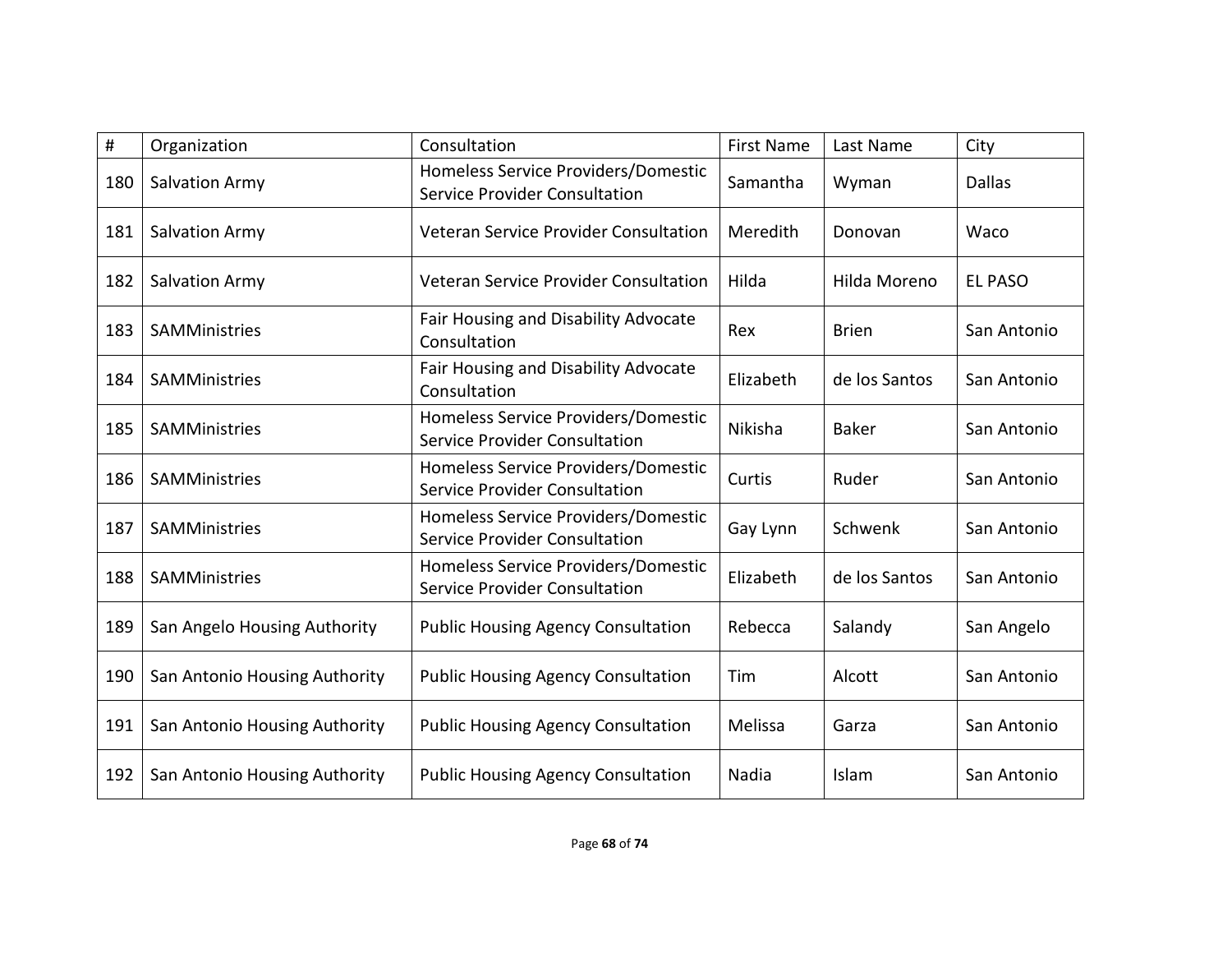| #   | Organization                                      | Consultation                                                         | <b>First Name</b> | Last Name       | City              |
|-----|---------------------------------------------------|----------------------------------------------------------------------|-------------------|-----------------|-------------------|
| 193 | San Antonio Housing Authority                     | <b>Public Housing Agency Consultation</b>                            | Lorraine          | Robles          | San Antonio       |
| 194 | San Antonio Housing Authority                     | <b>Public Housing Agency Consultation</b>                            | Joel              | Tabar           | San Antonio       |
| 195 | San Antonio Housing Authority                     | <b>Public Housing Agency Consultation</b>                            | Jessica           | Wayneck         | San Antonio       |
| 196 | San Benito Housing Authority                      | <b>Public Housing Agency Consultation</b>                            | David             | Cortez          | San Benito        |
| 197 | Sanchez Compliance &<br>Consulting                | Fair Housing and Disability Advocate<br>Consultation                 | Juanita           | Sanchez         | <b>Cedar Park</b> |
| 198 | <b>SEARCH Homeless Services</b>                   | Homeless Service Providers/Domestic<br>Service Provider Consultation | Alexis            | Loving          | Houston           |
| 199 | Shared Housing Center, Inc                        | Homeless Service Providers/Domestic<br>Service Provider Consultation | Kimberly          | Johnson         | <b>DALLAS</b>     |
| 200 | South Alamo Regional Alliance<br>for the Homeless | <b>Continuum of Care Consultation</b>                                | Chelsey           | Viger           | San Antonio       |
| 201 | South Plains Associates of<br>Governments         | Fair Housing and Disability Advocate<br>Consultation                 | Roxanna           | Ancira          | Lubbock           |
| 202 | Southeast Texas Housing Finance<br>Corporation    | Fair Housing and Disability Advocate<br>Consultation                 | Jonathan          | Campbell        | Houston           |
| 203 | Superior Health Plan                              | <b>Fair Housing and Disability Advocate</b><br>Consultation          | Jennifer          | <b>Bourguin</b> | Austin            |
| 204 | <b>Tarrant County Homeless</b><br>Coalition       | Fair Housing and Disability Advocate<br>Consultation                 | Kimberly          | Doty            | Fort Worth        |
| 205 | <b>Tarrant County Homeless</b><br>Coalition       | Homeless Service Providers/Domestic<br>Service Provider Consultation | Nathan            | Crites-Herren   | Fort Worth        |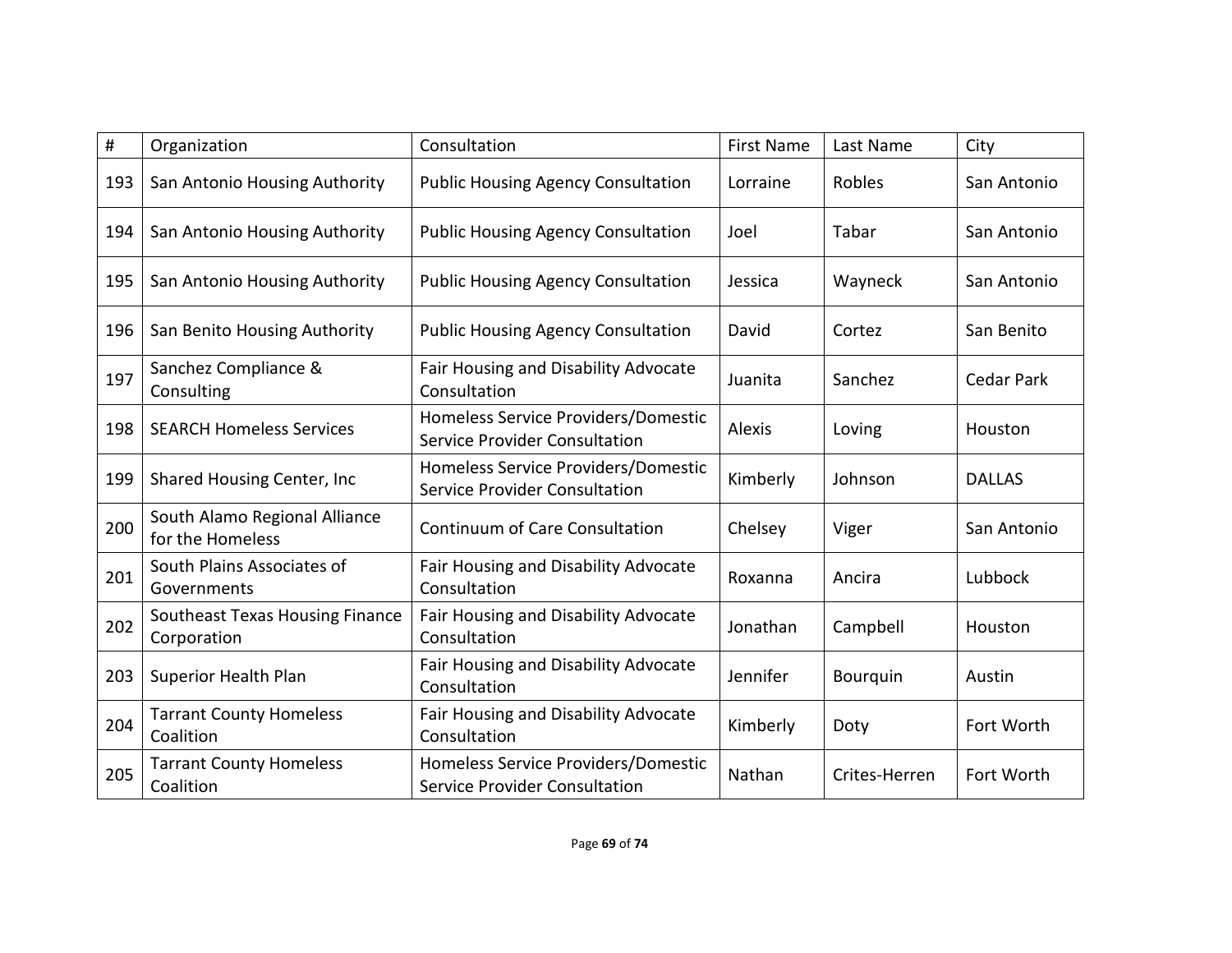| #   | Organization                                                 | Consultation                                                                                                           | <b>First Name</b> | Last Name     | City       |
|-----|--------------------------------------------------------------|------------------------------------------------------------------------------------------------------------------------|-------------------|---------------|------------|
| 206 | <b>Tarrant County Homeless</b><br>Coalition                  | Homeless Service Providers/Domestic<br><b>Service Provider Consultation</b>                                            | Kimberly          | Doty          | Fort Worth |
| 207 | <b>Tarrant County Homeless</b><br>Coalition                  | Homeless Service Providers/Domestic<br><b>Service Provider Consultation</b>                                            | Anthony           | Hogg          | Fort Worth |
| 208 | <b>Tarrant County Homeless</b><br>Coalition                  | Homeless Service Providers/Domestic<br><b>Service Provider Consultation</b>                                            | Lauren            | King          | Fort Worth |
| 209 | <b>Tarrant County Homeless</b><br>Coalition                  | Homeless Service Providers/Domestic<br><b>Service Provider Consultation</b>                                            | Kathryn           | Welch         | Fort Worth |
| 210 | <b>Tarrant County Homeless</b><br>Coalition                  | <b>Continuum of Care Consultation</b>                                                                                  | Kim               | Doty          | Tarrant    |
| 211 | Texarkana, City of                                           | Homeless Service Providers/Domestic<br><b>Service Provider Consultation</b>                                            | Vashil            | Fernandez     | Texarkana  |
| 212 | Texarkana, City of                                           | Homeless Service Providers/Domestic<br><b>Service Provider Consultation</b>                                            | Daphnea           | Ryan          | Texarkana  |
| 213 | <b>Texas Council on Family Violence</b>                      | Continuum of Care Consultation                                                                                         | <b>Breall</b>     | <b>Baccus</b> | Austin     |
| 214 | <b>Texas Department of Criminal</b><br>Justice               | Texas Interagency Council for the<br>Homeless/Public Agencies that<br><b>Address Needs of Qualifying</b><br>Population | Sherri            | Cogbill       | Austin     |
| 215 | Texas Department of Family and<br><b>Protective Services</b> | Texas Interagency Council for the<br>Homeless/Public Agencies that<br><b>Address Needs of Qualifying</b><br>Population | Valinda           | <b>Bolton</b> | Austin     |
| 216 | <b>Texas Department of Juvenile</b><br>Justice               | Texas Interagency Council for the<br>Homeless/Public Agencies that<br><b>Address Needs of Qualifying</b><br>Population | Marqus            | <b>Butler</b> | Austin     |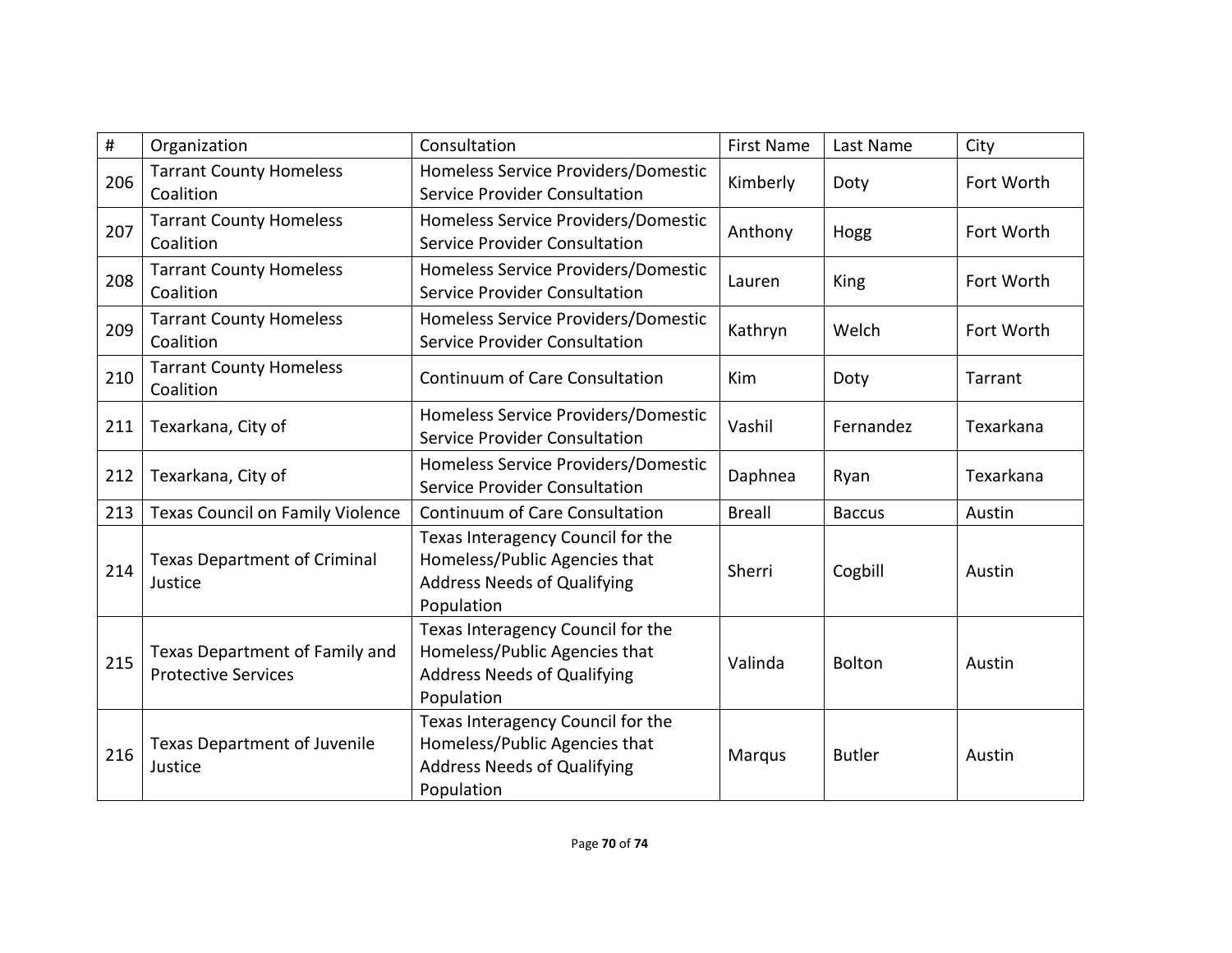| #   | Organization                                                | Consultation                                                                                                           | <b>First Name</b> | Last Name      | City   |
|-----|-------------------------------------------------------------|------------------------------------------------------------------------------------------------------------------------|-------------------|----------------|--------|
| 217 | <b>Texas Education Agency</b>                               | Texas Interagency Council for the<br>Homeless/Public Agencies that<br><b>Address Needs of Qualifying</b><br>Population | Cal               | Lopez          | Austin |
| 218 | Texas Health and Human<br><b>Services</b>                   | Fair Housing and Disability Advocate<br>Consultation                                                                   | LaJean            | <b>Burnett</b> | Austin |
| 219 | <b>Texas Health and Human</b><br><b>Services Commission</b> | Texas Interagency Council for the<br>Homeless/Public Agencies that<br>Address the Needs of Qualifying<br>Populations   | Carrissa          | Dougherty      | Austin |
| 220 | <b>Texas Health and Human</b><br><b>Services Commission</b> | Texas Interagency Council for the<br>Homeless/Public Agencies that<br>Address the Needs of Qualifying<br>Populations   | Suzie             | <b>Brady</b>   | Austin |
| 221 | <b>Texas Health and Human</b><br><b>Services Commission</b> | Texas Interagency Council for the<br>Homeless/Public Agencies that<br>Address the Needs of Qualifying<br>Populations   | Claire            | Irwin          | Austin |
| 222 | <b>Texas Homeless Network</b>                               | Homeless Service Providers/Domestic<br>Service Provider Consultation                                                   | Jim               | Ward           | Austin |
| 223 | <b>Texas Homeless Network</b>                               | <b>Continuum of Care Consultation</b>                                                                                  | Mary              | Stahlke        | Austin |
| 224 | <b>Texas Homeless Network</b>                               | <b>Continuum of Care Consultation</b>                                                                                  | Eric              | Samuels        | Austin |
| 225 | <b>Texas Housers</b>                                        | Fair Housing and Disability Advocate<br>Consultation                                                                   | Elizabeth         | Roehm          | Austin |
| 226 | <b>Texas Veterans Commission</b>                            | Veteran Service Provider Consultation                                                                                  | <b>Blake</b>      | Harris, Ph. D. | Austin |
| 227 | <b>Texas Veterans Commission</b>                            | Veteran Service Provider Consultation                                                                                  | Michelle          | Nall           | Austin |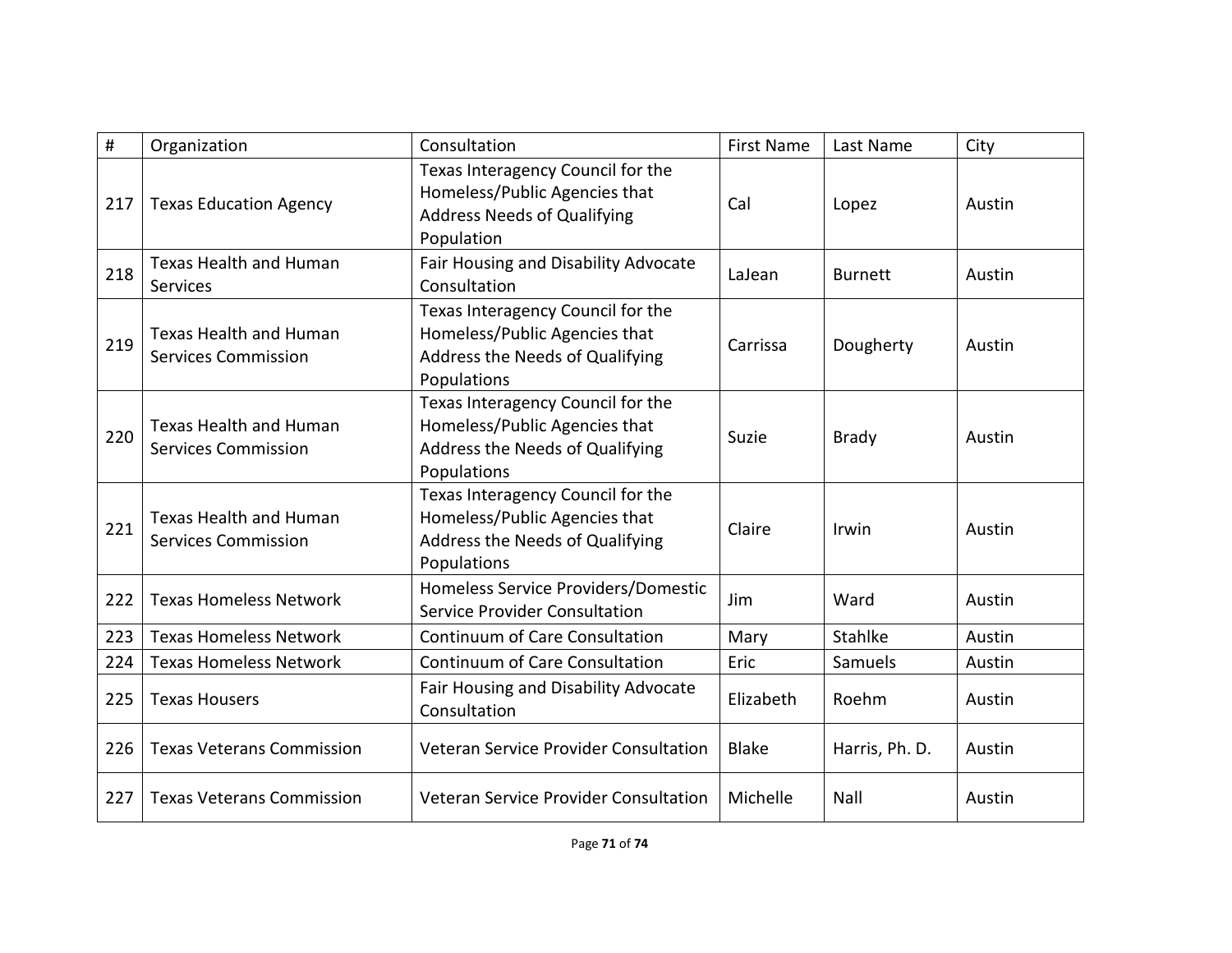| #   | Organization                                         | Consultation                                                                                                         | <b>First Name</b> | Last Name           | City                |
|-----|------------------------------------------------------|----------------------------------------------------------------------------------------------------------------------|-------------------|---------------------|---------------------|
| 228 | <b>Texas Veterans Commission</b>                     | Veteran Service Provider Consultation                                                                                | Chip              | Osborne             | Austin              |
| 229 | <b>Texas Veterans Commission</b>                     | Texas Interagency Council for the<br>Homeless/Public Agencies that<br>Address the Needs of Qualifying<br>Populations | <b>Blake</b>      | <b>Harris</b>       | Austin              |
| 230 | <b>Texas Workforce Commission</b>                    | Texas Interagency Council for the<br>Homeless/Public Agencies that<br>Address the Needs of Qualifying<br>Populations | Deborah           | Arellano            | Austin              |
| 231 | The Care Group of Texas                              | <b>Public Housing Agency Consultation</b>                                                                            | Tammy             | Guidry              | Houston             |
| 232 | The Childrens Center, Inc                            | Homeless Service Providers/Domestic<br>Service Provider Consultation                                                 | Marsha            | Wilson<br>Rappaport | Galveston           |
| 233 | The Chosen Ones Outreach<br><b>Enrichment Center</b> | Homeless Service Providers/Domestic<br><b>Service Provider Consultation</b>                                          | Teresa            | Finch               | Galveston           |
| 234 | The Chosen Ones Outreach<br><b>Enrichment Center</b> | Homeless Service Providers/Domestic<br><b>Service Provider Consultation</b>                                          | Reverend          | Lawson              | <b>Galveston TX</b> |
| 235 | The Harris Center for Mental<br>Health and IDD       | Fair Housing and Disability Advocate<br>Consultation                                                                 | Tammara           | McAdory             | Houston             |
| 236 | The Harris Center for Mental<br>Health and IDD       | Fair Housing and Disability Advocate<br>Consultation                                                                 | Sandra            | <b>Brock</b>        | Houston             |
| 237 | The Harris Center for Mental<br>Health and IDD       | Fair Housing and Disability Advocate<br>Consultation                                                                 | Lakeisha          | Davis               | Houston             |
| 238 | The Safe Alliance                                    | Homeless Service Providers/Domestic<br>Service Provider Consultation                                                 | Julia             | Spann               | Austin              |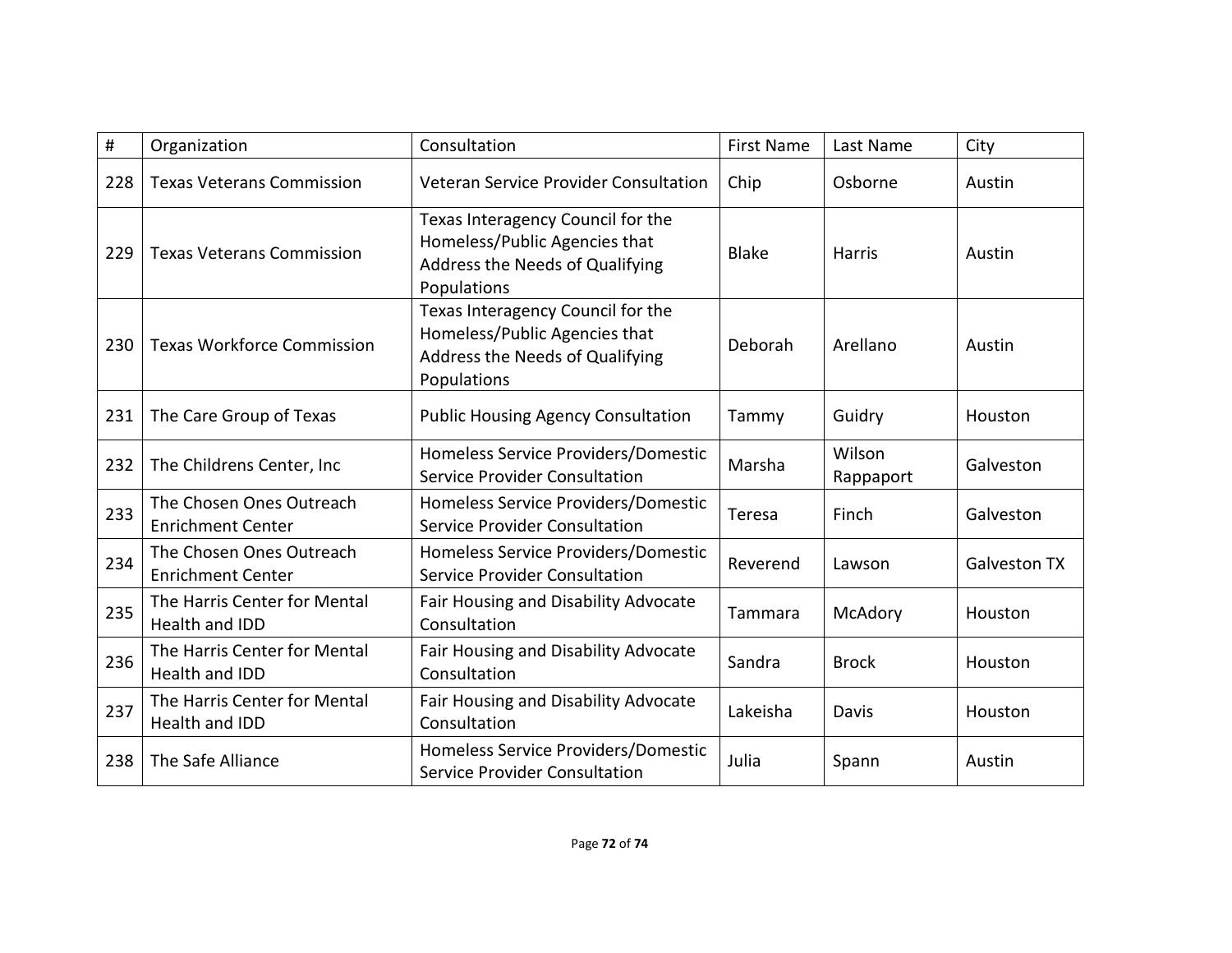| #   | Organization                                               | Consultation                                                                                                                 | <b>First Name</b> | Last Name     | City           |
|-----|------------------------------------------------------------|------------------------------------------------------------------------------------------------------------------------------|-------------------|---------------|----------------|
| 239 | The Safe Alliance                                          | Homeless Service Providers/Domestic<br>Service Provider Consultation                                                         | Hosie             | Washington    | Austin         |
| 240 | The Stewpot                                                | Homeless Service Providers/Domestic<br><b>Service Provider Consultation</b>                                                  | <b>JR</b>         | Ratliff       | <b>Dallas</b>  |
| 241 | The Women's Home                                           | Homeless Service Providers/Domestic<br>Service Provider Consultation/Fair<br>Housing and Disability Advocate<br>Consultation | Chiamaka          | Ofoma         | Houston        |
| 242 | Texas Interagency Council for the<br><b>Homeless Chair</b> | Texas Interagency Council for the<br>Homeless/Public Agencies that<br>Address the Needs of Qualifying<br>Populations         | Mike              | Doyle         | Fort Worth     |
| 243 | <b>Tracy Andrus Foundation</b>                             | Homeless Service Providers/Domestic<br>Service Provider Consultation                                                         | <b>Tracy</b>      | Andrus        | Marshall       |
| 244 | <b>Tri-County Fort Worth</b><br>Healthcare                 | Fair Housing and Disability Advocate<br>Consultation                                                                         | Stephanie         | Ward          | Conroe         |
| 245 | Tri-County Community Action,<br>Inc.                       | Fair Housing and Disability Advocate<br>Consultation                                                                         | Beth              | Eubanks       | Gilmer         |
| 246 | Tri-County Community Action,<br>Inc.                       | Fair Housing and Disability Advocate<br>Consultation                                                                         | Tammy             | Luster        | Marshall       |
| 247 | <b>Under 1 Roof Dallas</b>                                 | Homeless Service Providers/Domestic<br>Service Provider Consultation                                                         | Verna             | Jones         | <b>Dallas</b>  |
| 248 | Union Gospel Mission of Tarrant<br>County                  | Homeless Service Providers/Domestic<br><b>Service Provider Consultation</b>                                                  | Don               | Shisler       | Fort Worth     |
| 249 | Valley Association for<br><b>Independent Living</b>        | Fair Housing and Disability Advocate<br>Consultation                                                                         | Genesis           | Garcia Lezama | <b>MCALLEN</b> |